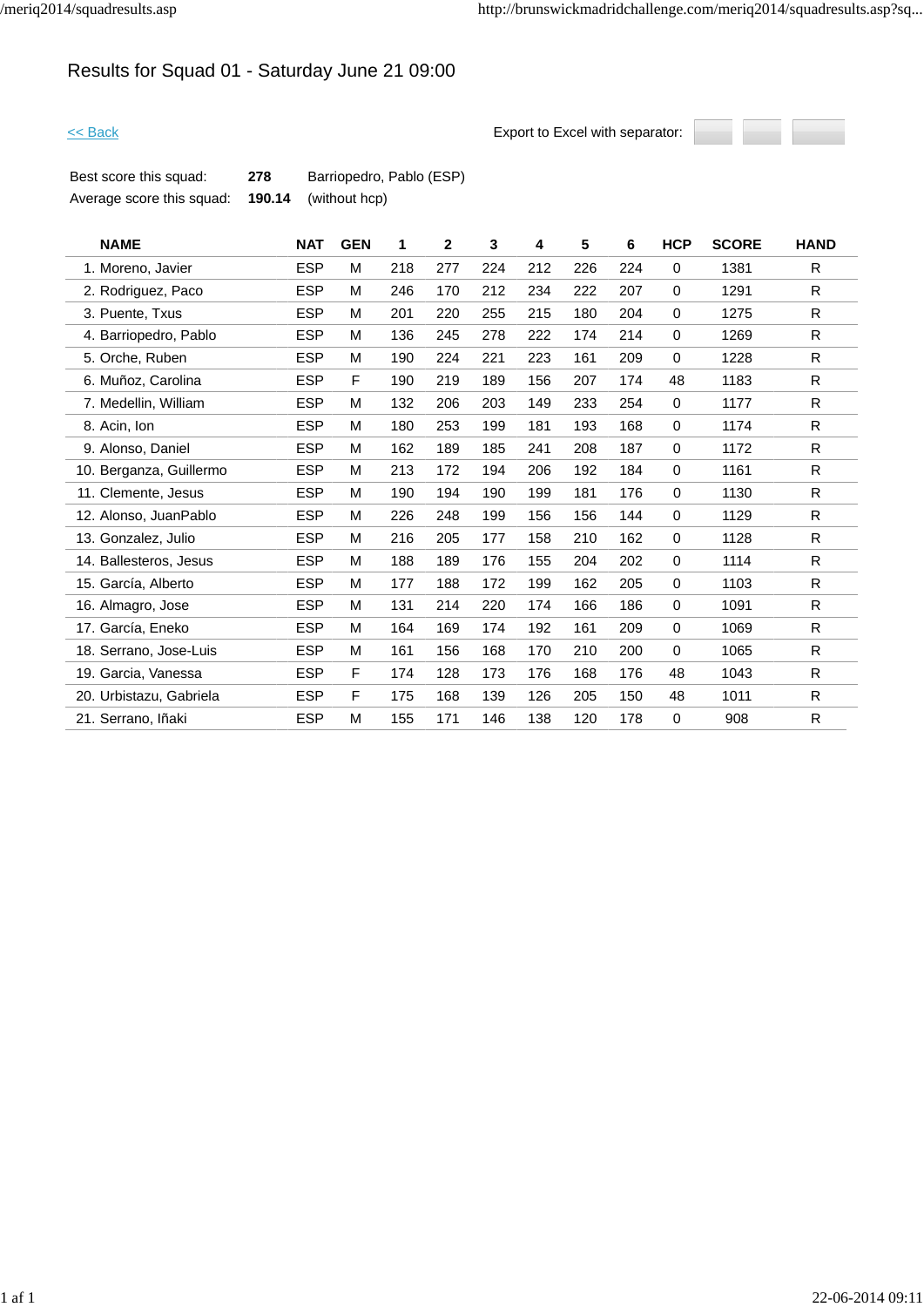# Results for Squad 05 - Sunday June 22 09:00



| Best score this squad:    | 279 | García, Iñigo (ESP)         |
|---------------------------|-----|-----------------------------|
| Average score this squad: |     | <b>187.44</b> (without hcp) |

| <b>NAME</b>              | <b>NAT</b> | <b>GEN</b> | 1   | $\mathbf{2}$ | 3   | 4   | 5   | 6   | <b>HCP</b>  | <b>SCORE</b> | <b>HAND</b>  |     |
|--------------------------|------------|------------|-----|--------------|-----|-----|-----|-----|-------------|--------------|--------------|-----|
| 1. García, Iñigo         | <b>ESP</b> | M          | 224 | 199          | 279 | 207 | 221 | 192 | $\mathbf 0$ | 1322         | R            |     |
| 2. Jimenez, Raul         | <b>ESP</b> | M          | 238 | 209          | 227 | 236 | 184 | 211 | $\mathbf 0$ | 1305         | R            |     |
| 3. Alonso, JuanPablo     | <b>ESP</b> | M          | 208 | 214          | 222 | 213 | 161 | 187 | 0           | 1205         | R.           | (R) |
| 4. Ballesteros, Jesus    | <b>ESP</b> | M          | 191 | 221          | 191 | 215 | 183 | 202 | 0           | 1203         | R            | (R) |
| 5. Gonzalez, Pedro       | <b>ESP</b> | M          | 237 | 211          | 176 | 202 | 179 | 178 | 0           | 1183         | R            |     |
| 6. Tayara, Amin          | <b>ESP</b> | M          | 204 | 181          | 213 | 209 | 183 | 191 | 0           | 1181         | R            |     |
| 7. Alonso, Daniel        | <b>ESP</b> | M          | 175 | 213          | 157 | 206 | 246 | 173 | $\mathbf 0$ | 1170         | R.           | (R) |
| 8. Ramirez, Jose-Antonio | <b>ESP</b> | M          | 199 | 172          | 204 | 213 | 206 | 169 | 0           | 1163         | R.           |     |
| 9. Arjonilla, Alejandro  | <b>ESP</b> | M          | 185 | 203          | 202 | 150 | 206 | 194 | $\mathbf 0$ | 1140         | R            |     |
| 10. Gonzalez, Julio      | <b>ESP</b> | M          | 215 | 204          | 184 | 212 | 164 | 159 | $\mathbf 0$ | 1138         | R            | (R) |
| 11. Tatil, Ferico        | <b>ESP</b> | M          | 188 | 183          | 163 | 197 | 194 | 211 | 0           | 1136         | L            |     |
| 12. Clemente, Jesus      | <b>ESP</b> | M          | 160 | 167          | 246 | 183 | 189 | 188 | $\mathbf 0$ | 1133         | R            | (R) |
| 13. García, Alberto      | <b>ESP</b> | M          | 192 | 186          | 180 | 210 | 157 | 180 | 0           | 1105         | R            | (R) |
| 14. Velasco, Carlos      | <b>ESP</b> | M          | 174 | 217          | 139 | 186 | 188 | 176 | $\mathbf 0$ | 1080         | R.           |     |
| 15. Puente, Txus         | <b>ESP</b> | M          | 188 | 182          | 200 | 184 | 145 | 158 | $\mathbf 0$ | 1057         | R            | (R) |
| 16. Yakubov, Utkir       | <b>UZB</b> | M          | 172 | 157          | 191 | 177 | 208 | 147 | $\mathbf 0$ | 1052         | R            |     |
| 17. Medellin, William    | <b>ESP</b> | M          | 235 | 224          | 197 | 169 | 211 |     | $\mathbf 0$ | 1036         | R            | (R) |
| 18. Navarro, Ivan        | <b>ESP</b> | M          | 193 | 181          | 145 | 115 | 175 | 190 | $\mathbf 0$ | 999          | R            |     |
| 19. Serrano, Iñaki       | <b>ESP</b> | M          | 147 | 146          | 164 | 168 | 192 | 176 | $\mathbf 0$ | 993          | R            | (R) |
| 20. Jimenez Marin, Luis  | <b>USA</b> | M          | 153 | 149          | 163 | 142 | 137 | 175 | 0           | 919          | R            |     |
| 21. Serrano, Jose-Luis   | <b>ESP</b> | M          | 152 | 124          | 129 | 177 | 155 | 173 | 0           | 910          | $\mathsf{R}$ | (R) |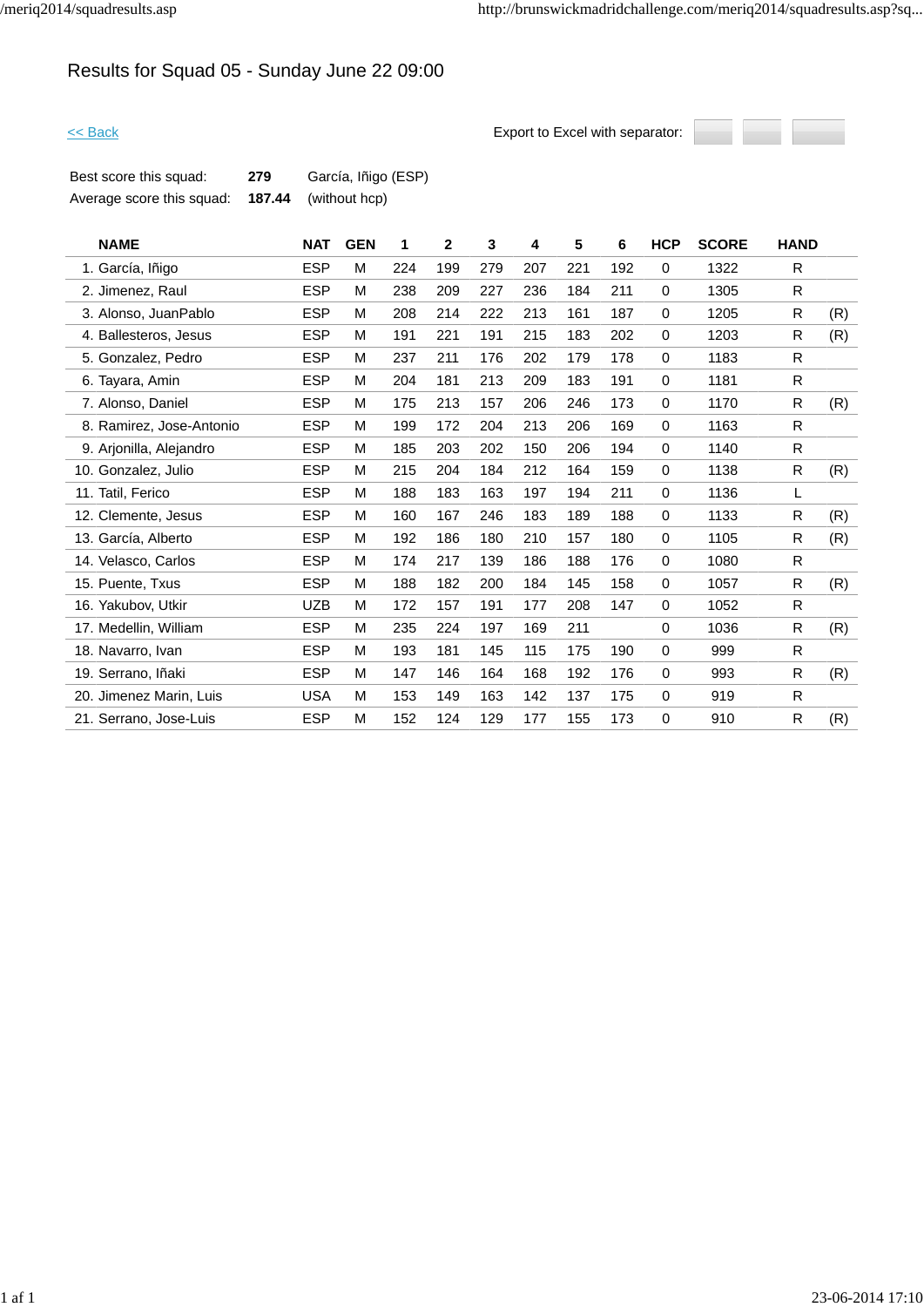## Results for Squad 10 - Monday June 23 21:00



| Best score this squad:    | 278 | Orche, Ruben (ESP)          |
|---------------------------|-----|-----------------------------|
| Average score this squad: |     | <b>192.02</b> (without hcp) |

| <b>NAME</b>             | <b>NAT</b> | <b>GEN</b> | 1   | 2   | 3   | 4   | 5   | 6   | <b>HCP</b> | <b>SCORE</b> | <b>HAND</b>  |     |
|-------------------------|------------|------------|-----|-----|-----|-----|-----|-----|------------|--------------|--------------|-----|
| 1. Orche, Ruben         | <b>ESP</b> | М          | 237 | 278 | 237 | 200 | 189 | 199 | 0          | 1340         | R            | (R) |
| 2. Barriopedro, Pablo   | <b>ESP</b> | М          | 256 | 201 | 190 | 202 | 233 | 236 | 0          | 1318         | R            | (R) |
| 3. Larragan, Fco.Javier | <b>USA</b> | M          | 228 | 192 | 225 | 269 | 183 | 212 | 0          | 1309         | R            |     |
| 4. Arjonilla, Alejandro | <b>ESP</b> | М          | 205 | 218 | 225 | 233 | 217 | 207 | 0          | 1305         | R            | (R) |
| 5. Pascual, Erwin       | <b>ESP</b> | м          | 185 | 180 | 204 | 245 | 220 | 265 | 0          | 1299         | $\mathsf{R}$ |     |
| 6. Marian, Juan         | <b>ESP</b> | M          | 215 | 242 | 203 | 226 | 198 | 162 | 0          | 1246         | R            |     |
| 7. DeCarvajal, Jaime    | <b>ESP</b> | M          | 189 | 227 | 200 | 212 | 202 | 215 | 0          | 1245         | R            |     |
| 8. Ballesteros, Jesus   | <b>ESP</b> | M          | 199 | 181 | 258 | 225 | 194 | 185 | 0          | 1242         | R            | (R) |
| 9. Rodriguez, Paco      | <b>ESP</b> | M          | 235 | 168 | 191 | 238 | 206 | 197 | 0          | 1235         | R            | (R) |
| 10. Puerta, Juan        | <b>ESP</b> | M          | 230 | 199 | 194 | 199 | 190 | 207 | 0          | 1219         | Г            |     |
| 11. Alonso, Daniel      | <b>ESP</b> | м          | 211 | 229 | 183 | 193 | 212 | 189 | 0          | 1217         | R            | (R) |
| 12. Garcia, Vanessa     | <b>ESP</b> | F          | 200 | 211 | 193 | 210 | 188 | 160 | 48         | 1210         | R            | (R) |
| 13. Martin, Enrique     | <b>ESP</b> | M          | 227 | 193 | 189 | 175 | 184 | 233 | 0          | 1201         | R            |     |
| 14. Lopez, Francisco    | <b>USA</b> | M          | 214 | 200 | 199 | 192 | 194 | 199 | 0          | 1198         | R            |     |
| 15. Perez, Moises       | <b>ESP</b> | М          | 218 | 150 | 171 | 267 | 224 | 166 | 0          | 1196         | R            |     |
| 16. Castillo, Sammy     | <b>ESP</b> | м          | 235 | 193 | 191 | 190 | 183 | 188 | 0          | 1180         | L            |     |
| 17. Perez, Miguel-A     | <b>ESP</b> | м          | 215 | 217 | 156 | 207 | 170 | 211 | 0          | 1176         | R            |     |
| 18. Villaverde, Felix   | <b>USA</b> | M          | 194 | 215 | 216 | 216 | 153 | 177 | 0          | 1171         | R            |     |
| 19. Tayara, Amin        | <b>ESP</b> | М          | 184 | 226 | 184 | 185 | 181 | 209 | 0          | 1169         | $\mathsf{R}$ | (R) |
| 20. Jimenez, Monica     | <b>ESP</b> | F          | 204 | 208 | 213 | 158 | 157 | 180 | 48         | 1168         | R            |     |
| 21. Del Olmo, Sara      | <b>ESP</b> | F          | 157 | 207 | 140 | 225 | 195 | 189 | 48         | 1161         | R            |     |
| 22. Jimenez, Raul       | <b>ESP</b> | M          | 201 | 211 | 210 | 159 | 160 | 209 | 0          | 1150         | R            | (R) |
| 23. Hernandez, Servio   | <b>ESP</b> | М          | 197 | 200 | 179 | 168 | 187 | 183 | 0          | 1114         | R            |     |
| 24. Cuevas, Olegario    | <b>ESP</b> | м          | 137 | 167 | 190 | 192 | 200 | 192 | 0          | 1078         | $\mathsf{R}$ |     |
| 25. Muñoz, Carolina     | <b>ESP</b> | F          | 155 | 168 | 188 | 181 | 162 | 176 | 48         | 1078         | $\mathsf{R}$ | (R) |
| 26. Alvarez, JuanCarlos | <b>USA</b> | М          | 183 | 170 | 198 | 200 | 180 | 146 | 0          | 1077         | R            |     |
| 27. Tatil, Ferico       | <b>ESP</b> | М          | 179 | 178 | 202 | 177 | 185 | 155 | 0          | 1076         | L            | (R) |
| 28. Yakubov, Utkir      | <b>UZB</b> | M          | 168 | 190 | 178 | 202 | 146 | 179 | 0          | 1063         | R            | (R) |
| 29. Ocaña, Gabriel      | <b>ESP</b> | M          | 214 | 166 | 225 | 139 | 132 | 179 | 0          | 1055         | $\mathsf{R}$ |     |
| 30. Larragan, Juan      | <b>USA</b> | М          | 191 | 167 | 138 | 169 | 195 | 169 | 0          | 1029         | R            |     |
| 31. Rodriguez-A, Manuel | <b>ESP</b> | М          | 171 | 200 | 149 | 151 | 190 | 164 | 0          | 1025         | ${\sf R}$    |     |
| 32. Huertas, Manoli     | <b>ESP</b> | F          | 167 | 188 | 139 | 171 | 178 | 130 | 48         | 1021         | ${\sf R}$    |     |
| 33. Carrera, Florentino | <b>USA</b> | М          | 192 | 148 | 184 | 181 | 134 | 175 | 0          | 1014         | $\mathsf{R}$ |     |
| 34. Barriopedro, Teresa | <b>ESP</b> | F          | 163 | 168 | 158 | 130 | 159 | 168 | 48         | 994          | $\mathsf{R}$ |     |
| 35. Alonso, JuanPablo   | <b>ESP</b> | м          | 187 | 177 | 161 | 174 |     |     | 0          | 699          | R            | (R) |
| 36. Marazuela, Encarni  | <b>USA</b> | F          | 171 | 163 |     |     |     |     | 16         | 350          | $\mathsf{R}$ |     |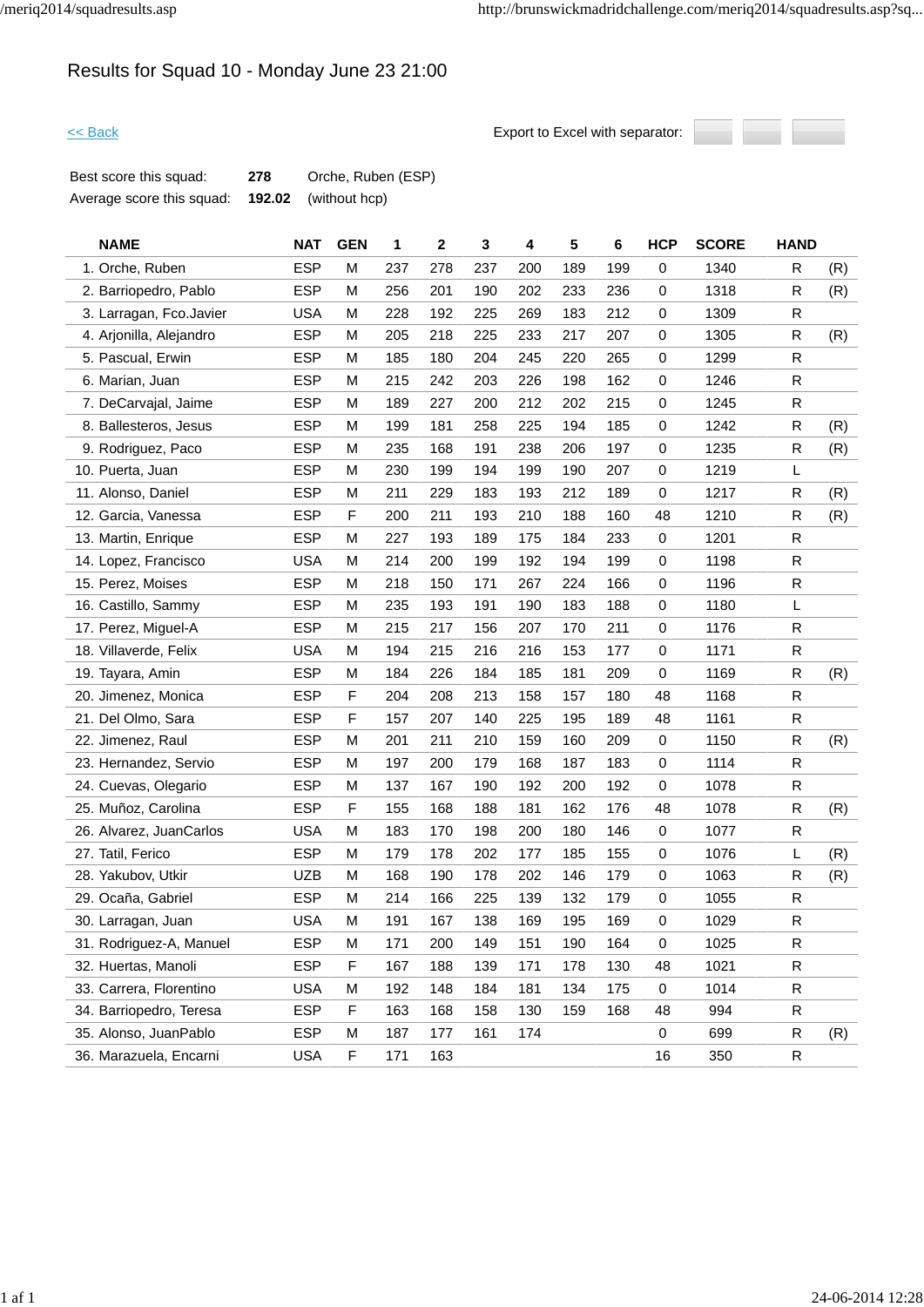# Results for Squad 12 - Tuesday June 24 21:00



| Best score this squad:    | 277 | Barriopedro, Pablo (ESP)    |
|---------------------------|-----|-----------------------------|
| Average score this squad: |     | <b>191.86</b> (without hcp) |

| <b>NAME</b>               | <b>NAT</b> | <b>GEN</b>  | 1   | $\mathbf{2}$ | 3   | 4   | 5   | 6   | <b>HCP</b>  | <b>SCORE</b> | <b>HAND</b>  |     |
|---------------------------|------------|-------------|-----|--------------|-----|-----|-----|-----|-------------|--------------|--------------|-----|
| 1. Barriopedro, Pablo     | <b>ESP</b> | M           | 256 | 277          | 255 | 193 | 211 | 225 | 0           | 1417         | R            | (R) |
| 2. Rodriguez, Paco        | <b>ESP</b> | М           | 204 | 246          | 257 | 195 | 212 | 224 | 0           | 1338         | R            | (R) |
| 3. Garcia, Iñigo          | <b>ESP</b> | M           | 245 | 256          | 233 | 188 | 209 | 202 | 0           | 1333         | R            | (R) |
| 4. Castillo, Sammy        | <b>ESP</b> | M           | 187 | 223          | 199 | 235 | 269 | 216 | 0           | 1329         | L            | (R) |
| 5. DeCarvajal, Jaime      | <b>ESP</b> | M           | 177 | 217          | 237 | 243 | 188 | 247 | $\pmb{0}$   | 1309         | R            | (R) |
| 6. Dubourg, Stéphanie     | <b>FRA</b> | F           | 216 | 214          | 195 | 208 | 209 | 198 | 48          | 1288         | R            |     |
| 7. Silletti, Alessandro   | POL        | M           | 214 | 202          | 194 | 205 | 243 | 216 | 0           | 1274         | R            |     |
| 8. Machon, Daniel         | <b>ESP</b> | M           | 222 | 231          | 183 | 227 | 209 | 188 | 0           | 1260         | R            |     |
| 9. Pascual, Erwin         | <b>ESP</b> | M           | 207 | 212          | 205 | 247 | 204 | 171 | 0           | 1246         | $\mathsf{R}$ | (R) |
| 10. Perez, Moises         | <b>ESP</b> | M           | 178 | 202          | 213 | 236 | 218 | 195 | $\mathbf 0$ | 1242         | R            | (R) |
| 11. Orche, Ruben          | <b>ESP</b> | M           | 173 | 217          | 203 | 225 | 215 | 189 | 0           | 1222         | R            | (R) |
| 12. Gonzalez, Luis        | <b>ESP</b> | M           | 191 | 215          | 169 | 236 | 225 | 186 | 0           | 1222         | $\mathsf{R}$ |     |
| 13. Albares, Juan         | <b>ESP</b> | M           | 199 | 186          | 215 | 174 | 210 | 211 | 0           | 1195         | $\mathsf{R}$ |     |
| 14. Rodriguez-P, Julian   | <b>USA</b> | M           | 212 | 187          | 224 | 192 | 191 | 188 | 0           | 1194         | R            |     |
| 15. Marian, Juan          | <b>ESP</b> | M           | 195 | 190          | 171 | 197 | 225 | 212 | $\mathbf 0$ | 1190         | $\mathsf{R}$ | (R) |
| 16. Tayara, Amin          | <b>ESP</b> | M           | 157 | 214          | 194 | 200 | 190 | 234 | 0           | 1189         | R            | (R) |
| 17. Alonso, Daniel        | <b>ESP</b> | M           | 225 | 185          | 191 | 149 | 235 | 188 | 0           | 1173         | R            | (R) |
| 18. Puente, Txus          | <b>ESP</b> | M           | 226 | 223          | 189 | 160 | 218 | 150 | 0           | 1166         | R            | (R) |
| 19. Larragan, Fco.Javier  | <b>USA</b> | M           | 224 | 174          | 199 | 182 | 186 | 191 | $\mathbf 0$ | 1156         | $\mathsf{R}$ | (R) |
| 20. Muñoz, Carolina       | <b>ESP</b> | F           | 193 | 193          | 193 | 160 | 177 | 178 | 48          | 1142         | R            | (R) |
| 21. Hernandez, Servio     | <b>ESP</b> | М           | 175 | 159          | 222 | 199 | 163 | 221 | 0           | 1139         | R            | (R) |
| 22. Diaz, Francisco       | <b>ESP</b> | M           | 216 | 178          | 222 | 195 | 144 | 184 | $\mathbf 0$ | 1139         | R            |     |
| 23. Medellin, William     | <b>ESP</b> | M           | 225 | 192          | 164 | 214 | 170 | 169 | $\mathbf 0$ | 1134         | R            | (R) |
| 24. Garcia, Vanessa       | <b>ESP</b> | $\mathsf F$ | 177 | 180          | 171 | 172 | 196 | 181 | 48          | 1125         | $\mathsf{R}$ | (R) |
| 25. Almagro, Jose         | <b>ESP</b> | M           | 158 | 189          | 158 | 183 | 223 | 201 | $\mathbf 0$ | 1112         | $\mathsf{R}$ | (R) |
| 26. Clemente, Jesus       | <b>ESP</b> | M           | 175 | 193          | 203 | 179 | 170 | 189 | 0           | 1109         | R            | (R) |
| 27. Maldonado, Pablo      | <b>ESP</b> | M           | 174 | 195          | 214 | 138 | 170 | 209 | $\mathbf 0$ | 1100         | $\mathsf{R}$ |     |
| 28. Gonzalez, Julio       | <b>ESP</b> | M           | 168 | 230          | 161 | 182 | 170 | 182 | 0           | 1093         | R            | (R) |
| 29. Villaverde, Felix     | <b>USA</b> | M           | 167 | 199          | 173 | 227 | 178 | 147 | $\mathbf 0$ | 1091         | $\mathsf{R}$ | (R) |
| 30. Morcillo, Maria       | <b>USA</b> | F           | 149 | 189          | 161 | 144 | 212 | 172 | 48          | 1075         | R            |     |
| 31. Perez, Miguel-A       | <b>ESP</b> | M           | 208 | 140          | 168 | 169 | 223 | 166 | 0           | 1074         | ${\sf R}$    | (R) |
| 32. Garcia, Pedro         | <b>VEN</b> | M           | 140 | 184          | 190 | 192 | 194 | 173 | $\pmb{0}$   | 1073         | $\mathsf{R}$ |     |
| 33. Yakubov, Utkir        | <b>UZB</b> | M           | 186 | 172          | 182 | 155 | 203 | 172 | 0           | 1070         | R            | (R) |
| 34. Carrera, Florentino   | <b>USA</b> | M           | 126 | 184          | 194 | 225 | 159 | 166 | 0           | 1054         | R            | (R) |
| 35. Urbistazu, Gabriela   | <b>ESP</b> | F           | 152 | 145          | 185 | 174 | 163 | 177 | 48          | 1044         | R            | (R) |
| 36. Hoang, Phong          | <b>ESP</b> | M           | 202 | 168          | 156 | 159 | 177 | 166 | 0           | 1028         | $\mathsf{R}$ |     |
| 37. Larracoechea, Ignacio | <b>USA</b> | M           | 128 | 171          | 215 | 182 | 165 | 165 | 0           | 1026         | $\mathsf{R}$ |     |
| 38. Garcia, Alejandro     | <b>ESP</b> | M           | 148 | 190          | 185 | 170 | 153 | 174 | 0           | 1020         | R            |     |
| 39. Larragan, Juan        | <b>USA</b> | M           | 130 | 137          | 170 | 187 | 199 | 174 | 0           | 997          | R            | (R) |
| 40. Sanchez, Juan         | <b>USA</b> | M           | 144 | 168          | 121 | 146 | 137 | 183 | 0           | 899          | R            |     |
|                           |            |             |     |              |     |     |     |     |             |              |              |     |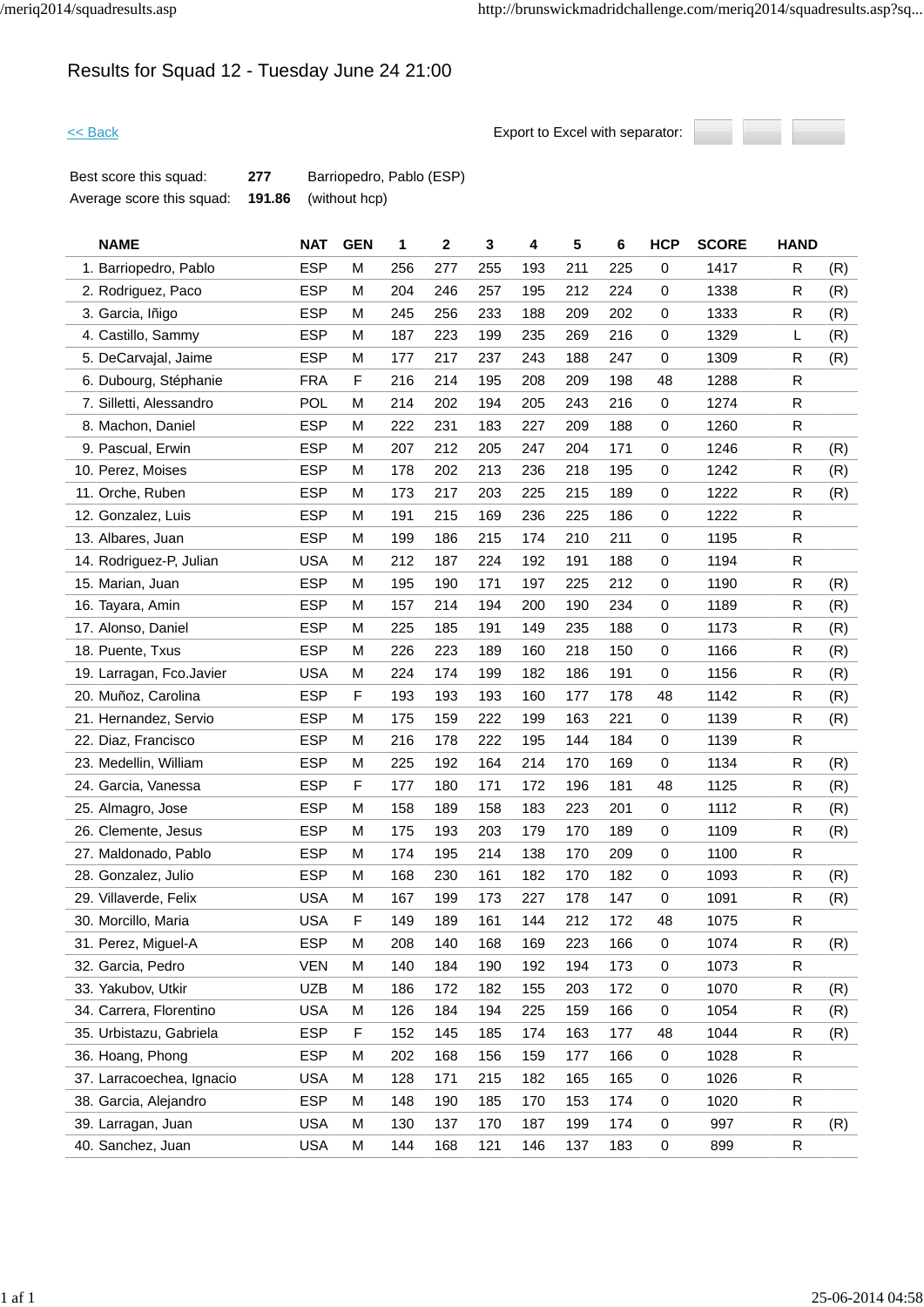# Results for Squad 13 - Wednesday June 25 17:00



| Best score this squad:    | 298 | Andersson, Ida (SWE)<br>Lee Llamas, Carlos (MEX) |
|---------------------------|-----|--------------------------------------------------|
| Average score this squad: |     | <b>197.5</b> (without hcp)                       |

| <b>NAME</b>               | <b>NAT</b> | <b>GEN</b> | 1   | $\mathbf{2}$ | 3   | 4   | 5   | 6   | <b>HCP</b>  | <b>SCORE</b> | <b>HAND</b> |     |
|---------------------------|------------|------------|-----|--------------|-----|-----|-----|-----|-------------|--------------|-------------|-----|
| 1. Andersson, Ida         | SWE        | F          | 193 | 198          | 244 | 290 | 253 | 257 | 48          | 1483         | R           |     |
| 2. Lee Llamas, Carlos     | MEX        | м          | 211 | 298          | 268 | 203 | 233 | 238 | 0           | 1451         | R.          |     |
| 3. Wegner, Jenny          | SWE        | F          | 264 | 176          | 247 | 208 | 234 | 236 | 48          | 1413         | R.          |     |
| 4. Jonsson, Benjamin      | SWE        | м          | 223 | 217          | 215 | 213 | 268 | 217 | $\mathbf 0$ | 1353         | R           |     |
| 5. Johansson, Alexander   | <b>SWE</b> | м          | 161 | 247          | 258 | 239 | 203 | 201 | 0           | 1309         | R           |     |
| 6. Puerta, Juan           | <b>ESP</b> | м          | 219 | 198          | 268 | 214 | 176 | 183 | 0           | 1258         | L           | (R) |
| 7. Wegner, Cajsa          | <b>SWE</b> | F          | 188 | 184          | 212 | 158 | 168 | 245 | 48          | 1203         | R           |     |
| 8. Dubourg, Stéphanie     | <b>FRA</b> | F          | 233 | 200          | 179 | 167 | 191 | 174 | 48          | 1192         | R           | (R) |
| 9. Silletti, Alessandro   | <b>POL</b> | M          | 225 | 230          | 175 | 212 | 172 | 174 | 0           | 1188         | R           | (R) |
| 10. Bodart, Sébastien     | <b>BEL</b> | м          | 171 | 207          | 210 | 215 | 188 | 171 | 0           | 1162         | R           |     |
| 11. Gonzalez, Julio       | <b>ESP</b> | м          | 189 | 144          | 164 | 223 | 203 | 228 | 0           | 1151         | R           | (R) |
| 12. Puente, Txus          | <b>ESP</b> | м          | 189 | 177          | 169 | 176 | 190 | 200 | 0           | 1101         | R           | (R) |
| 13. Hoang, Phong          | <b>ESP</b> | м          | 169 | 161          | 203 | 216 | 161 | 171 | 0           | 1081         | R           | (R) |
| 14. Hernandez, Servio     | <b>ESP</b> | M          | 227 | 172          | 157 | 155 | 184 | 180 | 0           | 1075         | R           | (R) |
| 15. Ramirez, Jose-Antonio | <b>ESP</b> | М          | 198 | 144          | 190 | 166 | 175 | 188 | 0           | 1061         | R           | (R) |
| 16. Yakubov, Utkir        | <b>UZB</b> | М          | 175 | 158          | 199 | 159 | 183 | 180 | 0           | 1054         | R           | (R) |
| 17. Alonso, JuanPablo     | <b>ESP</b> | м          | 192 | 174          | 203 | 137 | 187 | 139 | 0           | 1032         | R           | (R) |
| 18. Espinosa, Laura       | <b>ESP</b> | F          | 188 | 169          | 140 | 168 | 98  | 192 | 48          | 1003         | R.          |     |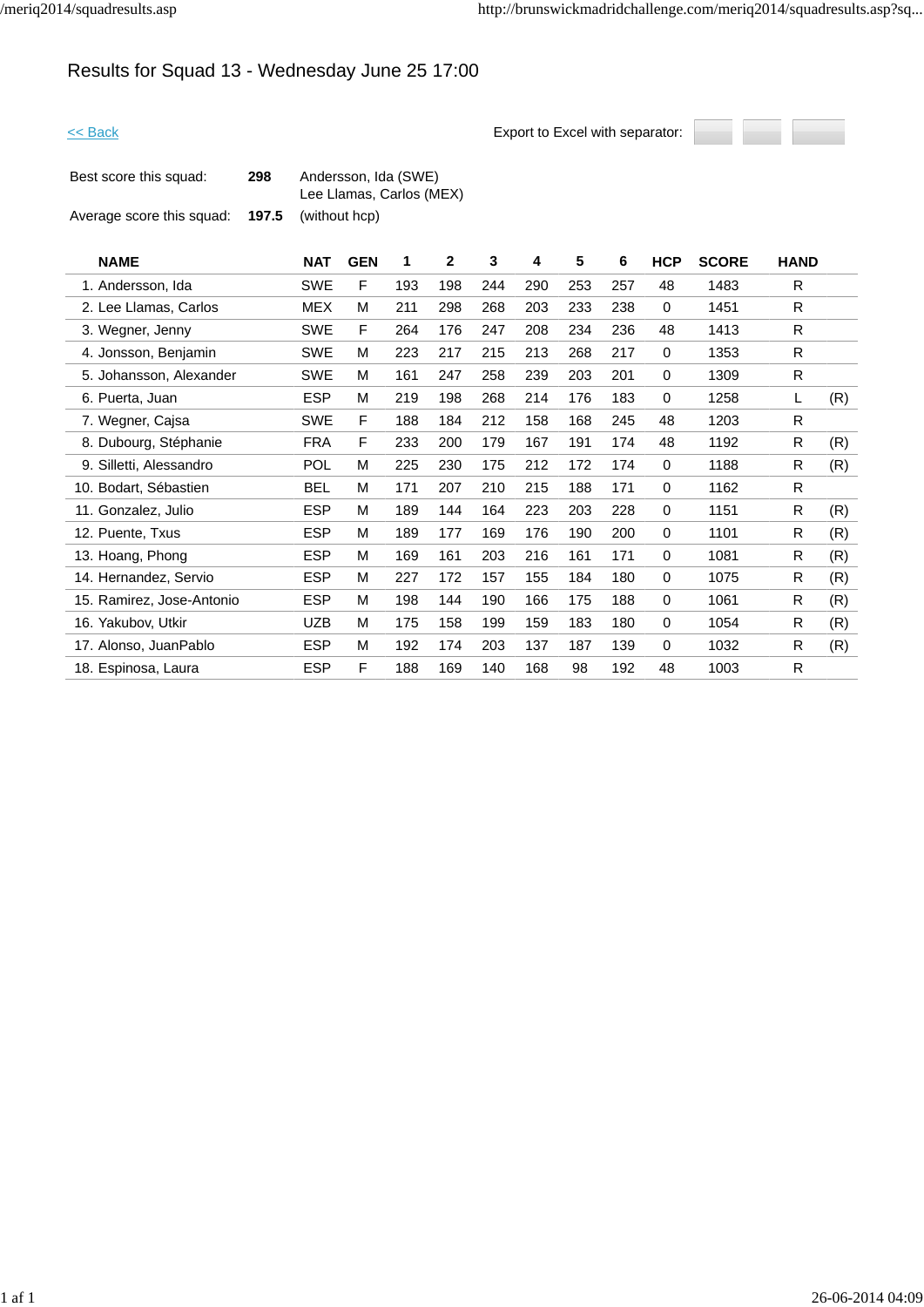## Results for Squad 14 - Wednesday June 25 21:00



| Best score this squad:    | 298    | Gill, Steven (SCO) |
|---------------------------|--------|--------------------|
| Average score this squad: | 199.93 | (without hcp)      |

| <b>NAME</b>             | <b>NAT</b> | <b>GEN</b> | 1   | $\mathbf{2}$ | 3   | 4   | 5   | 6   | <b>HCP</b>  | <b>SCORE</b> | <b>HAND</b> |     |
|-------------------------|------------|------------|-----|--------------|-----|-----|-----|-----|-------------|--------------|-------------|-----|
| 1. Gill, Steven         | SCO        | M          | 298 | 241          | 183 | 238 | 289 | 228 | 0           | 1477         | L           |     |
| 2. Castillo, Sammy      | <b>ESP</b> | M          | 257 | 213          | 182 | 245 | 246 | 247 | $\mathbf 0$ | 1390         | L           | (R) |
| 3. Heinonen, Markus     | <b>FIN</b> | M          | 237 | 214          | 225 | 224 | 204 | 258 | 0           | 1362         | R           |     |
| 4. Pascual, Erwin       | <b>ESP</b> | M          | 226 | 191          | 248 | 255 | 176 | 257 | 0           | 1353         | R           | (R) |
| 5. Johansson, Alexander | SWE        | M          | 224 | 165          | 182 | 234 | 275 | 257 | 0           | 1337         | R           | (R) |
| 6. Reyna, Alejandro     | <b>CRC</b> | M          | 213 | 279          | 192 | 194 | 235 | 202 | 0           | 1315         | R           |     |
| 7. Silletti, Alessandro | <b>POL</b> | M          | 233 | 214          | 234 | 233 | 217 | 167 | 0           | 1298         | R           | (R) |
| 8. Arjonilla, Alejandro | <b>ESP</b> | M          | 185 | 183          | 242 | 248 | 203 | 227 | 0           | 1288         | R           | (R) |
| 9. Orche, Ruben         | <b>ESP</b> | M          | 207 | 222          | 188 | 181 | 191 | 277 | $\mathbf 0$ | 1266         | R           | (R) |
| 10. Dubourg, Stéphanie  | <b>FRA</b> | F          | 180 | 202          | 241 | 183 | 210 | 195 | 48          | 1259         | R           | (R) |
| 11. Alonso, Daniel      | <b>ESP</b> | M          | 217 | 247          | 204 | 212 | 201 | 178 | $\mathbf 0$ | 1259         | R           | (R) |
| 12. Garcia, Iñigo       | <b>ESP</b> | M          | 266 | 229          | 233 | 194 | 179 | 154 | 0           | 1255         | R           | (R) |
| 13. Marian, Juan        | <b>ESP</b> | M          | 186 | 243          | 222 | 195 | 206 | 188 | $\mathbf 0$ | 1240         | R           | (R) |
| 14. Jimenez, Monica     | <b>ESP</b> | F          | 170 | 232          | 165 | 170 | 227 | 214 | 48          | 1226         | R           | (R) |
| 15. Bodart, Sébastien   | <b>BEL</b> | M          | 209 | 224          | 169 | 207 | 166 | 203 | $\mathbf 0$ | 1178         | R           | (R) |
| 16. Garcia, Vanessa     | <b>ESP</b> | F          | 195 | 194          | 189 | 189 | 213 | 141 | 48          | 1169         | R           | (R) |
| 17. Gamblen, Lesley Ann | <b>ESP</b> | F          | 159 | 177          | 190 | 178 | 191 | 171 | 48          | 1114         | R.          |     |
| 18. Suarez, Jorge       | <b>ESP</b> | M          | 198 | 179          | 153 | 167 | 189 | 215 | $\mathbf 0$ | 1101         | R.          |     |
| 19. Yakubov, Utkir      | <b>UZB</b> | M          | 165 | 227          | 135 | 206 | 169 | 180 | 0           | 1082         | R           | (R) |
| 20. Cuevas, Olegario    | <b>ESP</b> | M          | 149 | 190          | 171 | 187 | 228 | 148 | $\mathbf 0$ | 1073         | R           | (R) |
| 21. Urbistazu, Gabriela | <b>ESP</b> | F          | 149 | 176          | 174 | 163 | 179 | 162 | 48          | 1051         | R           | (R) |
| 22. Vincent, Fabrice    | <b>BEL</b> | M          | 181 | 154          | 181 | 149 | 195 | 172 | $\mathbf 0$ | 1032         | R.          |     |
| 23. Albert, Milagros    | <b>ESP</b> | F          | 178 | 166          | 162 | 148 | 149 | 147 | 48          | 998          | R           |     |
| 24. Garcia, Alejandro   | <b>ESP</b> | M          | 172 | 137          | 183 | 151 | 154 | 158 | 0           | 955          | R           | (R) |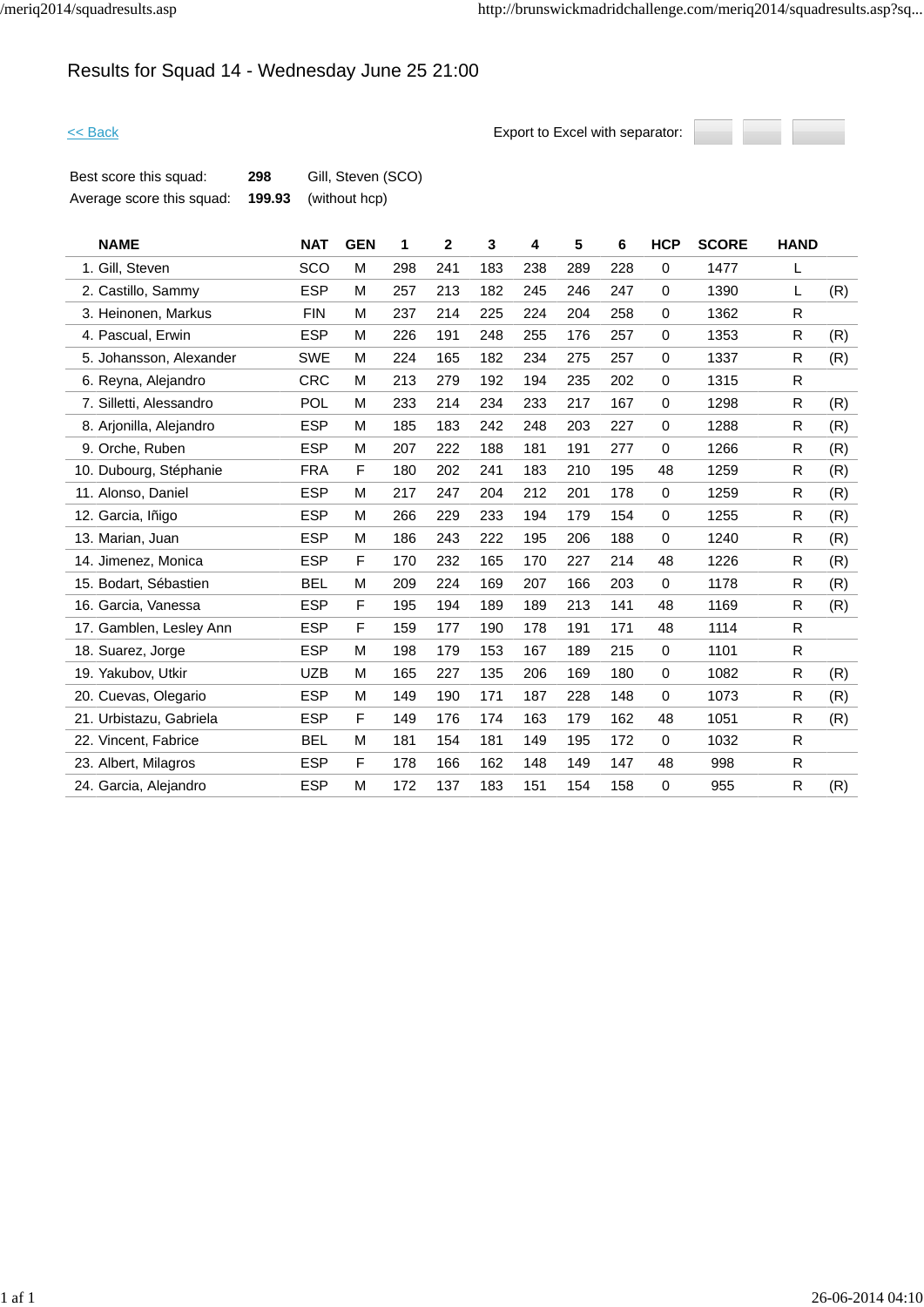# Results for Squad 17 - Thursday June 26 17:00



| Best score this squad:    | 290 | Reyna, Alejandro (CRC)      |
|---------------------------|-----|-----------------------------|
| Average score this squad: |     | <b>204.62</b> (without hcp) |

| <b>NAME</b>                | <b>NAT</b> | <b>GEN</b> | 1   | $\overline{2}$ | 3   | 4   | 5   | 6   | <b>HCP</b>  | <b>SCORE</b> | <b>HAND</b> |     |
|----------------------------|------------|------------|-----|----------------|-----|-----|-----|-----|-------------|--------------|-------------|-----|
| 1. Voss, Brian             | <b>USA</b> | M          | 245 | 278            | 268 | 258 | 267 | 228 | $\Omega$    | 1544         | R.          |     |
| 2. Larsen, Thomas          | <b>DEN</b> | М          | 218 | 235            | 267 | 258 | 248 | 257 | $\mathbf 0$ | 1483         | R.          |     |
| 3. Koshelev, Nikita        | <b>RUS</b> | м          | 268 | 229            | 255 | 204 | 259 | 250 | $\Omega$    | 1465         | R.          |     |
| 4. Frouvelle, Serge        | <b>FRA</b> | М          | 225 | 239            | 214 | 237 | 279 | 200 | $\mathbf 0$ | 1394         | R.          |     |
| 5. Medveditskov, Alexander | <b>RUS</b> | M          | 183 | 254            | 247 | 279 | 190 | 211 | $\mathbf 0$ | 1364         | R.          |     |
| 6. Jonsson, Benjamin       | <b>SWE</b> | М          | 248 | 238            | 242 | 213 | 180 | 182 | $\Omega$    | 1303         | R           | (R) |
| 7. Reyna, Alejandro        | <b>CRC</b> | М          | 222 | 247            | 179 | 290 | 188 | 173 | 0           | 1299         | R           | (R) |
| 8. Howison-Johnstone, Ben  | <b>ENG</b> | М          | 224 | 279            | 204 | 193 | 231 | 159 | 0           | 1290         | R.          |     |
| 9. Machon, Daniel          | <b>ESP</b> | м          | 218 | 225            | 245 | 223 | 212 | 160 | $\Omega$    | 1283         | R           | (R) |
| 10. Vezis, Daniel          | LAT        | М          | 256 | 176            | 234 | 148 | 235 | 230 | $\mathbf 0$ | 1279         | L           |     |
| 11. Ballesteros, Jesus     | <b>ESP</b> | М          | 170 | 221            | 235 | 189 | 193 | 259 | $\mathbf 0$ | 1267         | R           | (R) |
| 12. Gaillard, Laurence     | <b>FRA</b> | F.         | 200 | 220            | 187 | 225 | 169 | 194 | 48          | 1243         | R.          |     |
| 13. Arjonilla, Alejandro   | <b>ESP</b> | М          | 183 | 205            | 223 | 266 | 181 | 180 | $\mathbf 0$ | 1238         | R.          | (R) |
| 14. Gill, Steven           | SCO        | М          | 203 | 186            | 225 | 279 | 174 | 168 | 0           | 1235         | L.          | (R) |
| 15. Lopez, Francisco       | <b>USA</b> | м          | 188 | 235            | 245 | 232 | 170 | 165 | $\Omega$    | 1235         | R           | (R) |
| 16. Johansson, Alexander   | <b>SWE</b> | М          | 164 | 194            | 249 | 197 | 174 | 227 | $\Omega$    | 1205         | R.          | (R) |
| 17. Goettel, Casey         | <b>USA</b> | F          | 229 | 212            | 190 | 147 | 207 | 159 | 48          | 1192         | R           |     |
| 18. Vincent, Fabrice       | <b>BEL</b> | м          | 233 | 229            | 203 | 126 | 170 | 201 | 0           | 1162         | R           | (R) |
| 19. Ramirez, Jose-Antonio  | <b>ESP</b> | М          | 229 | 189            | 213 | 170 | 159 | 148 | $\mathbf 0$ | 1108         | R.          | (R) |
| 20. Konstantinou, Ioannis  | <b>CYP</b> | м          | 203 | 191            | 188 | 195 | 148 | 164 | $\mathbf 0$ | 1089         | R.          |     |
| 21. Albert, Milagros       | <b>ESP</b> | F          | 166 | 155            | 172 | 202 | 167 | 168 | 48          | 1078         | R           | (R) |
| 22. Yakubov, Utkir         | <b>UZB</b> | М          | 175 | 195            | 156 | 163 | 152 | 161 | $\Omega$    | 1002         | R           | (R) |
| 23. Garcia, Alejandro      | <b>ESP</b> | М          | 163 | 150            | 155 | 156 | 170 | 154 | 0           | 948          | R.          | (R) |
| 24. Cruz, Juan Mari        | <b>ESP</b> | М          | 168 | 159            | 181 | 105 | 143 | 147 | 0           | 903          | R.          |     |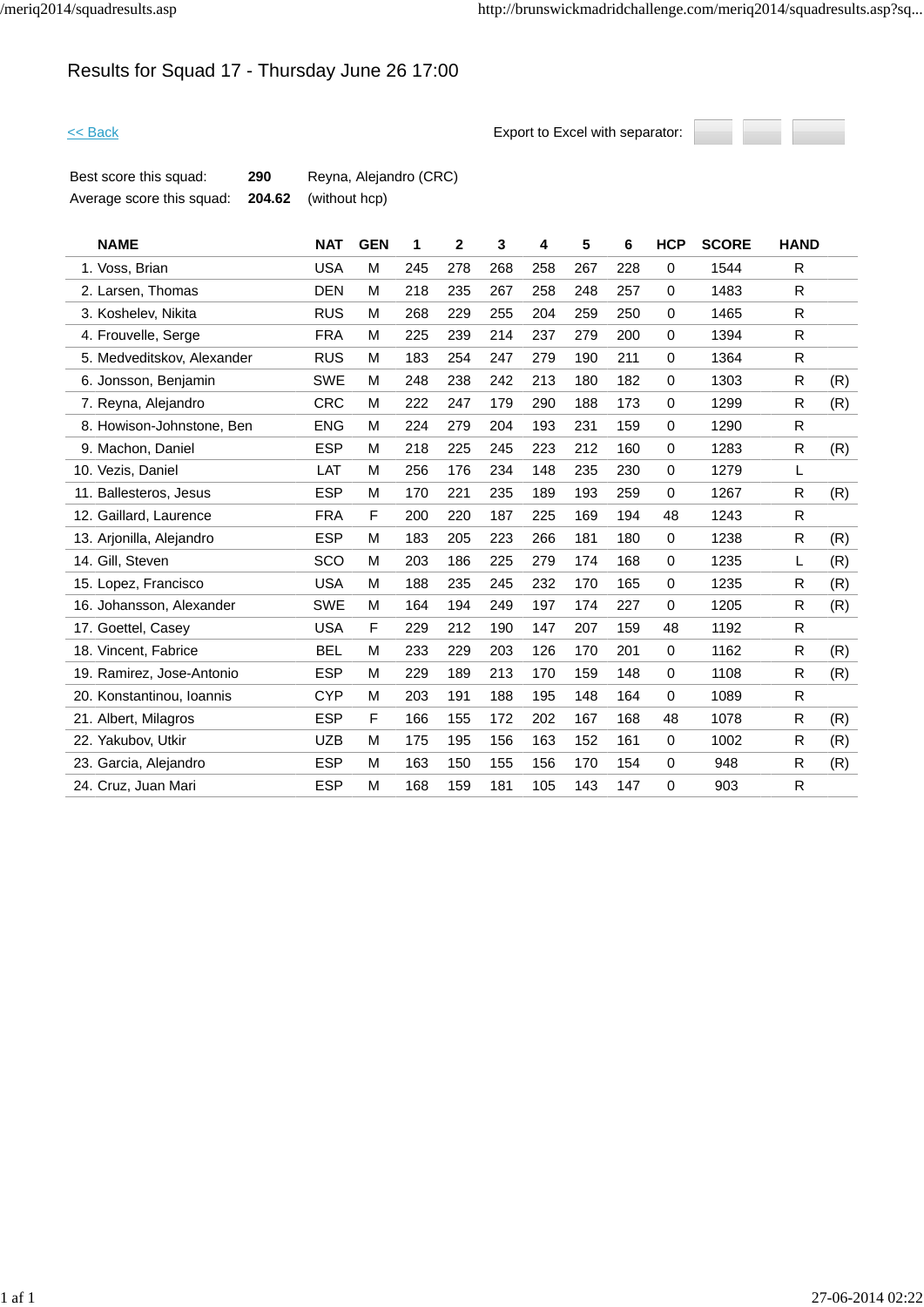# Results for Squad 18 - Thursday June 26 21:00



| Best score this squad:    | 280    | Gruffman, James (SWE) |
|---------------------------|--------|-----------------------|
| Average score this squad: | 197.01 | (without hcp)         |

| <b>NAME</b>               | <b>NAT</b> | <b>GEN</b> | 1   | $\mathbf{2}$ | 3   | 4   | 5   | 6   | <b>HCP</b>  | <b>SCORE</b> | <b>HAND</b>  |     |
|---------------------------|------------|------------|-----|--------------|-----|-----|-----|-----|-------------|--------------|--------------|-----|
| 1. Palermaa, Osku         | <b>FIN</b> | M          | 227 | 256          | 269 | 258 | 211 | 246 | $\mathbf 0$ | 1467         | R            |     |
| 2. Gruffman, James        | <b>SWE</b> | M          | 235 | 196          | 216 | 222 | 280 | 235 | $\mathbf 0$ | 1384         | L.           |     |
| 3. Meka, Patrick          | <b>NED</b> | M          | 257 | 235          | 265 | 184 | 237 | 206 | $\mathbf 0$ | 1384         | R.           |     |
| 4. Moor, Paul             | <b>ENG</b> | M          | 194 | 200          | 233 | 224 | 239 | 245 | $\mathbf 0$ | 1335         | L            |     |
| 5. Silletti, Alessandro   | POL        | M          | 206 | 212          | 200 | 257 | 239 | 221 | 0           | 1335         | R            | (R) |
| 6. Orche, Ruben           | <b>ESP</b> | M          | 213 | 268          | 213 | 160 | 186 | 245 | $\mathbf 0$ | 1285         | R            | (R) |
| 7. Saulnier, Valentin     | <b>FRA</b> | M          | 244 | 187          | 249 | 187 | 247 | 166 | $\mathbf 0$ | 1280         | R            |     |
| 8. Alonso, Daniel         | <b>ESP</b> | M          | 148 | 180          | 226 | 246 | 268 | 169 | $\mathbf 0$ | 1237         | R            | (R) |
| 9. Garcia, Vanessa        | <b>ESP</b> | F          | 181 | 256          | 126 | 225 | 189 | 190 | 48          | 1215         | R.           | (R) |
| 10. Jimenez, Sergio       | <b>ESP</b> | M          | 127 | 221          | 238 | 243 | 211 | 168 | $\mathbf 0$ | 1208         | R            |     |
| 11. Jimenez, Monica       | <b>ESP</b> | F          | 179 | 159          | 250 | 204 | 201 | 165 | 48          | 1206         | R            | (R) |
| 12. Bodart, Sébastien     | <b>BEL</b> | M          | 200 | 205          | 216 | 191 | 179 | 194 | 0           | 1185         | R            | (R) |
| 13. Sanchez, JoseA        | <b>ESP</b> | M          | 182 | 238          | 209 | 195 | 186 | 157 | $\mathbf 0$ | 1167         | R.           |     |
| 14. Rodriguez-P, Julian   | <b>USA</b> | M          | 180 | 172          | 183 | 240 | 220 | 168 | 0           | 1163         | R            | (R) |
| 15. Arjonilla, Alejandro  | <b>ESP</b> | M          | 204 | 172          | 194 | 211 | 192 | 189 | $\mathbf 0$ | 1162         | R            | (R) |
| 16. Larracoechea, Ignacio | <b>USA</b> | M          | 180 | 192          | 244 | 171 | 215 | 158 | $\mathbf 0$ | 1160         | R            | (R) |
| 17. Garcia, Iñigo         | <b>ESP</b> | M          | 158 | 206          | 187 | 203 | 200 | 174 | $\mathbf 0$ | 1128         | R.           | (R) |
| 18. Lopez, Cesar          | <b>ENG</b> | M          | 194 | 162          | 223 | 185 | 178 | 183 | 0           | 1125         | R            |     |
| 19. Escarguel, Claude     | <b>FRA</b> | M          | 180 | 159          | 203 | 201 | 179 | 187 | $\mathbf 0$ | 1109         | R            |     |
| 20. Garcia, Pedro         | <b>VEN</b> | M          | 193 | 149          | 201 | 209 | 182 | 158 | $\mathbf 0$ | 1092         | R            | (R) |
| 21. Barriopedro, Teresa   | <b>ESP</b> | F          | 165 | 168          | 146 | 169 | 184 | 167 | 48          | 1047         | R.           | (R) |
| 22. Almagro, Jose         | <b>ESP</b> | M          | 196 | 179          | 176 | 153 | 147 | 193 | $\mathbf 0$ | 1044         | R.           | (R) |
| 23. Suarez, Jorge         | <b>ESP</b> | M          | 146 | 123          | 191 | 156 | 185 | 187 | $\mathbf 0$ | 988          | R            | (R) |
| 24. Fernandez, Karolina   | <b>ESP</b> | F          | 121 | 110          | 137 | 165 | 117 | 157 | 48          | 855          | $\mathsf{R}$ |     |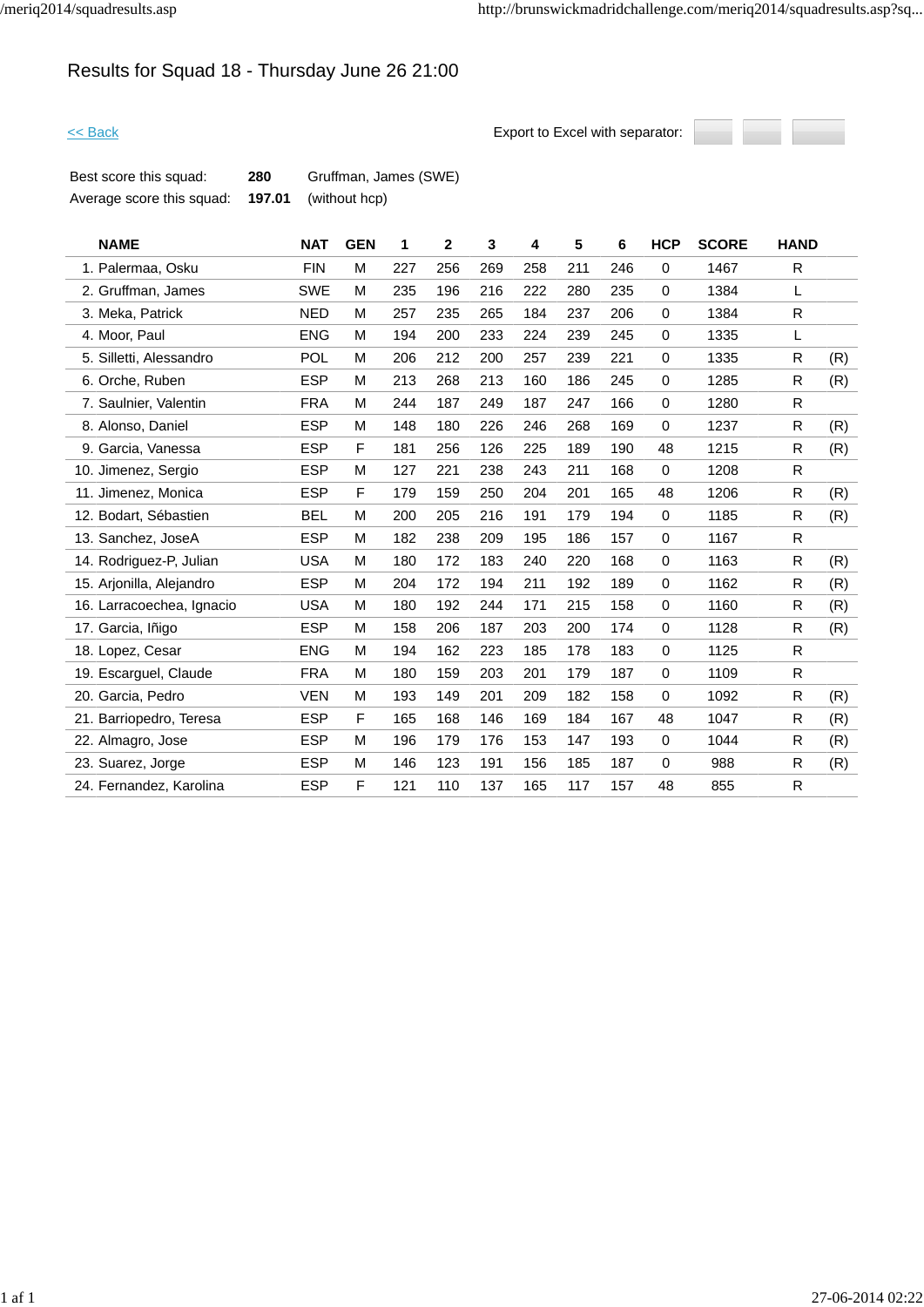# Results for Squad 20 - Friday June 27 13:00



| Best score this squad:    | 308    | Andersson, Ida (SWE) |
|---------------------------|--------|----------------------|
| Average score this squad: | 211.91 | (without hcp)        |

| <b>NAME</b>                | <b>NAT</b> | <b>GEN</b> | 1   | 2   | 3   | 4   | 5   | 6   | <b>HCP</b>  | <b>SCORE</b> | <b>HAND</b> |     |
|----------------------------|------------|------------|-----|-----|-----|-----|-----|-----|-------------|--------------|-------------|-----|
| 1. Andersson, Ida          | <b>SWE</b> | F          | 219 | 255 | 300 | 235 | 202 | 246 | 48          | 1505         | R           | (R) |
| 2. Hansen, Carsten         | <b>DEN</b> | M          | 237 | 278 | 234 | 226 | 277 | 219 | 0           | 1471         | R           |     |
| 3. Larsen, Martin          | <b>SWE</b> | M          | 246 | 243 | 268 | 215 | 229 | 256 | 0           | 1457         | R           |     |
| 4. Barrett, Dominic        | <b>ENG</b> | м          | 234 | 259 | 247 | 220 | 247 | 246 | $\mathbf 0$ | 1453         | R           |     |
| 5. Ginge Jensen, Mai       | <b>DEN</b> | F          | 223 | 206 | 214 | 263 | 258 | 238 | 48          | 1450         | R           |     |
| 6. Talpa, Marek            | <b>CZE</b> | M          | 210 | 248 | 222 | 257 | 204 | 289 | 0           | 1430         | R           |     |
| 7. Goettel, Casey          | <b>USA</b> | F          | 202 | 258 | 222 | 222 | 234 | 226 | 48          | 1412         | R           | (R) |
| 8. Svensson, Jesper        | <b>SWE</b> | M          | 211 | 202 | 212 | 255 | 234 | 268 | 0           | 1382         | L           |     |
| 9. Jussila, Perttu         | <b>FIN</b> | M          | 237 | 207 | 207 | 261 | 246 | 224 | 0           | 1382         | R           |     |
| 10. Moor, Paul             | <b>ENG</b> | M          | 212 | 226 | 258 | 176 | 217 | 279 | $\mathbf 0$ | 1368         | L           | (R) |
| 11. Teece, Richard         | <b>ENG</b> | м          | 269 | 225 | 190 | 206 | 235 | 238 | 0           | 1363         | R           |     |
| 12. Holton, Cydney         | <b>ENG</b> | F          | 189 | 203 | 247 | 193 | 190 | 267 | 48          | 1337         | R.          |     |
| 13. Howison-Johnstone, Ben | <b>ENG</b> | M          | 203 | 225 | 223 | 232 | 213 | 227 | 0           | 1323         | R           | (R) |
| 14. Ainge, Nicki           | <b>ENG</b> | F          | 228 | 211 | 195 | 215 | 239 | 180 | 48          | 1316         | R           |     |
| 15. Kjeldsen, Kamilla      | <b>DEN</b> | F          | 176 | 234 | 255 | 181 | 212 | 203 | 48          | 1309         | R           |     |
| 16. Saulnier, Valentin     | <b>FRA</b> | М          | 221 | 211 | 213 | 226 | 227 | 202 | 0           | 1300         | R           | (R) |
| 17. Barriopedro, Pablo     | <b>ESP</b> | М          | 224 | 211 | 233 | 191 | 236 | 199 | $\mathbf 0$ | 1294         | R           | (R) |
| 18. Tomas, Cheska          | <b>NED</b> | F          | 193 | 256 | 223 | 174 | 214 | 183 | 48          | 1291         | R           |     |
| 19. Heinonen, Markus       | <b>FIN</b> | M          | 221 | 215 | 239 | 239 | 179 | 197 | $\mathbf 0$ | 1290         | ${\sf R}$   | (R) |
| 20. Ballesteros, Jesus     | <b>ESP</b> | M          | 200 | 216 | 214 | 229 | 202 | 222 | 0           | 1283         | R           | (R) |
| 21. Sloan, Christopher     | IRL        | М          | 216 | 257 | 190 | 195 | 212 | 211 | 0           | 1281         | R           |     |
| 22. Konstantinou, Ioannis  | <b>CYP</b> | M          | 196 | 188 | 207 | 237 | 210 | 229 | $\mathbf 0$ | 1267         | R           | (R) |
| 23. Wegner, Jenny          | <b>SWE</b> | F          | 235 | 174 | 171 | 214 | 208 | 216 | 48          | 1266         | R           | (R) |
| 24. Marian, Juan           | <b>ESP</b> | М          | 212 | 235 | 188 | 192 | 236 | 201 | $\mathbf 0$ | 1264         | R           | (R) |
| 25. Gaillard, Laurence     | <b>FRA</b> | F          | 194 | 221 | 170 | 208 | 222 | 197 | 48          | 1260         | R           | (R) |
| 26. Andersson, Robert      | <b>SWE</b> | M          | 190 | 228 | 205 | 238 | 183 | 210 | 0           | 1254         | R           |     |
| 27. Lopez, Cesar           | <b>ENG</b> | M          | 268 | 226 | 195 | 176 | 156 | 232 | 0           | 1253         | R           | (R) |
| 28. Silletti, Alessandro   | <b>POL</b> | M          | 227 | 266 | 174 | 214 | 178 | 194 | 0           | 1253         | R           | (R) |
| 29. Frouvelle, Serge       | <b>FRA</b> | М          | 236 | 189 | 158 | 215 | 216 | 237 | $\mathbf 0$ | 1251         | R           | (R) |
| 30. Berg Almestrand, Line  | <b>NOR</b> | F          | 161 | 183 | 214 | 203 | 226 | 204 | 48          | 1239         | R           |     |
| 31. Sturt, Jonathan        | <b>ENG</b> | Μ          | 208 | 200 | 197 | 188 | 183 | 259 | 0           | 1235         | R           |     |
| 32. Wegner, Cajsa          | <b>SWE</b> | F          | 186 | 192 | 207 | 206 | 192 | 194 | 48          | 1225         | R           | (R) |
| 33. Escarguel, Claude      | <b>FRA</b> | Μ          | 176 | 170 | 192 | 202 | 198 | 232 | 0           | 1170         | R           | (R) |
| 34. Clemente, Jesus        | <b>ESP</b> | M          | 182 | 198 | 201 | 202 | 206 | 177 | 0           | 1166         | R           | (R) |
| 35. Vezis, Daniel          | LAT        | М          | 168 | 160 | 222 | 211 | 170 | 233 | 0           | 1164         | L           | (R) |
| 36. Gill, Steven           | SCO        | м          | 185 | 165 | 202 | 177 | 201 | 215 | 0           | 1145         | L           | (R) |
| 37. Ramirez, Jose-Antonio  | <b>ESP</b> | Μ          | 206 | 142 | 201 | 180 | 164 | 137 | 0           | 1030         | R           | (R) |
| 38. Sanchez, Juan          | <b>USA</b> | M          | 144 | 213 | 126 | 156 | 185 | 191 | 0           | 1015         | R           | (R) |
| 39. Espinosa, Sebastian    | <b>POR</b> | М          | 165 | 112 | 161 | 169 | 183 | 172 | $\pmb{0}$   | 962          | R           |     |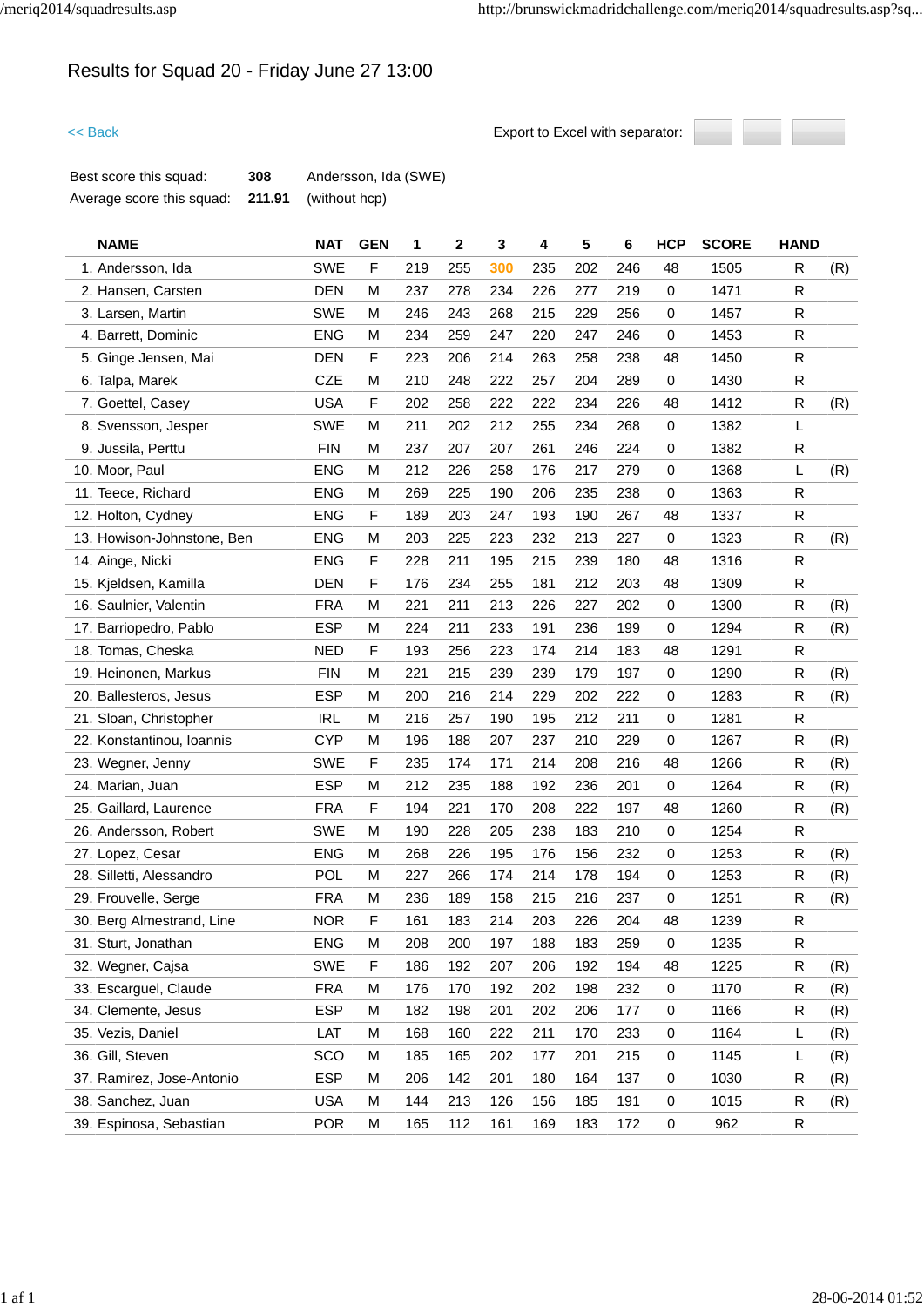# Results for Squad 21 - Friday June 27 17:00



| Best score this squad:    | 300 | Konieczny, Bodo (GER)       |
|---------------------------|-----|-----------------------------|
| Average score this squad: |     | <b>205.18</b> (without hcp) |

| <b>NAME</b>                  | <b>NAT</b> | <b>GEN</b>  | 1   | $\mathbf 2$ | 3   | 4   | 5   | 6   | <b>HCP</b>  | <b>SCORE</b> | <b>HAND</b>  |     |
|------------------------------|------------|-------------|-----|-------------|-----|-----|-----|-----|-------------|--------------|--------------|-----|
| 1. Konieczny, Bodo           | <b>GER</b> | M           | 222 | 221         | 237 | 237 | 300 | 243 | 0           | 1460         | R            |     |
| 2. Svensson, Jesper          | <b>SWE</b> | M           | 256 | 254         | 246 | 238 | 227 | 237 | 0           | 1458         | L            | (R) |
| 3. Sloan, Christopher        | <b>IRL</b> | M           | 226 | 206         | 269 | 220 | 268 | 215 | 0           | 1404         | R            | (R) |
| 4. Jussila, Perttu           | <b>FIN</b> | M           | 229 | 239         | 269 | 227 | 217 | 206 | 0           | 1387         | R            | (R) |
| 5. Teece, Richard            | <b>ENG</b> | M           | 242 | 245         | 237 | 244 | 211 | 196 | 0           | 1375         | R            | (R) |
| 6. Howison-Johnstone, Ben    | <b>ENG</b> | М           | 229 | 248         | 207 | 234 | 196 | 259 | 0           | 1373         | R            | (R) |
| 7. Lee Llamas, Carlos        | <b>MEX</b> | M           | 182 | 198         | 278 | 214 | 278 | 218 | 0           | 1368         | R            | (R) |
| 8. Ainge, Nicki              | <b>ENG</b> | F           | 212 | 215         | 178 | 234 | 199 | 279 | 48          | 1365         | R            | (R) |
| 9. Emblem, Patrick Gimmestad | <b>NOR</b> | M           | 194 | 205         | 234 | 243 | 237 | 235 | 0           | 1348         | R            |     |
| 10. Torgersen, Tore          | <b>NOR</b> | M           | 237 | 179         | 239 | 257 | 224 | 206 | 0           | 1342         | R            |     |
| 11. Andersson, Robert        | <b>SWE</b> | M           | 257 | 248         | 210 | 212 | 226 | 186 | 0           | 1339         | R            | (R) |
| 12. Johansson, Victoria      | <b>SWE</b> | $\mathsf F$ | 244 | 234         | 201 | 247 | 180 | 180 | 48          | 1334         | R            |     |
| 13. Hagberg, Jesper          | <b>SWE</b> | M           | 228 | 259         | 213 | 192 | 222 | 216 | 0           | 1330         | R            |     |
| 14. Hopka, Julius Emil       | <b>NOR</b> | M           | 242 | 234         | 167 | 214 | 267 | 203 | 0           | 1327         | R            |     |
| 15. Teece, Ray               | <b>ENG</b> | M           | 244 | 214         | 227 | 183 | 217 | 225 | 0           | 1310         | R            |     |
| 16. Gaillard, Laurence       | <b>FRA</b> | F           | 170 | 188         | 246 | 167 | 236 | 234 | 48          | 1289         | R            | (R) |
| 17. Vezis, Daniel            | LAT        | M           | 212 | 236         | 202 | 220 | 226 | 188 | 0           | 1284         | L            | (R) |
| 18. Medveditskov, Alexander  | <b>RUS</b> | M           | 195 | 237         | 171 | 235 | 230 | 204 | 0           | 1272         | R            | (R) |
| 19. Martinez, Manuel         | <b>ESP</b> | M           | 212 | 203         | 224 | 192 | 195 | 233 | 0           | 1259         | R            |     |
| 20. Quereda, Lorenzo         | <b>ESP</b> | M           | 220 | 214         | 225 | 188 | 195 | 203 | 0           | 1245         | R            |     |
| 21. Paraschiv, Lucian        | <b>ROU</b> | M           | 186 | 184         | 213 | 222 | 190 | 232 | 0           | 1227         | R            |     |
| 22. Johansson, Alexander     | <b>SWE</b> | M           | 205 | 194         | 175 | 215 | 223 | 213 | 0           | 1225         | R            | (R) |
| 23. Celie, Lauriane          | <b>FRA</b> | F           | 192 | 212         | 232 | 175 | 177 | 189 | 48          | 1225         | R            |     |
| 24. Larracoechea, Ignacio    | <b>USA</b> | M           | 182 | 235         | 214 | 203 | 158 | 225 | $\mathbf 0$ | 1217         | R            | (R) |
| 25. Flack, Nina              | <b>SWE</b> | F           | 186 | 156         | 175 | 222 | 214 | 172 | 48          | 1173         | R            |     |
| 26. Bartaire, Wendy          | <b>FRA</b> | F           | 206 | 154         | 174 | 189 | 177 | 180 | 48          | 1128         | R            |     |
| 27. Kjaer, Brian             | <b>NOR</b> | M           | 217 | 185         | 181 | 199 | 189 | 155 | 0           | 1126         | R            |     |
| 28. Byrne, Aidan             | <b>IRL</b> | M           | 191 | 168         | 209 | 193 | 175 | 179 | 0           | 1115         | R            |     |
| 29. Marian, Juan             | <b>ESP</b> | M           | 212 | 197         | 173 | 170 | 188 | 174 | 0           | 1114         | R            | (R) |
| 30. Reyna, Alejandro         | <b>CRC</b> | M           | 147 | 191         | 159 | 231 | 201 | 156 | 0           | 1085         | R            | (R) |
| 31. Monsen, Kjell-Roald      | <b>ESP</b> | M           | 115 | 202         | 236 | 141 | 221 | 147 | 0           | 1062         | $\mathsf{R}$ |     |
| 32. Muñoz, Mario             | <b>ESP</b> | M           | 148 | 154         | 176 | 164 | 201 | 213 | 0           | 1056         | R            |     |
| 33. Dementiev, Viktor        | <b>UKR</b> | М           | 181 | 161         | 188 | 177 | 158 | 176 | 0           | 1041         | R            |     |
| 34. Morcillo, Maria          | <b>USA</b> | F           | 156 | 162         | 179 | 175 | 143 | 157 | 48          | 1020         | R            | (R) |
| 35. Berenguer, Antonio       | <b>ESP</b> | М           | 187 | 193         | 159 | 157 | 157 | 151 | 0           | 1004         | R            |     |
| 36. Peltonen, Jarmo          | <b>ESP</b> | M           | 154 | 146         | 162 | 189 | 171 | 146 | $\mathbf 0$ | 968          | R            |     |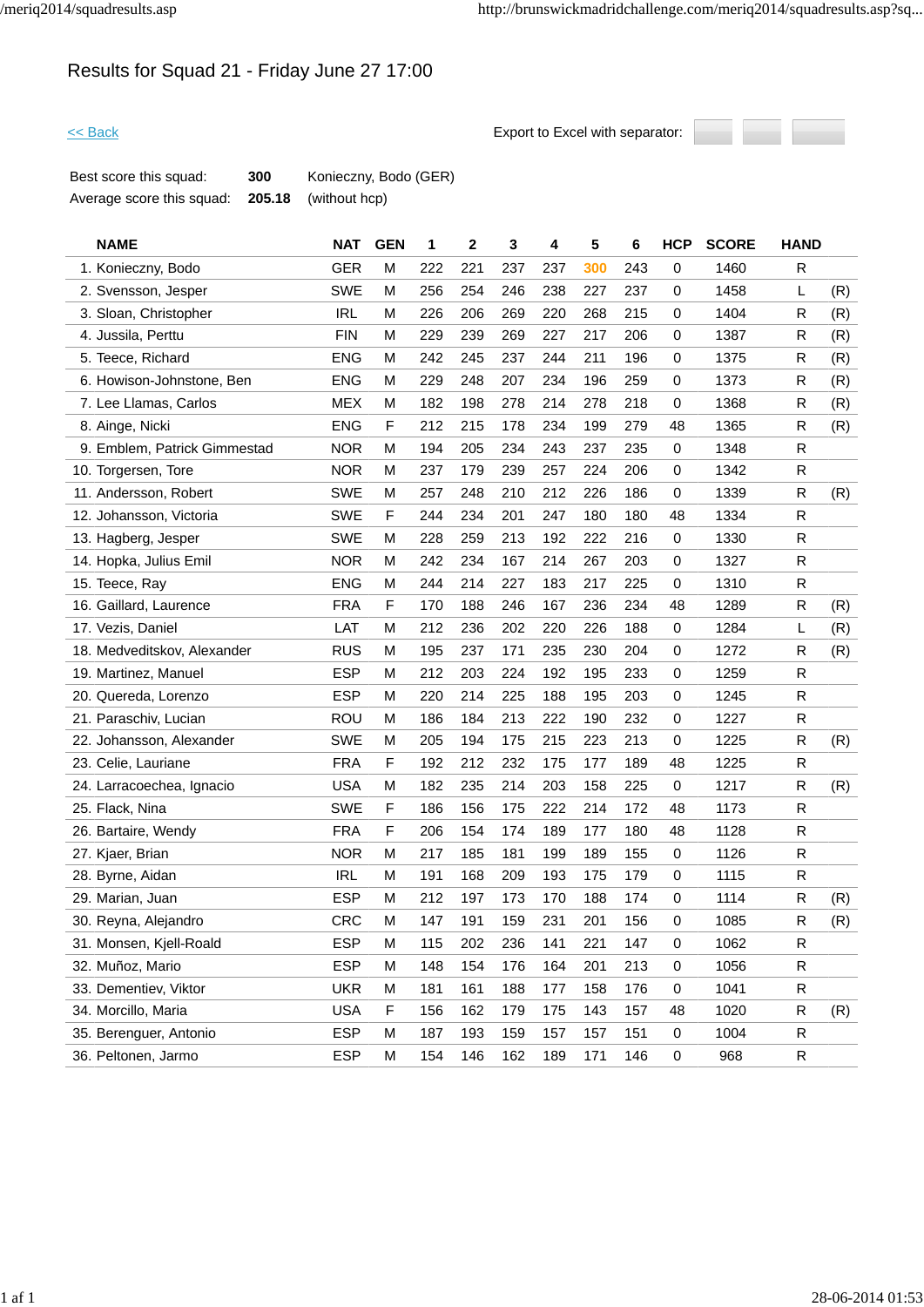# Results for Squad 22 - Friday June 27 21:00



| Best score this squad:    | 300 | Reyna, Alejandro (CRC)      |
|---------------------------|-----|-----------------------------|
| Average score this squad: |     | <b>200.84</b> (without hcp) |

| <b>NAME</b>               | <b>NAT</b> | <b>GEN</b> | 1   | $\mathbf{2}$ | 3   | 4   | 5   | 6   | <b>HCP</b>  | <b>SCORE</b> | <b>HAND</b>  |     |
|---------------------------|------------|------------|-----|--------------|-----|-----|-----|-----|-------------|--------------|--------------|-----|
| 1. Teece, Ray             | <b>ENG</b> | M          | 277 | 170          | 234 | 246 | 212 | 235 | $\mathbf 0$ | 1374         | R            | (R) |
| 2. Reyna, Alejandro       | <b>CRC</b> | M          | 225 | 157          | 215 | 300 | 266 | 195 | $\mathbf 0$ | 1358         | R            | (R) |
| 3. Maggi, Mats            | <b>BEL</b> | M          | 232 | 235          | 220 | 248 | 226 | 181 | $\mathbf 0$ | 1342         | R.           |     |
| 4. Acin, Ion              | <b>ESP</b> | M          | 288 | 213          | 227 | 203 | 201 | 209 | 0           | 1341         | R            | (R) |
| 5. Quereda, Lorenzo       | <b>ESP</b> | M          | 169 | 280          | 208 | 213 | 254 | 201 | $\mathbf 0$ | 1325         | R            | (R) |
| 6. Ocando, Melvin         | <b>ESP</b> | M          | 212 | 200          | 214 | 248 | 214 | 195 | $\mathbf 0$ | 1283         | R.           |     |
| 7. Moor, Paul             | <b>ENG</b> | м          | 248 | 192          | 227 | 194 | 170 | 247 | $\mathbf 0$ | 1278         | L            | (R) |
| 8. Calva, Carlos          | <b>ESP</b> | M          | 224 | 206          | 187 | 171 | 222 | 244 | $\mathbf 0$ | 1254         | R            |     |
| 9. Alonso, Daniel         | <b>ESP</b> | M          | 159 | 213          | 256 | 199 | 217 | 204 | $\mathbf 0$ | 1248         | R.           | (R) |
| 10. Sturt, Jonathan       | <b>ENG</b> | M          | 210 | 196          | 136 | 257 | 213 | 234 | $\mathbf 0$ | 1246         | R            | (R) |
| 11. Machon, Daniel        | <b>ESP</b> | M          | 191 | 201          | 214 | 257 | 213 | 165 | $\mathbf 0$ | 1241         | R            | (R) |
| 12. Monsen, Kjell-Roald   | <b>ESP</b> | M          | 215 | 182          | 172 | 217 | 269 | 182 | 0           | 1237         | R.           | (R) |
| 13. Garcia, Vanessa       | <b>ESP</b> | F          | 182 | 171          | 223 | 166 | 222 | 223 | 48          | 1235         | R            | (R) |
| 14. Torgersen, Tore       | <b>NOR</b> | M          | 236 | 239          | 189 | 191 | 145 | 234 | $\mathbf 0$ | 1234         | R            | (R) |
| 15. Hagberg, Jesper       | <b>SWE</b> | M          | 235 | 180          | 223 | 226 | 156 | 210 | $\mathbf 0$ | 1230         | R            | (R) |
| 16. Puente, Txus          | <b>ESP</b> | M          | 188 | 196          | 169 | 234 | 211 | 224 | 0           | 1222         | R            | (R) |
| 17. Radi, Tommaso         | <b>ITA</b> | M          | 183 | 215          | 215 | 181 | 180 | 227 | $\mathbf 0$ | 1201         | R            |     |
| 18. Gonzalez, Julio       | <b>ESP</b> | M          | 215 | 144          | 246 | 176 | 224 | 157 | 0           | 1162         | R            | (R) |
| 19. Konstantinou, Ioannis | <b>CYP</b> | M          | 207 | 191          | 164 | 149 | 205 | 184 | $\mathbf 0$ | 1100         | R            | (R) |
| 20. Espinosa, Sebastian   | <b>POR</b> | M          | 145 | 185          | 170 | 177 | 199 | 214 | $\mathbf 0$ | 1090         | R.           | (R) |
| 21. Garcia, Alejandro     | <b>ESP</b> | M          | 273 | 148          | 159 | 137 | 204 | 160 | $\mathbf 0$ | 1081         | R            | (R) |
| 22. Iussan, Andrei        | <b>ROU</b> | M          | 140 | 179          | 215 | 154 | 177 | 147 | $\mathbf 0$ | 1012         | R.           |     |
| 23. Yakubov, Utkir        | <b>UZB</b> | M          | 192 | 199          | 114 | 171 | 137 | 167 | $\mathbf 0$ | 980          | R            | (R) |
| 24. Segura, Asunción      | <b>ESP</b> | F          | 128 | 160          | 171 | 142 | 151 | 143 | 48          | 943          | $\mathsf{R}$ |     |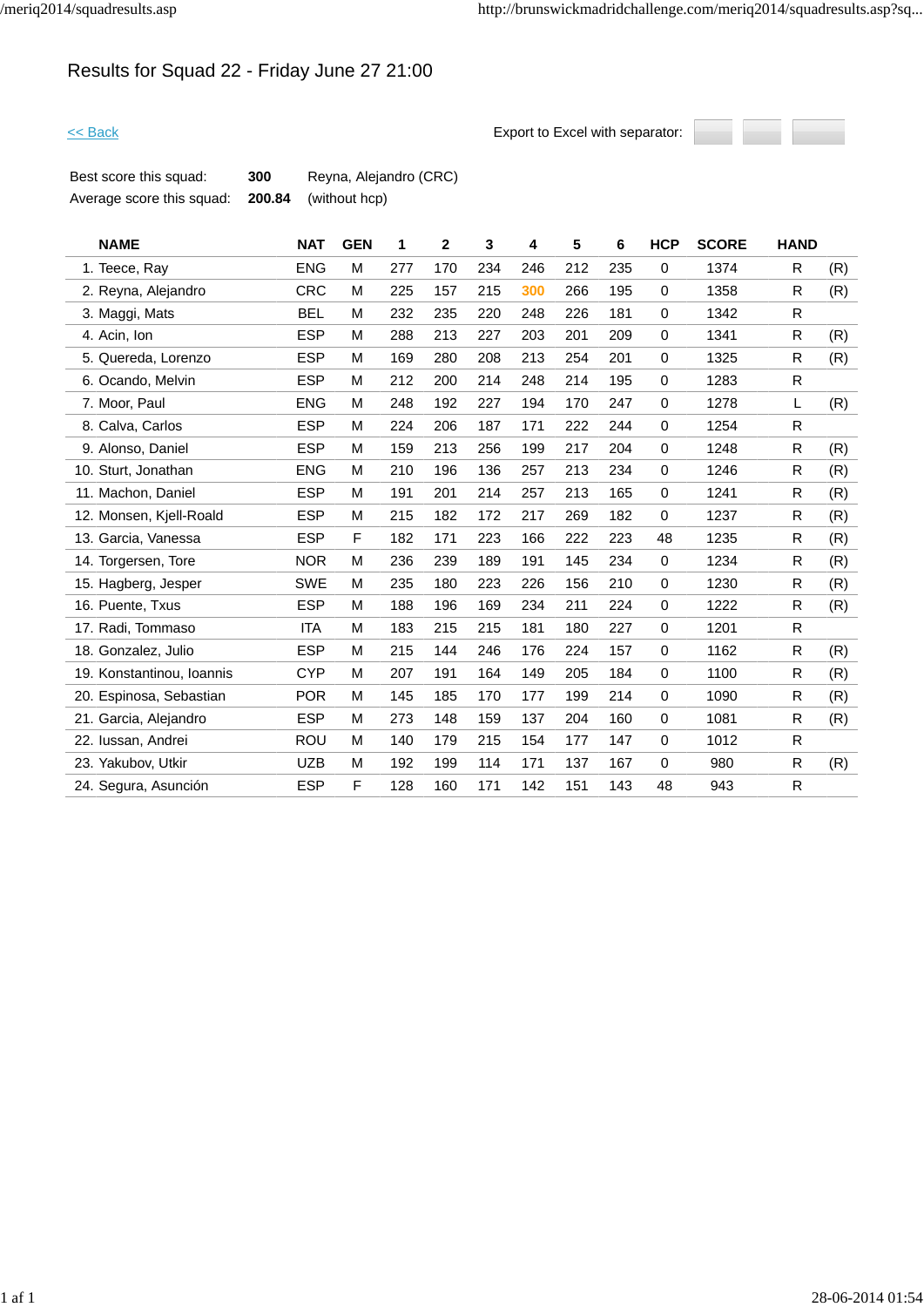# Results for Squad 23 - Saturday June 28 09:00



| Best score this squad:    | 300    | Rodriguez, Paco (ESP) |
|---------------------------|--------|-----------------------|
| Average score this squad: | 199.48 | (without hcp)         |

| <b>NAME</b>                   | <b>NAT</b> | <b>GEN</b>  | 1   | $\mathbf 2$ | 3   | 4   | 5   | 6   | <b>HCP</b>  | <b>SCORE</b> | <b>HAND</b> |     |
|-------------------------------|------------|-------------|-----|-------------|-----|-----|-----|-----|-------------|--------------|-------------|-----|
| 1. Rodriguez, Paco            | <b>ESP</b> | M           | 247 | 247         | 231 | 300 | 238 | 264 | 0           | 1527         | R           | (R) |
| 2. Pascual, Erwin             | <b>ESP</b> | M           | 249 | 267         | 278 | 279 | 258 | 189 | 0           | 1520         | R           | (R) |
| 3. Maggi, Mats                | <b>BEL</b> | M           | 203 | 255         | 257 | 268 | 255 | 226 | 0           | 1464         | R           | (R) |
| 4. Moreno, Javier             | <b>ESP</b> | M           | 236 | 232         | 235 | 229 | 223 | 246 | 0           | 1401         | R           | (R) |
| 5. Hagberg, Jesper            | <b>SWE</b> | M           | 236 | 237         | 246 | 214 | 238 | 212 | 0           | 1383         | R           | (R) |
| 6. Saulnier, Valentin         | <b>FRA</b> | M           | 208 | 211         | 224 | 193 | 235 | 268 | 0           | 1339         | R           | (R) |
| 7. Colomer, Artur             | <b>ESP</b> | M           | 225 | 213         | 262 | 179 | 224 | 221 | 0           | 1324         | R           |     |
| 8. Hopka, Julius Emil         | <b>NOR</b> | M           | 201 | 199         | 198 | 267 | 222 | 234 | 0           | 1321         | R           | (R) |
| 9. Calva, Carlos              | <b>ESP</b> | M           | 232 | 256         | 240 | 164 | 235 | 188 | 0           | 1315         | R           | (R) |
| 10. Emblem, Patrick Gimmestad | <b>NOR</b> | M           | 220 | 171         | 227 | 213 | 248 | 227 | 0           | 1306         | R           | (R) |
| 11. Ocando, Melvin            | <b>ESP</b> | M           | 219 | 204         | 254 | 219 | 190 | 202 | 0           | 1288         | R           | (R) |
| 12. Johansson, Victoria       | <b>SWE</b> | $\mathsf F$ | 227 | 180         | 256 | 201 | 200 | 167 | 48          | 1279         | R           | (R) |
| 13. Larragan, Fco.Javier      | <b>USA</b> | M           | 215 | 186         | 199 | 245 | 241 | 188 | 0           | 1274         | R           | (R) |
| 14. Bartaire, Wendy           | <b>FRA</b> | $\mathsf F$ | 177 | 248         | 235 | 172 | 194 | 181 | 48          | 1255         | R           | (R) |
| 15. Silletti, Alessandro      | POL        | M           | 197 | 213         | 204 | 248 | 196 | 189 | 0           | 1247         | R           | (R) |
| 16. Pinho, José               | <b>POR</b> | M           | 178 | 211         | 205 | 247 | 206 | 159 | 0           | 1206         | R           |     |
| 17. Mozzone, Alessandro       | <b>ITA</b> | M           | 226 | 177         | 214 | 197 | 204 | 180 | 0           | 1198         | $\mathsf R$ |     |
| 18. Retamal Rojas, Sergio     | <b>ESP</b> | M           | 203 | 247         | 171 | 170 | 193 | 204 | 0           | 1188         | R           |     |
| 19. Larracoechea, Ignacio     | <b>USA</b> | M           | 182 | 201         | 227 | 221 | 193 | 160 | $\mathbf 0$ | 1184         | R           | (R) |
| 20. Escarguel, Claude         | <b>FRA</b> | M           | 165 | 179         | 218 | 224 | 177 | 217 | 0           | 1180         | R           | (R) |
| 21. Puente, Txus              | <b>ESP</b> | M           | 193 | 172         | 226 | 149 | 202 | 223 | 0           | 1165         | R           | (R) |
| 22. Frouvelle, Serge          | <b>FRA</b> | M           | 176 | 173         | 172 | 256 | 195 | 193 | 0           | 1165         | R           | (R) |
| 23. Lopes, Paulo              | <b>POR</b> | M           | 168 | 204         | 193 | 215 | 172 | 209 | 0           | 1161         | R           |     |
| 24. Konstantinou, Ioannis     | <b>CYP</b> | M           | 178 | 181         | 203 | 168 | 215 | 204 | $\mathbf 0$ | 1149         | R           | (R) |
| 25. Garcia, Vanessa           | <b>ESP</b> | F           | 182 | 176         | 171 | 178 | 167 | 223 | 48          | 1145         | R           | (R) |
| 26. Kjaer, Brian              | <b>NOR</b> | M           | 245 | 182         | 167 | 171 | 137 | 226 | 0           | 1128         | R           | (R) |
| 27. Albares, Juan             | <b>ESP</b> | M           | 169 | 166         | 199 | 238 | 181 | 159 | 0           | 1112         | R           | (R) |
| 28. Cruz, Juan Mari           | <b>ESP</b> | M           | 174 | 179         | 220 | 184 | 194 | 143 | 0           | 1094         | R           | (R) |
| 29. Urbistazu, Gabriela       | <b>ESP</b> | $\mathsf F$ | 149 | 190         | 177 | 200 | 163 | 142 | 48          | 1069         | R           | (R) |
| 30. Cinca, Eloy               | <b>ESP</b> | M           | 173 | 201         | 197 | 144 | 149 | 201 | $\mathbf 0$ | 1065         | R           |     |
| 31. Alonso, Daniel            | <b>ESP</b> | M           | 166 | 127         | 212 | 192 | 159 | 207 | 0           | 1063         | R           | (R) |
| 32. Dementiev, Viktor         | <b>UKR</b> | M           | 184 | 170         | 176 | 168 | 171 | 182 | 0           | 1051         | R           | (R) |
| 33. Vasquez, Keyla            | <b>ESP</b> | F           | 180 | 160         | 165 | 181 | 160 | 149 | 48          | 1043         | R           |     |
| 34. Karakevas, Statis         | <b>USA</b> | M           | 179 | 157         | 154 | 174 | 145 | 126 | 0           | 935          | R           |     |
| 35. Muñoz, Mario              | <b>ESP</b> | м           | 142 | 142         | 187 | 141 | 134 | 167 | 0           | 913          | R           | (R) |
| 36. Vasquez, Ademir           | <b>ESP</b> | M           | 141 | 141         | 151 | 179 | 101 | 158 | $\pmb{0}$   | 871          | R           |     |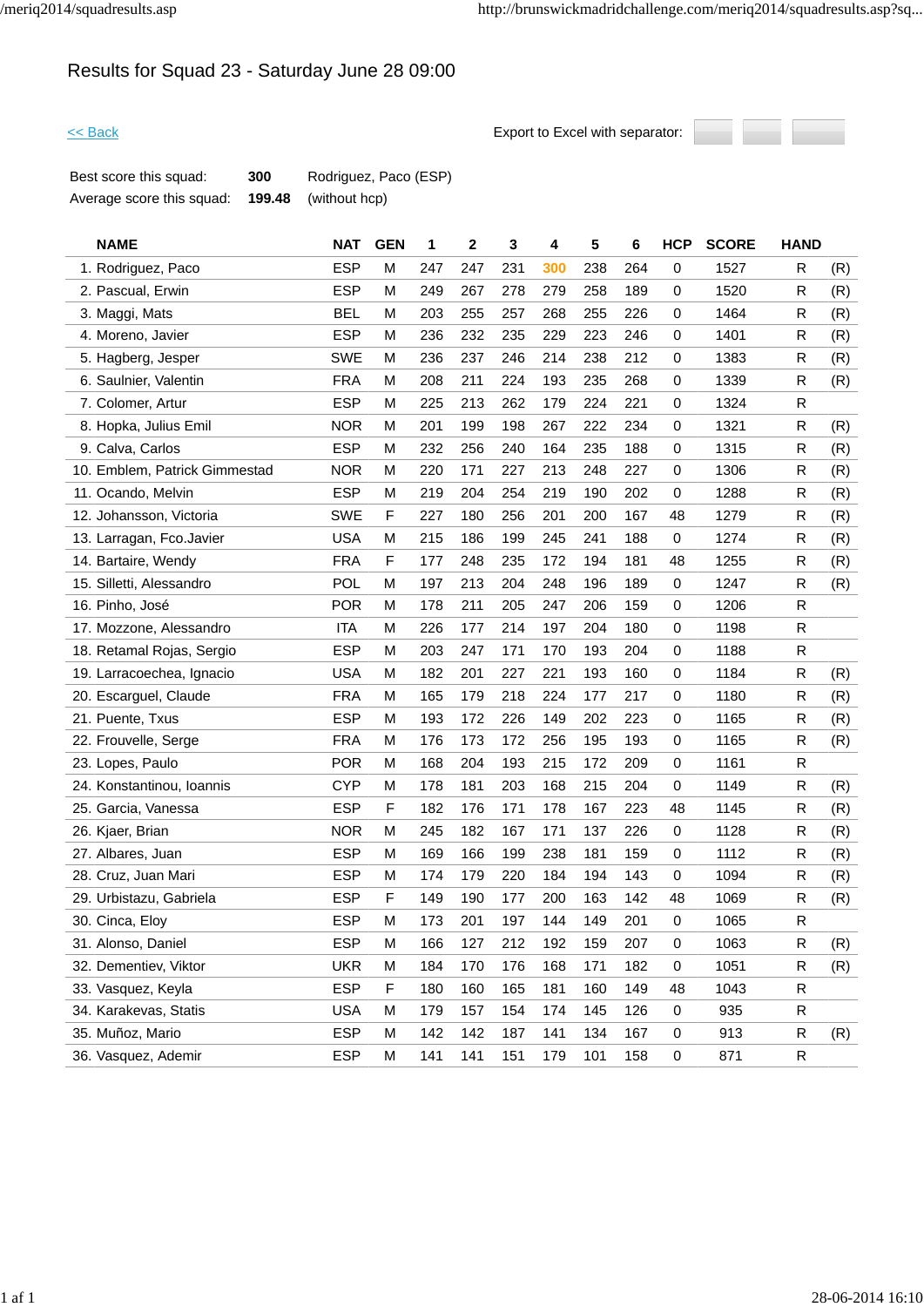## Results for Squad 24 - Saturday June 28 13:00



| Best score this squad:    | 300    | Barrett, Dominic (ENG)<br>Barriopedro, Pablo (ESP)<br>Andersson, Robert (SWE) |
|---------------------------|--------|-------------------------------------------------------------------------------|
| Average score this squad: | 202.48 | (without hcp)                                                                 |

| <b>NAME</b>                   | <b>NAT</b> | <b>GEN</b>  | 1   | $\mathbf 2$ | 3   | 4   | 5   | 6   | <b>HCP</b> | <b>SCORE</b> | <b>HAND</b> |     |
|-------------------------------|------------|-------------|-----|-------------|-----|-----|-----|-----|------------|--------------|-------------|-----|
| 1. Barrett, Dominic           | <b>ENG</b> | M           | 300 | 248         | 247 | 259 | 278 | 205 | 0          | 1537         | R           | (R) |
| 2. Radi, Tommaso              | <b>ITA</b> | M           | 259 | 246         | 278 | 229 | 214 | 215 | 0          | 1441         | R           | (R) |
| 3. Moor, Paul                 | <b>ENG</b> | M           | 258 | 277         | 259 | 191 | 226 | 217 | 0          | 1428         | L           | (R) |
| 4. Flack, Nina                | <b>SWE</b> | F           | 222 | 245         | 248 | 208 | 210 | 244 | 48         | 1425         | R           | (R) |
| 5. Ocando, Melvin             | <b>ESP</b> | M           | 247 | 213         | 245 | 233 | 225 | 258 | 0          | 1421         | R           | (R) |
| 6. Torgersen, Tore            | <b>NOR</b> | M           | 224 | 256         | 217 | 209 | 234 | 279 | 0          | 1419         | R           | (R) |
| 7. Ginge Jensen, Mai          | <b>DEN</b> | F           | 264 | 206         | 205 | 259 | 209 | 224 | 48         | 1415         | R           | (R) |
| 8. Barriopedro, Pablo         | <b>ESP</b> | M           | 300 | 233         | 194 | 236 | 257 | 174 | 0          | 1394         | R           | (R) |
| 9. Berg Almestrand, Line      | <b>NOR</b> | $\mathsf F$ | 225 | 176         | 235 | 258 | 193 | 238 | 48         | 1373         | R           | (R) |
| 10. Andersson, Robert         | <b>SWE</b> | M           | 207 | 204         | 300 | 246 | 210 | 192 | 0          | 1359         | R           | (R) |
| 11. Teece, Richard            | <b>ENG</b> | M           | 193 | 247         | 247 | 216 | 234 | 204 | 0          | 1341         | R           | (R) |
| 12. Guimo, Axel               | <b>ESP</b> | M           | 177 | 182         | 277 | 216 | 191 | 257 | 0          | 1300         | ${\sf R}$   |     |
| 13. Tomas, Cheska             | <b>NED</b> | F           | 225 | 203         | 199 | 202 | 225 | 183 | 48         | 1285         | R           | (R) |
| 14. Kjeldsen, Kamilla         | <b>DEN</b> | $\mathsf F$ | 201 | 239         | 206 | 201 | 185 | 186 | 48         | 1266         | R           | (R) |
| 15. Tatil, Ferico             | <b>ESP</b> | M           | 215 | 211         | 203 | 247 | 227 | 160 | 0          | 1263         | L           | (R) |
| 16. Byrne, Aidan              | <b>IRL</b> | M           | 182 | 238         | 234 | 215 | 173 | 216 | 0          | 1258         | R           | (R) |
| 17. Jonsson, Benjamin         | <b>SWE</b> | M           | 226 | 236         | 213 | 196 | 212 | 171 | 0          | 1254         | R           | (R) |
| 18. Quereda, Lorenzo          | <b>ESP</b> | M           | 206 | 149         | 217 | 230 | 236 | 212 | 0          | 1250         | R           | (R) |
| 19. Vall Ruiz, Joan           | <b>ESP</b> | M           | 233 | 198         | 160 | 236 | 193 | 223 | 0          | 1243         | R           |     |
| 20. Wegner, Cajsa             | <b>SWE</b> | $\mathsf F$ | 197 | 194         | 207 | 212 | 200 | 183 | 48         | 1241         | R           | (R) |
| 21. Perez, Moises             | <b>ESP</b> | M           | 176 | 267         | 184 | 185 | 183 | 236 | 0          | 1231         | R           | (R) |
| 22. Heinonen, Markus          | <b>FIN</b> | M           | 218 | 166         | 185 | 222 | 212 | 212 | 0          | 1215         | R           | (R) |
| 23. Silletti, Alessandro      | <b>POL</b> | M           | 212 | 200         | 192 | 170 | 204 | 236 | 0          | 1214         | R           | (R) |
| 24. Racpan, Christian         | <b>GER</b> | M           | 200 | 185         | 196 | 228 | 180 | 218 | 0          | 1207         | R           |     |
| 25. Sturt, Jonathan           | <b>ENG</b> | M           | 244 | 209         | 200 | 172 | 173 | 206 | 0          | 1204         | R           | (R) |
| 26. Kjaer, Brian              | <b>NOR</b> | M           | 259 | 191         | 167 | 188 | 172 | 214 | 0          | 1191         | R           | (R) |
| 27. Meka, Patrick             | <b>NED</b> | M           | 190 | 237         | 233 | 183 | 194 | 148 | 0          | 1185         | R           | (R) |
| 28. Emblem, Patrick Gimmestad | <b>NOR</b> | M           | 193 | 157         | 214 | 227 | 167 | 205 | 0          | 1163         | R           | (R) |
| 29. Lopez, Cesar              | <b>ENG</b> | M           | 176 | 183         | 242 | 167 | 203 | 162 | 0          | 1133         | ${\sf R}$   | (R) |
| 30. Julià, Ingrid             | <b>ESP</b> | F           | 148 | 160         | 226 | 188 | 157 | 180 | 48         | 1107         | R           |     |
| 31. Monsen, Kjell-Roald       | <b>ESP</b> | M           | 171 | 163         | 185 | 231 | 151 | 195 | 0          | 1096         | ${\sf R}$   | (R) |
| 32. Gonzalez, Julio           | <b>ESP</b> | M           | 175 | 202         | 204 | 157 | 189 | 155 | 0          | 1082         | R           | (R) |
| 33. Holton, Cydney            | <b>ENG</b> | $\mathsf F$ | 185 | 160         | 194 | 191 | 165 | 136 | 48         | 1079         | $\mathsf R$ | (R) |
| 34. Acin, Ion                 | <b>ESP</b> | М           | 172 | 176         | 162 | 203 | 160 | 180 | 0          | 1053         | R           | (R) |
| 35. Segura, Asunción          | <b>ESP</b> | F           | 173 | 136         | 183 | 191 | 128 | 190 | 48         | 1049         | R           | (R) |
| 36. Peltonen, Jarmo           | <b>ESP</b> | M           | 142 | 189         | 205 | 150 | 188 | 171 | 0          | 1045         | R           | (R) |
| 37. Tubella, Jordi            | <b>ESP</b> | M           | 168 | 186         | 187 | 149 | 177 | 148 | 0          | 1015         | R           |     |
| 38. Yakubov, Utkir            | <b>UZB</b> | M           | 171 | 179         | 170 | 158 | 148 | 161 | 0          | 987          | R           | (R) |
| 39. Garcia, Alejandro         | <b>ESP</b> | M           | 176 | 147         | 161 | 172 | 144 | 170 | 0          | 970          | R           | (R) |
| 40. Berenguer, Antonio        | <b>ESP</b> | М           | 122 | 138         | 180 | 156 | 146 | 146 | 0          | 888          | $\mathsf R$ | (R) |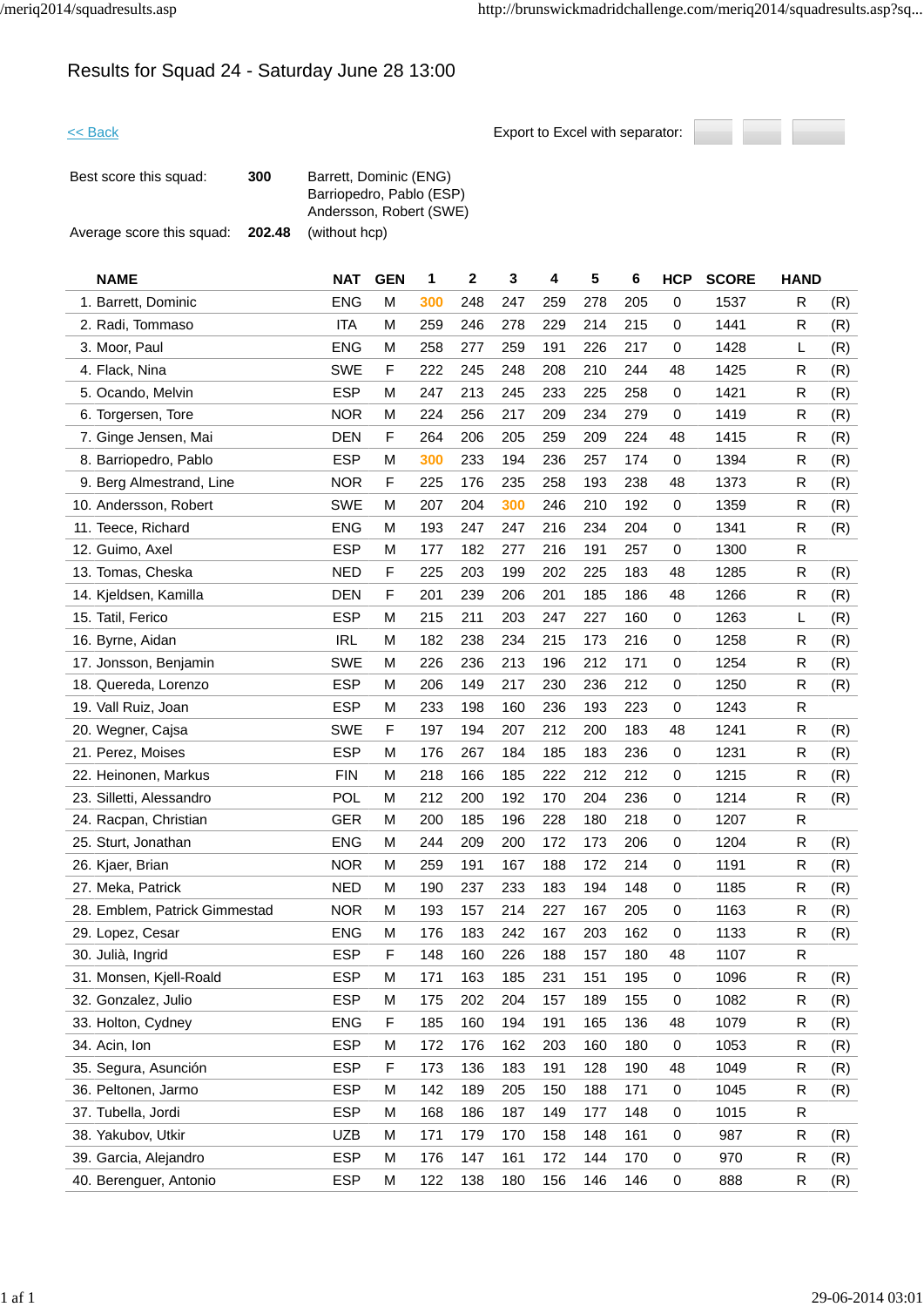## Results for Squad 25 - Saturday June 28 17:00

| Best score this squad:    | 278    | Lee Llamas, Carlos (MEX)<br>Lee Llamas, Carlos (MEX)<br>Wegner, Jenny (SWE) |
|---------------------------|--------|-----------------------------------------------------------------------------|
| Average score this squad: | 204.87 | (without hcp)                                                               |

| <b>NAME</b>                 | <b>NAT</b> | <b>GEN</b> | 1   | $\overline{2}$ | 3   | 4   | 5   | 6   | <b>HCP</b> | <b>SCORE</b> | <b>HAND</b> |     |
|-----------------------------|------------|------------|-----|----------------|-----|-----|-----|-----|------------|--------------|-------------|-----|
| 1. Lee Llamas, Carlos       | <b>MEX</b> | м          | 213 | 202            | 253 | 278 | 278 | 277 | 0          | 1501         | R           | (R) |
| 2. Teece, Richard           | <b>ENG</b> | М          | 240 | 246            | 215 | 227 | 255 | 269 | 0          | 1452         | R           | (R) |
| 3. Heinonen, Markus         | <b>FIN</b> | М          | 266 | 267            | 268 | 191 | 206 | 247 | 0          | 1445         | R           | (R) |
| 4. Larsen, Thomas           | <b>DEN</b> | М          | 247 | 193            | 258 | 259 | 213 | 268 | 0          | 1438         | R           | (R) |
| 5. Teece, Ray               | <b>ENG</b> | М          | 260 | 226            | 225 | 277 | 226 | 224 | 0          | 1438         | R           | (R) |
| 6. Wegner, Jenny            | <b>SWE</b> | F          | 217 | 215            | 270 | 248 | 221 | 200 | 48         | 1419         | R           | (R) |
| 7. Colomer, Artur           | <b>ESP</b> | м          | 194 | 258            | 238 | 256 | 257 | 210 | 0          | 1413         | R           | (R) |
| 8. Reyna, Alejandro         | <b>CRC</b> | М          | 256 | 200            | 213 | 268 | 211 | 216 | 0          | 1364         | R           | (R) |
| 9. Ainge, Nicki             | <b>ENG</b> | F          | 226 | 238            | 184 | 245 | 216 | 204 | 48         | 1361         | R           | (R) |
| 10. Jussila, Perttu         | <b>FIN</b> | М          | 228 | 248            | 185 | 227 | 243 | 225 | 0          | 1356         | R           | (R) |
| 11. Talpa, Marek            | <b>CZE</b> | М          | 189 | 256            | 245 | 180 | 257 | 225 | 0          | 1352         | R           | (R) |
| 12. Silletti, Alessandro    | <b>POL</b> | м          | 213 | 246            | 245 | 234 | 187 | 213 | 0          | 1338         | R           | (R) |
| 13. Johansson, Alexander    | <b>SWE</b> | м          | 201 | 236            | 237 | 250 | 205 | 206 | 0          | 1335         | R           | (R) |
| 14. Calva, Carlos           | <b>ESP</b> | М          | 205 | 236            | 217 | 237 | 215 | 224 | 0          | 1334         | R           | (R) |
| 15. Jonsson, Benjamin       | <b>SWE</b> | М          | 221 | 225            | 223 | 210 | 184 | 266 | 0          | 1329         | R           | (R) |
| 16. Berg Almestrand, Line   | <b>NOR</b> | F          | 187 | 235            | 240 | 213 | 184 | 196 | 48         | 1303         | R           | (R) |
| 17. Racpan, Christian       | <b>GER</b> | М          | 193 | 199            | 239 | 225 | 268 | 177 | 0          | 1301         | R           | (R) |
| 18. Howison-Johnstone, Ben  | <b>ENG</b> | м          | 213 | 185            | 216 | 234 | 228 | 213 | 0          | 1289         | R           | (R) |
| 19. Ballesteros, Jesus      | <b>ESP</b> | м          | 216 | 245            | 169 | 237 | 187 | 232 | 0          | 1286         | R           | (R) |
| 20. Medveditskov, Alexander | <b>RUS</b> | м          | 201 | 202            | 191 | 223 | 180 | 213 | 0          | 1210         | R           | (R) |
| 21. Tomas, Cheska           | <b>NED</b> | F          | 185 | 173            | 202 | 193 | 195 | 212 | 48         | 1208         | R           | (R) |
| 22. Lopes, Paulo            | <b>POR</b> | M          | 231 | 182            | 213 | 204 | 193 | 184 | 0          | 1207         | R           | (R) |
| 23. Sloan, Christopher      | <b>IRL</b> | M          | 214 | 241            | 168 | 189 | 221 | 159 | 0          | 1192         | R           | (R) |
| 24. Martinez, Manuel        | <b>ESP</b> | м          | 156 | 185            | 198 | 212 | 219 | 221 | 0          | 1191         | R           | (R) |
| 25. Iussan, Andrei          | ROU        | М          | 193 | 184            | 206 | 226 | 177 | 193 | 0          | 1179         | R           | (R) |
| 26. Tatil, Ferico           | <b>ESP</b> | м          | 200 | 183            | 234 | 211 | 202 | 146 | 0          | 1176         | L           | (R) |
| 27. Mas-Lazaro, Cristina    | <b>ESP</b> | F          | 194 | 184            | 192 | 158 | 206 | 192 | 48         | 1174         | L           |     |
| 28. Vezis, Daniel           | LAT        | M          | 201 | 195            | 225 | 188 | 178 | 179 | 0          | 1166         | L           | (R) |
| 29. Celie, Lauriane         | <b>FRA</b> | F          | 173 | 168            | 196 | 187 | 176 | 212 | 48         | 1160         | R           | (R) |
| 30. Paraschiv, Lucian       | ROU        | M          | 182 | 228            | 192 | 181 | 182 | 171 | 0          | 1136         | R           | (R) |
| 31. Espinosa, Sebastian     | <b>POR</b> | M          | 205 | 192            | 185 | 139 | 216 | 182 | 0          | 1119         | R           | (R) |
| 32. Berganza, Guillermo     | <b>ESP</b> | М          | 174 | 186            | 167 | 193 | 213 | 183 | 0          | 1116         | R           | (R) |
| 33. Peltonen, Jarmo         | <b>ESP</b> | M          | 166 | 184            | 200 | 199 | 165 | 183 | 0          | 1097         | R           | (R) |
| 34. Pinho, José             | <b>POR</b> | М          | 167 | 161            | 196 | 197 | 158 | 200 | 0          | 1079         | R           | (R) |
| 35. Morante, Valentin       | <b>ESP</b> | M          | 191 | 203            | 148 | 197 | 212 | 127 | 0          | 1078         | L           |     |
| 36. Karakevas, Statis       | <b>USA</b> | M          | 176 | 182            | 185 | 203 | 158 | 140 | 0          | 1044         | R           | (R) |
| 37. Gonzalez, Luis          | <b>ESP</b> | Μ          | 156 | 171            | 181 | 172 | 154 | 189 | 0          | 1023         | R           | (R) |
| 38. Berenguer, Antonio      | <b>ESP</b> | M          | 138 | 118            | 153 | 183 | 210 | 192 | 0          | 994          | R           | (R) |
| 39. Jimenez Marin, Luis     | USA        | М          | 180 | 134            | 154 | 170 | 162 | 134 | 0          | 934          | R           | (R) |
| 40. Jimenez Garrido, Luis   | <b>USA</b> | M          | 151 | 120            | 153 | 191 | 164 | 141 | 0          | 920          | R           |     |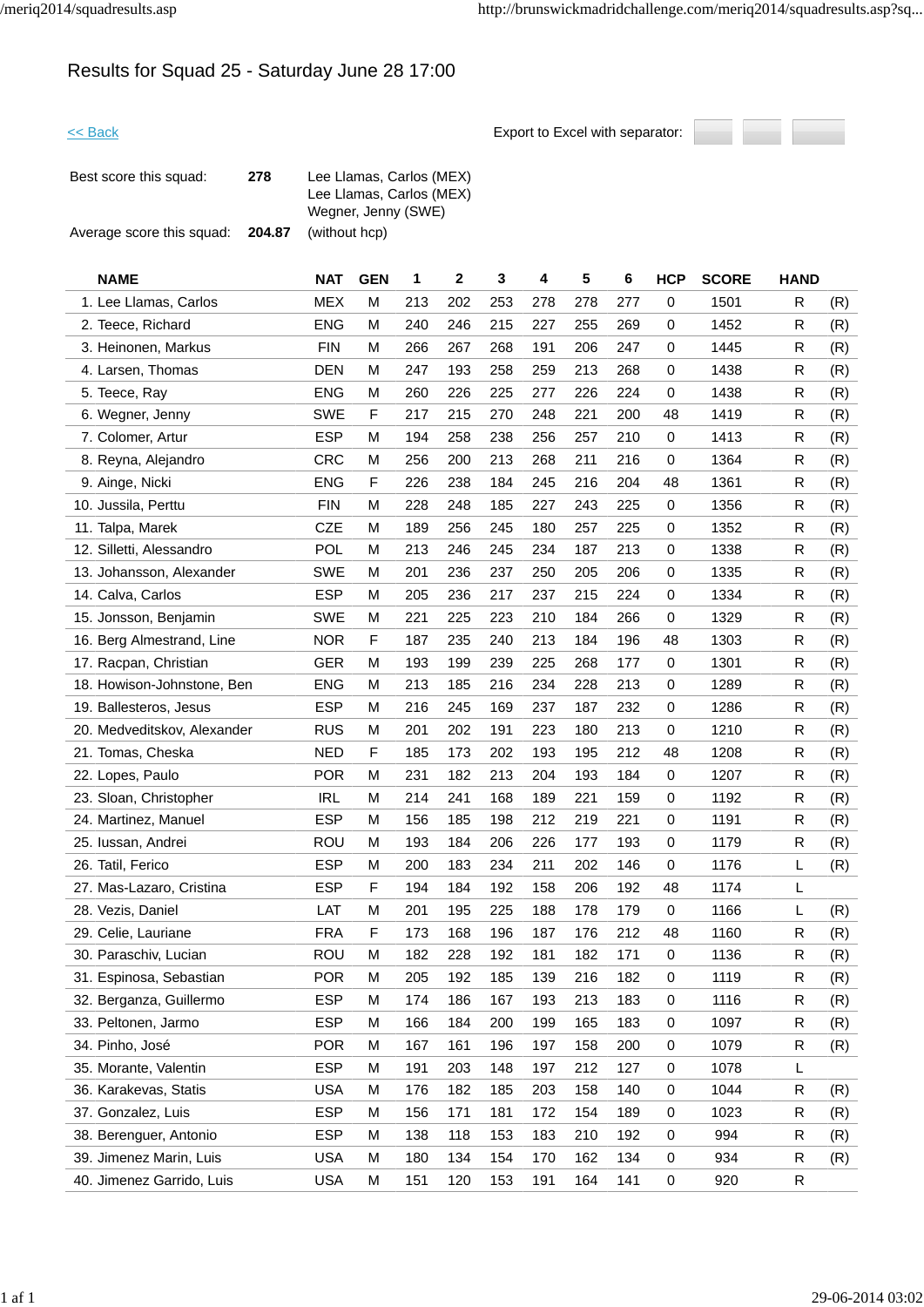# Results for Squad 26 - Saturday June 28 21:00



| Best score this squad:    | 289 | Andersson, Robert (SWE)     |
|---------------------------|-----|-----------------------------|
| Average score this squad: |     | <b>202.24</b> (without hcp) |

| <b>NAME</b>                | <b>NAT</b> | <b>GEN</b> | 1   | $\overline{2}$ | 3   | 4   | 5   | 6   | <b>HCP</b>  | <b>SCORE</b> | <b>HAND</b> |     |
|----------------------------|------------|------------|-----|----------------|-----|-----|-----|-----|-------------|--------------|-------------|-----|
| 1. Reyna, Alejandro        | <b>CRC</b> | M          | 260 | 248            | 268 | 228 | 259 | 237 | 0           | 1500         | R           | (R) |
| 2. Andersson, Robert       | <b>SWE</b> | М          | 217 | 289            | 235 | 238 | 259 | 223 | $\mathbf 0$ | 1461         | ${\sf R}$   | (R) |
| 3. Meka, Patrick           | <b>NED</b> | М          | 237 | 207            | 254 | 257 | 215 | 276 | $\mathbf 0$ | 1446         | R           | (R) |
| 4. Hagberg, Jesper         | <b>SWE</b> | м          | 244 | 213            | 252 | 268 | 190 | 244 | 0           | 1411         | R           | (R) |
| 5. Ainge, Nicki            | <b>ENG</b> | F          | 224 | 214            | 235 | 181 | 228 | 243 | 48          | 1373         | R           | (R) |
| 6. Johansson, Alexander    | <b>SWE</b> | м          | 217 | 227            | 220 | 252 | 235 | 216 | 0           | 1367         | R           | (R) |
| 7. Howison-Johnstone, Ben  | <b>ENG</b> | М          | 179 | 191            | 255 | 226 | 246 | 267 | 0           | 1364         | R.          | (R) |
| 8. Alonso, Daniel          | <b>ESP</b> | М          | 215 | 192            | 223 | 222 | 207 | 279 | 0           | 1338         | R           | (R) |
| 9. Medveditskov, Alexander | <b>RUS</b> | м          | 190 | 178            | 269 | 246 | 223 | 227 | $\mathbf 0$ | 1333         | R           | (R) |
| 10. Palermaa, Osku         | <b>FIN</b> | М          | 202 | 184            | 213 | 279 | 199 | 248 | 0           | 1325         | R           | (R) |
| 11. Jussila, Perttu        | <b>FIN</b> | М          | 267 | 218            | 215 | 232 | 234 | 158 | 0           | 1324         | R           | (R) |
| 12. Racpan, Christian      | <b>GER</b> | М          | 213 | 223            | 264 | 210 | 203 | 176 | $\mathbf 0$ | 1289         | R           | (R) |
| 13. Goettel, Casey         | <b>USA</b> | F          | 196 | 237            | 214 | 187 | 215 | 173 | 48          | 1270         | R           | (R) |
| 14. Dubourg, Stéphanie     | <b>FRA</b> | F          | 256 | 161            | 201 | 158 | 201 | 234 | 48          | 1259         | ${\sf R}$   | (R) |
| 15. Mas-Lazaro, Cristina   | <b>ESP</b> | F          | 188 | 185            | 179 | 228 | 225 | 189 | 48          | 1242         | L           | (R) |
| 16. Monsen, Kjell-Roald    | <b>ESP</b> | M          | 233 | 242            | 170 | 199 | 179 | 214 | 0           | 1237         | R           | (R) |
| 17. Guimo, Axel            | <b>ESP</b> | м          | 182 | 235            | 204 | 183 | 216 | 214 | $\mathbf 0$ | 1234         | R           | (R) |
| 18. Bartaire, Wendy        | <b>FRA</b> | F          | 245 | 195            | 127 | 194 | 219 | 182 | 48          | 1210         | R           | (R) |
| 19. Merelles, Javier       | <b>ESP</b> | М          | 225 | 170            | 216 | 166 | 226 | 204 | $\mathbf 0$ | 1207         | R.          |     |
| 20. Johansson, Victoria    | <b>SWE</b> | F          | 202 | 188            | 226 | 186 | 192 | 165 | 48          | 1207         | R           | (R) |
| 21. Berganza, Guillermo    | <b>ESP</b> | M          | 268 | 179            | 201 | 184 | 193 | 173 | 0           | 1198         | R           | (R) |
| 22. Lopez, Cesar           | <b>ENG</b> | M          | 190 | 156            | 212 | 192 | 218 | 223 | 0           | 1191         | R           | (R) |
| 23. Julià, Ingrid          | <b>ESP</b> | F          | 171 | 203            | 202 | 202 | 179 | 182 | 48          | 1187         | R           | (R) |
| 24. Acin, Ion              | <b>ESP</b> | М          | 153 | 246            | 192 | 211 | 150 | 225 | $\mathbf 0$ | 1177         | R           | (R) |
| 25. Escarguel, Claude      | <b>FRA</b> | м          | 220 | 229            | 192 | 201 | 187 | 146 | 0           | 1175         | R           | (R) |
| 26. Dementiev, Viktor      | <b>UKR</b> | M          | 181 | 191            | 228 | 211 | 153 | 200 | $\mathbf 0$ | 1164         | R           | (R) |
| 27. Berenguer, Antonio     | <b>ESP</b> | М          | 155 | 240            | 168 | 193 | 203 | 188 | $\mathbf 0$ | 1147         | R           | (R) |
| 28. Albares, Juan          | <b>ESP</b> | M          | 180 | 162            | 191 | 234 | 181 | 198 | 0           | 1146         | R           | (R) |
| 29. Vall Ruiz, Joan        | <b>ESP</b> | м          | 201 | 206            | 206 | 157 | 193 | 183 | 0           | 1146         | R           | (R) |
| 30. Byrne, Aidan           | <b>IRL</b> | м          | 153 | 189            | 184 | 171 | 237 | 211 | $\mathbf 0$ | 1145         | R           | (R) |
| 31. Jimenez, Monica        | <b>ESP</b> | F          | 160 | 200            | 191 | 184 | 188 | 174 | 48          | 1145         | R           | (R) |
| 32. Tubella, Jordi         | <b>ESP</b> | M          | 155 | 155            | 181 | 214 | 213 | 196 | 0           | 1114         | R           | (R) |
| 33. Rodriguez-P, Julian    | <b>USA</b> | M          | 161 | 170            | 159 | 215 | 214 | 188 | 0           | 1107         | R           | (R) |
| 34. Perez, Moises          | <b>ESP</b> | M          | 157 | 138            | 191 | 162 | 214 | 225 | 0           | 1087         | R           | (R) |
| 35. Yakubov, Utkir         | <b>UZB</b> | М          | 232 | 172            | 187 | 169 | 176 | 136 | 0           | 1072         | R           | (R) |
| 36. Ramirez, Jose-Antonio  | <b>ESP</b> | м          | 162 | 170            | 191 | 144 | 183 | 150 | 0           | 1000         | R           | (R) |
| 37. Cruz, Juan Mari        | <b>ESP</b> | м          | 157 | 223            | 166 | 166 | 138 | 147 | 0           | 997          | R           | (R) |
| 38. Segura, Asunción       | <b>ESP</b> | F          | 157 | 115            | 164 | 167 | 160 | 136 | 48          | 947          | R           | (R) |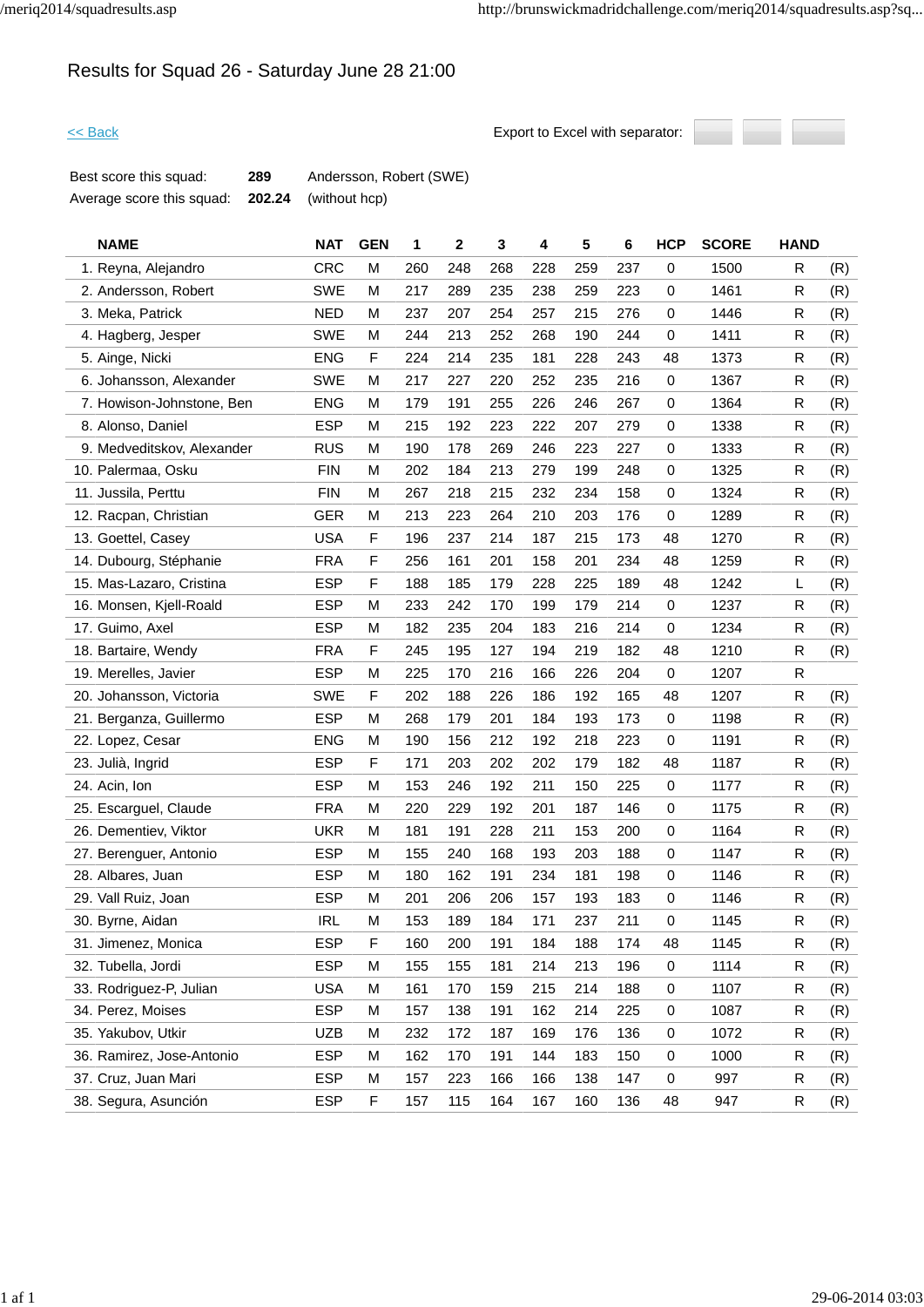### Total qualification results

<< Back Export to Excel with separator:



### Qualified directly to final step 3 (Position 1 - 10)

|            |                    |            |            | <b>BEST</b> | <b>LAST</b> |               | <b>SQUAD</b> |             |
|------------|--------------------|------------|------------|-------------|-------------|---------------|--------------|-------------|
| <b>POS</b> | <b>NAME</b>        | <b>NAT</b> | <b>GEN</b> | <b>PINS</b> | <b>GAME</b> | <b>SQUAD#</b> | <b>COUNT</b> | <b>HAND</b> |
|            | Voss, Brian        | <b>USA</b> | M          | 1544        | 228         | 17            |              | R           |
| 2          | Barrett, Dominic   | <b>ENG</b> | M          | 1537        | 205         | 24            | 2            | R           |
| 3          | Rodriguez, Paco    | <b>ESP</b> | M          | 1527        | 264         | 23            | 4            | R           |
| 4          | Pascual, Erwin     | <b>ESP</b> | M          | 1520        | 189         | 23            | 4            | R           |
| 5          | Andersson, Ida     | <b>SWE</b> | F          | 1505        | 254         | 20            | 2            | R           |
| 6          | Lee Llamas, Carlos | <b>MEX</b> | M          | 1501        | 277         | 25            | 3            | R           |
|            | Reyna, Alejandro   | <b>CRC</b> | M          | 1500        | 237         | 26            | 6            | R           |
| 8          | Larsen, Thomas     | <b>DEN</b> | M          | 1483        | 257         | 17            | 2            | R           |
| 9          | Gill, Steven       | <b>SCO</b> | M          | 1477        | 228         | 14            | 3            |             |
| 10         | Hansen, Carsten    | <b>DEN</b> | M          | 1471        | 219         | 20            |              | R           |
|            |                    |            |            |             |             |               |              |             |

### Qualified directly to final step 2 (Position 11 - 20)

|            |                   |            |            | <b>BEST</b> | <b>LAST</b> |               | <b>SQUAD</b> |             |
|------------|-------------------|------------|------------|-------------|-------------|---------------|--------------|-------------|
| <b>POS</b> | <b>NAME</b>       | <b>NAT</b> | <b>GEN</b> | <b>PINS</b> | <b>GAME</b> | <b>SQUAD#</b> | <b>COUNT</b> | <b>HAND</b> |
| 11         | Palermaa, Osku    | <b>FIN</b> | M          | 1467        | 246         | 18            | 2            | R           |
| 12         | Koshelev, Nikita  | <b>RUS</b> | M          | 1465        | 250         | 17            |              | R           |
| 13         | Maggi, Mats       | <b>BEL</b> | M          | 1464        | 226         | 23            | 2            | R           |
| 14         | Andersson, Robert | <b>SWE</b> | M          | 1461        | 223         | 26            | 4            | R           |
| 15         | Konieczny, Bodo   | <b>GER</b> | M          | 1460        | 243         | 21            |              | R           |
| 16         | Svensson, Jesper  | <b>SWE</b> | M          | 1458        | 237         | 21            | 2            |             |
| 17         | Larsen, Martin    | <b>SWE</b> | M          | 1457        | 256         | 20            |              | R           |
| 18         | Teece, Richard    | <b>ENG</b> | M          | 1452        | 269         | 25            | 4            | R           |
| 19         | Ginge Jensen, Mai | <b>DEN</b> | F          | 1450        | 246         | 20            | 2            | R           |
| 20         | Meka, Patrick     | <b>NED</b> | M          | 1446        | 276         | 26            | 3            | R           |
|            |                   |            |            |             |             |               |              |             |

### Qualified directly to final step 1 (Position 21 - 38)

|            |                    |            |            | <b>BEST</b> | <b>LAST</b> |                 | <b>SQUAD</b>   |              |
|------------|--------------------|------------|------------|-------------|-------------|-----------------|----------------|--------------|
| <b>POS</b> | <b>NAME</b>        | <b>NAT</b> | <b>GEN</b> | <b>PINS</b> | <b>GAME</b> | <b>SQUAD#</b>   | <b>COUNT</b>   | <b>HAND</b>  |
| 21         | Heinonen, Markus   | <b>FIN</b> | M          | 1445        | 247         | 25              | 4              | R            |
| 22         | Radi, Tommaso      | <b>ITA</b> | M          | 1441        | 215         | 24              | 2              | $\mathsf{R}$ |
| 23         | Teece, Ray         | <b>ENG</b> | M          | 1438        | 224         | 25              | 3              | $\mathsf{R}$ |
| 24         | Talpa, Marek       | <b>CZE</b> | M          | 1430        | 289         | 20              | 2              | $\mathsf{R}$ |
| 25         | Moor, Paul         | <b>ENG</b> | м          | 1428        | 217         | 24              | 4              | L            |
| 26         | Flack, Nina        | <b>SWE</b> | F          | 1425        | 252         | 24              | $\overline{2}$ | $\mathsf{R}$ |
| 27         | Ocando, Melvin     | <b>ESP</b> | м          | 1421        | 258         | 24              | 3              | $\mathsf{R}$ |
| 28         | Torgersen, Tore    | <b>NOR</b> | M          | 1419        | 279         | 24              | 3              | R            |
| 29         | Wegner, Jenny      | <b>SWE</b> | F          | 1419        | 208         | 25              | 3              | R            |
| 30         | Barriopedro, Pablo | <b>ESP</b> | M          | 1417        | 225         | 12 <sub>2</sub> | 5              | R            |
| 31         | Colomer, Artur     | <b>ESP</b> | M          | 1413        | 210         | 25              | 2              | R            |
| 32         | Goettel, Casey     | <b>USA</b> | F          | 1412        | 234         | 20              | 3              | ${\sf R}$    |
| 33         | Hagberg, Jesper    | <b>SWE</b> | м          | 1411        | 244         | 26              | 4              | R            |
| 34         | Sloan, Christopher | <b>IRL</b> | M          | 1404        | 215         | 21              | 3              | $\mathsf{R}$ |
| 35         | Moreno, Javier     | <b>ESP</b> | м          | 1401        | 246         | 23              | 2              | R            |
| 36         | Frouvelle, Serge   | <b>FRA</b> | м          | 1394        | 200         | 17              | 3              | ${\sf R}$    |
| 37         | Castillo, Sammy    | <b>ESP</b> | м          | 1390        | 247         | 14              | 3              | L            |
| 38         | Jussila, Perttu    | <b>FIN</b> | M          | 1387        | 206         | 21              | 4              | ${\sf R}$    |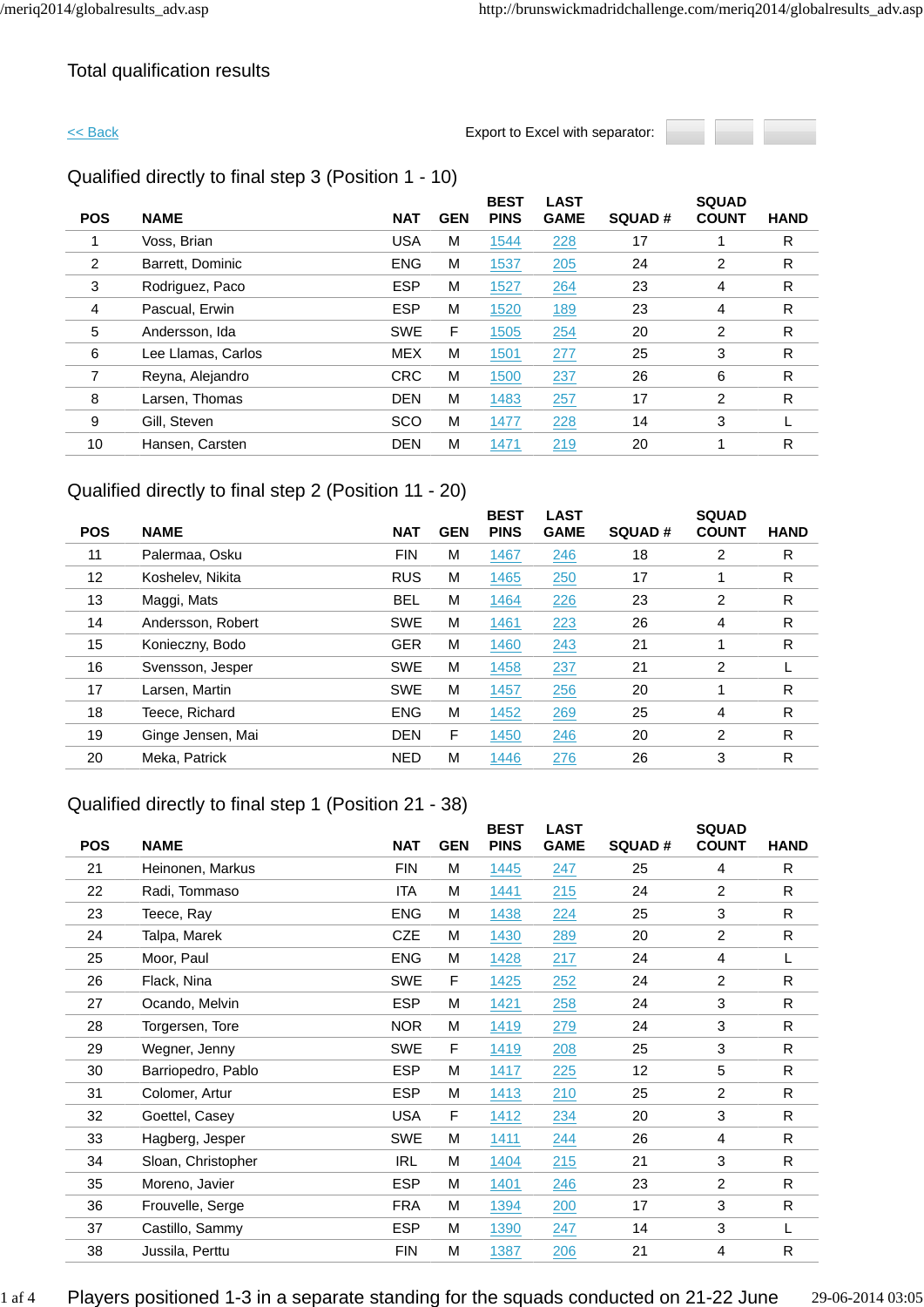30 Jussila, Pertitu FIN M 1387 200 21 4 R

Players positioned 1-3 in a separate standing for the squads conducted on 21-22 June (Position 39 - 41)

Full results for June 21 - June 22

|            |               |            |            | <b>BEST</b> | <b>LAST</b> |               | <b>SQUAD</b> |             |
|------------|---------------|------------|------------|-------------|-------------|---------------|--------------|-------------|
| <b>POS</b> | <b>NAME</b>   | <b>NAT</b> | <b>GEN</b> | <b>PINS</b> | <b>GAME</b> | <b>SQUAD#</b> | <b>COUNT</b> | <b>HAND</b> |
| 39         | Garcia, Iñigo | <b>ESP</b> | M          | 1322        | 192         | 05            |              |             |
| 40         | Jimenez, Raul | <b>ESP</b> | M          | 1305        | 211         | 05            |              |             |
| 41         | Puente, Txus  | <b>ESP</b> | M          | 1275        | 204         | 01            |              |             |

### Players positioned 1-5 in a separate standing for the squads conducted on 23-24 June (Position 42 - 46)

Full results for June 23 - June 24

|            |                      |            |            | <b>BEST</b> | LAST        |               | <b>SQUAD</b> |             |
|------------|----------------------|------------|------------|-------------|-------------|---------------|--------------|-------------|
| <b>POS</b> | <b>NAME</b>          | <b>NAT</b> | <b>GEN</b> | <b>PINS</b> | <b>GAME</b> | <b>SQUAD#</b> | <b>COUNT</b> | <b>HAND</b> |
| 42         | Orche, Ruben         | <b>ESP</b> | M          | 1340        | 199         | 10            | 5            | R           |
| 43         | DeCarvajal, Jaime    | <b>ESP</b> | M          | 1309        | 247         | 12            |              | R           |
| 44         | Larragan, Fco.Javier | USA        | M          | 1309        | 212         | 10            | 3            | R           |
| 45         | Arjonilla, Alejandro | <b>ESP</b> | M          | 1305        | 207         | 10            | 5            | R           |
| 46         | Dubourg, Stéphanie   | <b>FRA</b> | F          | 288         | 206         | 12            | 4            | R           |

### Players positioned 1-4 in the desperado standing (Position 47-50)

Full results for Desperado

| <b>POS</b> | <b>NAME</b>            | <b>NAT</b> | <b>GEN</b> | <b>BEST</b><br><b>PINS</b> | <b>SQUAD</b><br><b>COUNT</b> | <b>HAND</b> |
|------------|------------------------|------------|------------|----------------------------|------------------------------|-------------|
|            |                        |            |            |                            |                              |             |
| 47         | Vezis. Daniel          | LAT        | м          | 234                        |                              |             |
| 48         | Howison-Johnstone, Ben | <b>ENG</b> | м          | 232                        | 5                            | R           |
| 49         | Berganza, Guillermo    | <b>ESP</b> | M          | 229                        |                              | R           |
| 50         | Sturt, Jonathan        | <b>ENG</b> | M          | 227                        |                              |             |

### Players positioned 51 -

|        | <b>POS</b> | <b>NAME</b>               | <b>NAT</b> | <b>GEN</b> | <b>BEST</b><br><b>PINS</b> | <b>LAST</b><br><b>GAME</b> | <b>SQUAD#</b> | <b>SQUAD</b><br><b>COUNT</b> | <b>HAND</b>  |                  |
|--------|------------|---------------------------|------------|------------|----------------------------|----------------------------|---------------|------------------------------|--------------|------------------|
|        | 51         | Gruffman, James           | <b>SWE</b> | M          | 1384                       | 235                        | 18            | 1                            | L            |                  |
|        | 52         | Ainge, Nicki              | <b>ENG</b> | F          | 1373                       | 251                        | 26            | 4                            | R            |                  |
|        | 53         | Berg Almestrand, Line     | <b>NOR</b> | F          | 1373                       | 246                        | 24            | 3                            | R            |                  |
|        | 54         | Johansson, Alexander      | SWE        | M          | 1367                       | 216                        | 14            | 6                            | R            |                  |
|        | 55         | Medveditskov, Alexander   | <b>RUS</b> | M          | 1364                       | 211                        | 17            | 4                            | $\mathsf{R}$ |                  |
|        | 56         | Jonsson, Benjamin         | SWE        | M          | 1353                       | 217                        | 13            | 4                            | $\mathsf R$  |                  |
|        | 57         | Emblem, Patrick Gimmestad | <b>NOR</b> | M          | 1348                       | 235                        | 21            | 3                            | $\mathsf{R}$ |                  |
|        | 58         | Acin, Ion                 | <b>ESP</b> | M          | 1341                       | 209                        | 22            | 4                            | ${\sf R}$    |                  |
|        | 59         | Saulnier, Valentin        | <b>FRA</b> | M          | 1339                       | 268                        | 23            | 3                            | $\mathsf{R}$ |                  |
|        | 60         | Alonso, Daniel            | <b>ESP</b> | M          | 1338                       | 279                        | 26            | 9                            | $\mathsf R$  |                  |
|        | 61         | Silletti, Alessandro      | <b>POL</b> | M          | 1338                       | 213                        | 18            | 8                            | $\mathsf{R}$ |                  |
|        | 62         | Holton, Cydney            | <b>ENG</b> | F          | 1337                       | 275                        | 20            | $\overline{c}$               | $\mathsf{R}$ |                  |
|        | 63         | Calva, Carlos             | <b>ESP</b> | M          | 1334                       | 224                        | 25            | 3                            | $\mathsf{R}$ |                  |
|        | 64         | Johansson, Victoria       | <b>SWE</b> | F.         | 1334                       | 188                        | 21            | 3                            | $\mathsf{R}$ |                  |
|        | 65         | Hopka, Julius Emil        | <b>NOR</b> | M          | 1327                       | 203                        | 21            | $\overline{c}$               | ${\sf R}$    |                  |
|        | 66         | Quereda, Lorenzo          | <b>ESP</b> | м          | 1325                       | 201                        | 22            | 3                            | R            |                  |
|        | 67         | Kjeldsen, Kamilla         | <b>DEN</b> | F          | 1309                       | 211                        | 20            | $\overline{c}$               | $\mathsf{R}$ |                  |
|        | 68         | Racpan, Christian         | <b>GER</b> | M          | 1301                       | 177                        | 25            | 3                            | R            |                  |
|        | 69         | Guimo, Axel               | <b>ESP</b> | M          | 1300                       | 257                        | 24            | 2                            | $\mathsf{R}$ |                  |
|        | 70         | Tomas, Cheska             | <b>NED</b> | F          | 1291                       | 191                        | 20            | 3                            | ${\sf R}$    |                  |
|        | 71         | Gaillard, Laurence        | <b>FRA</b> | F          | 1289                       | 242                        | 21            | 3                            | ${\sf R}$    |                  |
|        | 72         | Ballesteros, Jesus        | <b>ESP</b> | M          | 1286                       | 232                        | 25            | 6                            | $\mathsf{R}$ |                  |
| 2 af 4 | 70         | لمنعود دمولهما            | con        | <b>A</b>   | 1000                       | 100                        | 17            | $\sim$                       | D            | 29-06-2014 03:05 |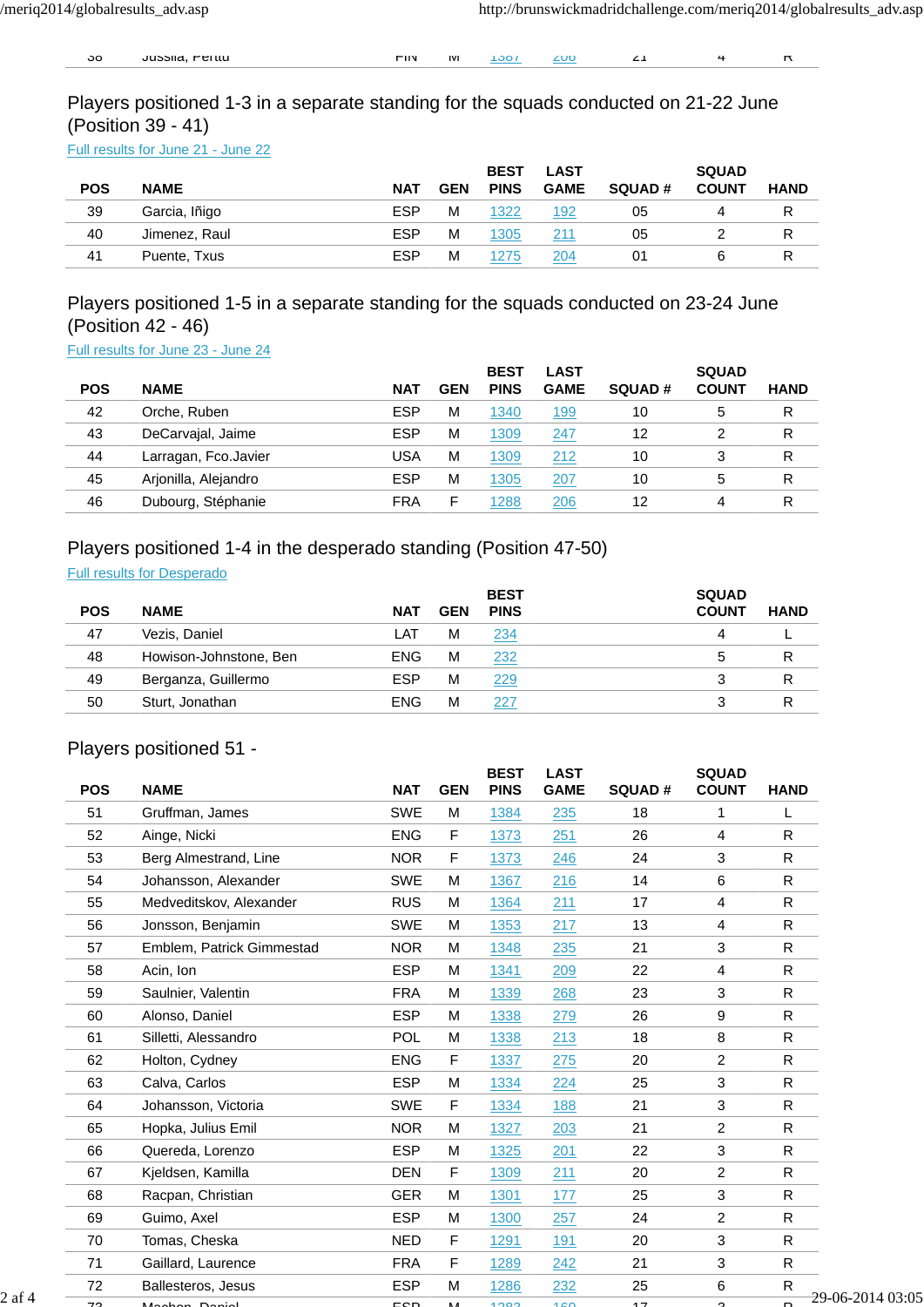| 71  | Gaillard, Laurence    | <b>FRA</b> | F           | 1289 | 242        | 21   | 3                       | ${\sf R}$              |
|-----|-----------------------|------------|-------------|------|------------|------|-------------------------|------------------------|
| 72  | Ballesteros, Jesus    | <b>ESP</b> | M           | 1286 | 232        | 25   | 6                       | R                      |
| 73  | Machon, Daniel        | <b>ESP</b> | M           | 1283 | 160        | 17   | 3                       | R                      |
| 74  | Konstantinou, Ioannis | <b>CYP</b> | M           | 1267 | 229        | 20   | 4                       | R                      |
| 75  | Marian, Juan          | <b>ESP</b> | M           | 1264 | 201        | 20   | 5                       | ${\sf R}$              |
| 76  | Tatil, Ferico         | <b>ESP</b> | M           | 1263 | <u>160</u> | 24   | 4                       | L                      |
| 77  | Martinez, Manuel      | <b>ESP</b> | M           | 1259 | 233        | 21   | $\overline{2}$          | $\mathsf R$            |
| 78  | Byrne, Aidan          | <b>IRL</b> | M           | 1258 | 216        | 24   | 3                       | $\mathsf{R}$           |
| 79  | Puerta, Juan          | <b>ESP</b> | M           | 1258 | 183        | 13   | $\overline{c}$          | L                      |
| 80  | Bartaire, Wendy       | <b>FRA</b> | F           | 1255 | 189        | 23   | 3                       | ${\sf R}$              |
| 81  | Lopez, Cesar          | <b>ENG</b> | M           |      |            |      | $\overline{4}$          | ${\sf R}$              |
|     |                       |            |             | 1253 | 232        | 20   |                         |                        |
| 82  | Vall Ruiz, Joan       | <b>ESP</b> | M           | 1243 | 223        | 24   | $\overline{2}$          | ${\sf R}$              |
| 83  | Mas-Lazaro, Cristina  | <b>ESP</b> | F           | 1242 | 197        | 26   | $\overline{\mathbf{c}}$ | L                      |
| 84  | Perez, Moises         | <b>ESP</b> | M           | 1242 | 195        | 12   | 4                       | R                      |
| 85  | Wegner, Cajsa         | SWE        | $\mathsf F$ | 1241 | 191        | 24   | 3                       | R                      |
| 86  | Monsen, Kjell-Roald   | <b>ESP</b> | M           | 1237 | 214        | 26   | $\overline{4}$          | R                      |
| 87  | Garcia, Vanessa       | <b>ESP</b> | F           | 1235 | 231        | 22   | $\overline{7}$          | ${\sf R}$              |
| 88  | Lopez, Francisco      | <b>USA</b> | M           | 1235 | 165        | 17   | $\overline{2}$          | R                      |
| 89  | Paraschiv, Lucian     | ROU        | M           | 1227 | 232        | 21   | $\overline{2}$          | R                      |
| 90  | Jimenez, Monica       | <b>ESP</b> | F           | 1226 | 222        | 14   | 4                       | R                      |
| 91  | Celie, Lauriane       | <b>FRA</b> | F           | 1225 | 197        | 21   | $\overline{c}$          | R                      |
| 92  | Gonzalez, Luis        | <b>ESP</b> | M           | 1222 | 186        | 12   | $\overline{\mathbf{c}}$ | R                      |
| 93  | Larracoechea, Ignacio | <b>USA</b> | M           | 1217 | 225        | 21   | $\overline{\mathbf{4}}$ | R                      |
| 94  | Jimenez, Sergio       | <b>ESP</b> | M           | 1208 | 168        | 18   | 1                       | $\mathsf R$            |
| 95  | Merelles, Javier      | <b>ESP</b> | M           | 1207 | 204        | 26   | 1                       | R                      |
| 96  | Lopes, Paulo          | <b>POR</b> | M           | 1207 | 184        | 25   | $\overline{2}$          | R                      |
| 97  | Pinho, José           | <b>POR</b> | M           | 1206 | 159        | 23   | $\overline{c}$          | R                      |
| 98  | Alonso, JuanPablo     | <b>ESP</b> | M           | 1205 | 187        | 05   | 4                       | R                      |
| 99  | Martin, Enrique       | <b>ESP</b> | M           | 1201 | 233        | $10$ | 1                       | ${\sf R}$              |
| 100 | Mozzone, Alessandro   | <b>ITA</b> | M           |      |            | 23   |                         | R                      |
|     |                       |            |             | 1198 | 180        |      | 1                       |                        |
| 101 | Albares, Juan         | <b>ESP</b> | M           | 1195 | 211        | 12   | 3                       | R                      |
| 102 | Rodriguez-P, Julian   | <b>USA</b> | M           | 1194 | 188        | 12   | 3                       | ${\sf R}$              |
| 103 | Kjaer, Brian          | <b>NOR</b> | M           | 1191 | 214        | 24   | $\mathbf{3}$            | R                      |
| 104 | Tayara, Amin          | <b>ESP</b> | M           | 1189 | 234        | 12   | 3                       | R                      |
| 105 | Retamal Rojas, Sergio | <b>ESP</b> | M           | 1188 | 204        | 23   | 1                       | R                      |
| 106 | Julià, Ingrid         | <b>ESP</b> | F           | 1187 | 190        | 26   | $\overline{2}$          | R                      |
| 107 | Bodart, Sébastien     | <b>BEL</b> | М           | 1185 | <u>194</u> | 18   | 3                       | R                      |
| 108 | Muñoz, Carolina       | <b>ESP</b> | F           | 1183 | 182        | 01   | 3                       | R                      |
| 109 | Gonzalez, Pedro       | <b>ESP</b> | M           | 1183 | 178        | 05   | 1                       | R                      |
| 110 | Escarguel, Claude     | <b>FRA</b> | M           | 1180 | 217        | 23   | 4                       | R                      |
| 111 | lussan, Andrei        | ROU        | М           | 1179 | <u>193</u> | 25   | $\overline{2}$          | ${\sf R}$              |
| 112 | Medellin, William     | <b>ESP</b> | M           | 1177 | 254        | 01   | $\mathbf{3}$            | R                      |
| 113 | Perez, Miguel-A       | <b>ESP</b> | M           | 1176 | 211        | 10   | $\overline{c}$          | R                      |
| 114 | Villaverde, Felix     | <b>USA</b> | M           | 1171 | 177        | 10   | 2                       | R                      |
| 115 | Sanchez, JoseA        | <b>ESP</b> | М           | 1167 | 157        | 18   | 1                       | R                      |
| 116 | Clemente, Jesus       | <b>ESP</b> | M           | 1166 | 177        | 20   | 4                       | R                      |
| 117 | Dementiev, Viktor     | <b>UKR</b> | M           | 1164 | 200        | 26   | $\mathbf{3}$            | R                      |
| 118 | Ramirez, Jose-Antonio | <b>ESP</b> | M           | 1163 | 169        | 05   | $\sqrt{5}$              | R                      |
| 119 | Vincent, Fabrice      | <b>BEL</b> | M           | 1162 | 201        | 17   | $\overline{2}$          | R                      |
| 120 | Gonzalez, Julio       | <b>ESP</b> | M           | 1162 | 157        | 22   | 6                       | R                      |
| 121 | Del Olmo, Sara        | <b>ESP</b> | F           | 1161 | 197        | $10$ | 1                       | R                      |
|     |                       |            |             |      |            |      |                         |                        |
| 122 | Berenguer, Antonio    | <b>ESP</b> | M           | 1147 | <u>188</u> | 26   | $\overline{4}$          | R                      |
| 123 | Hernandez, Servio     | <b>ESP</b> | М           | 1139 | 221        | 12   | 3                       | $\mathsf R$            |
| 124 | Diaz, Francisco       | <b>ESP</b> | M           | 1139 | 184        | 12   | 1                       | R                      |
| 125 | Espinosa, Sebastian   | <b>POR</b> | М           | 1119 | 182        | 25   | $\mathbf{3}$            | R.<br>29-06-2014 03:05 |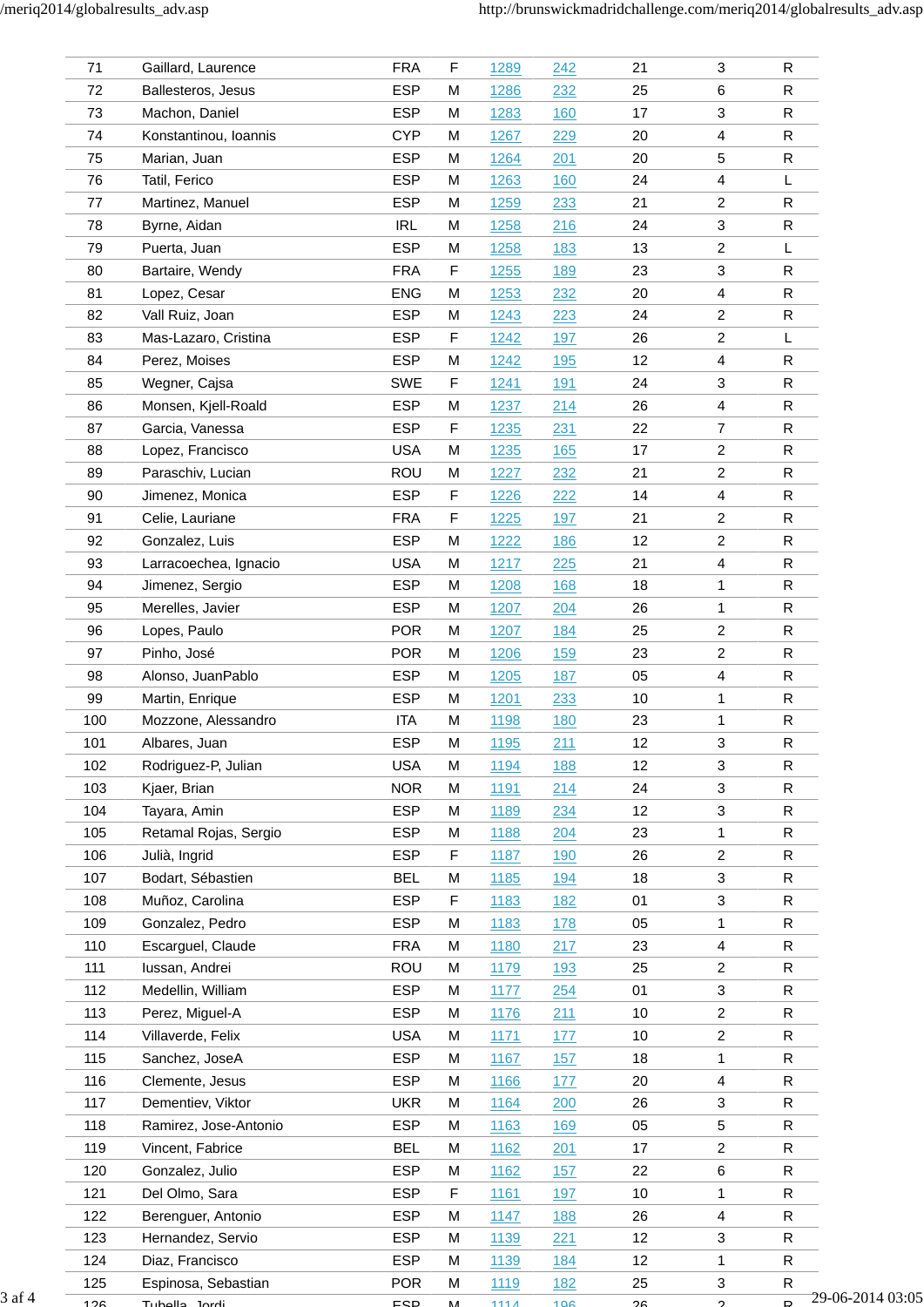| 124 | Diaz, Francisco       | <b>ESP</b> | M | 1139        | 184            | 12   | 1                         | $\mathsf{R}$ |
|-----|-----------------------|------------|---|-------------|----------------|------|---------------------------|--------------|
| 125 | Espinosa, Sebastian   | <b>POR</b> | M | 1119        | <u>182</u>     | 25   | 3                         | $\mathsf{R}$ |
| 126 | Tubella, Jordi        | <b>ESP</b> | M | 1114        | <b>196</b>     | 26   | $\overline{c}$            | $\mathsf{R}$ |
| 127 | Gamblen, Lesley Ann   | <b>ESP</b> | F | 1114        | <u>179</u>     | 14   | 1                         | $\mathsf{R}$ |
| 128 | Almagro, Jose         | <b>ESP</b> | M | 1112        | 201            | 12   | 3                         | $\mathsf{R}$ |
| 129 | Garcia, Alberto       | <b>ESP</b> | M | 1105        | <b>180</b>     | 05   | $\overline{c}$            | $\mathsf{R}$ |
| 130 | Suarez, Jorge         | <b>ESP</b> | M | <u>1101</u> | 215            | 14   | $\overline{c}$            | $\mathsf{R}$ |
| 131 | Maldonado, Pablo      | <b>ESP</b> | M | 1100        | 209            | 12   | 1                         | $\mathsf{R}$ |
| 132 | Peltonen, Jarmo       | <b>ESP</b> | M | 1097        | <u>183</u>     | 25   | 3                         | $\mathsf{R}$ |
| 133 | Cruz, Juan Mari       | <b>ESP</b> | M | 1094        | 143            | 23   | $\ensuremath{\mathsf{3}}$ | $\mathsf{R}$ |
| 134 | Garcia, Pedro         | <b>VEN</b> | M | 1092        | <b>158</b>     | 18   | $\overline{c}$            | $\mathsf{R}$ |
| 135 | Yakubov, Utkir        | <b>UZB</b> | M | 1082        | 180            | 14   | 9                         | R            |
| 136 | Hoang, Phong          | <b>ESP</b> | M | 1081        | 171            | 13   | $\overline{c}$            | ${\sf R}$    |
| 137 | Garcia, Alejandro     | <b>ESP</b> | M | 1081        | <b>160</b>     | 22   | 5                         | $\mathsf{R}$ |
| 138 | Velasco, Carlos       | <b>ESP</b> | M | 1080        | 176            | 05   | 1                         | $\mathsf{R}$ |
| 139 | Cuevas, Olegario      | <b>ESP</b> | M | 1078        | <u>192</u>     | 10   | $\overline{c}$            | $\mathsf{R}$ |
| 140 | Albert, Milagros      | <b>ESP</b> | F | 1078        | <b>176</b>     | 17   | $\overline{2}$            | R            |
| 141 | Morante, Valentin     | <b>ESP</b> | M | 1078        | 127            | 25   | 1                         | L            |
| 142 | Alvarez, JuanCarlos   | <b>USA</b> | M | 1077        | 146            | 10   | 1                         | ${\sf R}$    |
| 143 | Morcillo, Maria       | <b>USA</b> | F | 1075        | 180            | 12   | $\overline{c}$            | ${\sf R}$    |
| 144 | Garcia, Eneko         | <b>ESP</b> | M | 1069        | 209            | 01   | 1                         | $\mathsf{R}$ |
| 145 | Urbistazu, Gabriela   | <b>ESP</b> | F | 1069        | 150            | 23   | 4                         | $\mathsf{R}$ |
| 146 | Cinca, Eloy           | <b>ESP</b> | M | 1065        | 201            | 23   | 1                         | $\mathsf{R}$ |
| 147 | Serrano, Jose-Luis    | <b>ESP</b> | M | 1065        | 200            | 01   | $\overline{c}$            | $\mathsf{R}$ |
| 148 | Muñoz, Mario          | <b>ESP</b> | M | 1056        | 213            | 21   | $\overline{c}$            | $\mathsf{R}$ |
| 149 | Ocaña, Gabriel        | <b>ESP</b> | M | 1055        | <b>179</b>     | 10   | 1                         | $\mathsf R$  |
| 150 | Carrera, Florentino   | <b>USA</b> | M | 1054        | <u>166</u>     | 12   | $\overline{c}$            | $\mathsf{R}$ |
| 151 | Segura, Asunción      | <b>ESP</b> | F | 1049        | <b>198</b>     | 24   | 3                         | $\mathsf{R}$ |
| 152 | Barriopedro, Teresa   | <b>ESP</b> | F | 1047        | 175            | 18   | $\overline{2}$            | $\mathsf{R}$ |
| 153 | Karakevas, Statis     | <b>USA</b> | M | 1044        | <u>140</u>     | 25   | $\boldsymbol{2}$          | $\mathsf{R}$ |
| 154 | Vasquez, Keyla        | <b>ESP</b> | F | 1043        | 157            | 23   | 1                         | $\mathsf{R}$ |
| 155 | Larragan, Juan        | <b>USA</b> | M | 1029        | <u>169</u>     | 10   | $\overline{c}$            | $\mathsf{R}$ |
| 156 | Rodriguez-A, Manuel   | <b>ESP</b> | M | 1025        | <b>164</b>     | $10$ | 1                         | $\mathsf{R}$ |
| 157 | Huertas, Manoli       | <b>ESP</b> | F | 1021        | 138            | 10   | 1                         | $\mathsf{R}$ |
| 158 | Sanchez, Juan         | <b>USA</b> | M | 1015        | <u>191</u>     | 20   | $\overline{2}$            | $\mathsf{R}$ |
| 159 | Espinosa, Laura       | <b>ESP</b> | F | 1003        | 200            | 13   | 1                         | R            |
| 160 | Navarro, Ivan         | <b>ESP</b> | M | 999         | 190            | 05   | 1                         | $\mathsf{R}$ |
| 161 | Serrano, Iñaki        | <b>ESP</b> | M | 993         | 176            | 05   | $\overline{2}$            | R            |
| 162 | Jimenez Marin, Luis   | <b>USA</b> | M | 934         | 134            | 25   | $\overline{2}$            | $\mathsf{R}$ |
| 163 | Jimenez Garrido, Luis | <b>USA</b> | M | 920         | 141            | 25   | 1                         | $\mathsf{R}$ |
| 164 | Vasquez, Ademir       | <b>ESP</b> | M | 871         | 158            | 23   | 1                         | R            |
| 165 | Fernandez, Karolina   | <b>ESP</b> | F | 855         | <u>165</u>     | 18   | 1                         | R            |
| 166 | Marazuela, Encarni    | <b>USA</b> | F | 350         | $\overline{0}$ | 10   | $\mathbf{1}$              | $\mathsf{R}$ |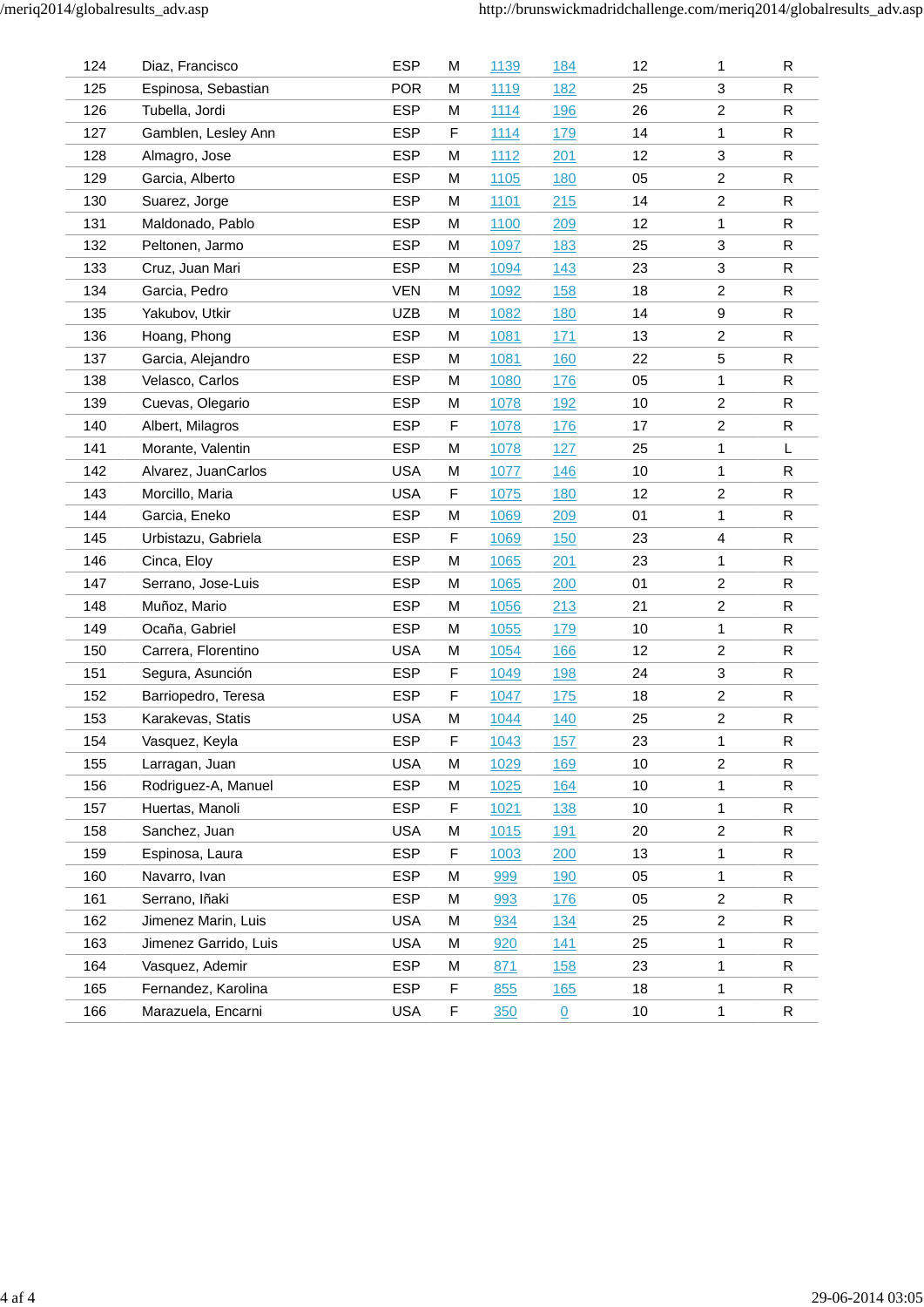### Results for June 21 - June 22

<< Back Export to Excel with separator:



Best score this squad: **279** Garcia, Iñigo (ESP)

| 1. Moreno, Javier<br>2. Garcia, Iñigo | 35 | <b>ESP</b><br><b>ESP</b> | M | 218 |     |     |     |     |     |              |      |              |     |
|---------------------------------------|----|--------------------------|---|-----|-----|-----|-----|-----|-----|--------------|------|--------------|-----|
|                                       |    |                          |   |     | 277 | 224 | 212 | 226 | 224 | 0            | 1381 | R            |     |
|                                       |    |                          | M | 224 | 199 | 279 | 207 | 221 | 192 | $\mathbf 0$  | 1322 | $\mathsf R$  |     |
| 3. Jimenez, Raul                      |    | <b>ESP</b>               | М | 238 | 209 | 227 | 236 | 184 | 211 | 0            | 1305 | R            |     |
| 4. Rodriguez, Paco                    | 3  | <b>ESP</b>               | м | 246 | 170 | 212 | 234 | 222 | 207 | 0            | 1291 | $\mathsf R$  |     |
| 5. Puente, Txus                       |    | <b>ESP</b>               | м | 201 | 220 | 255 | 215 | 180 | 204 | 0            | 1275 | R            |     |
| 6. Barriopedro, Pablo                 | 30 | <b>ESP</b>               | м | 136 | 245 | 278 | 222 | 174 | 214 | 0            | 1269 | R            |     |
| 7. Orche, Ruben                       |    | <b>ESP</b>               | М | 190 | 224 | 221 | 223 | 161 | 209 | $\mathbf{0}$ | 1228 | R            |     |
| 8. Alonso, JuanPablo                  |    | <b>ESP</b>               | M | 208 | 214 | 222 | 213 | 161 | 187 | 0            | 1205 | R            | (R) |
| 9. Ballesteros, Jesus                 |    | <b>ESP</b>               | M | 191 | 221 | 191 | 215 | 183 | 202 | 0            | 1203 | R            | (R) |
| 10. Muñoz, Carolina                   |    | <b>ESP</b>               | F | 190 | 219 | 189 | 156 | 207 | 174 | 48           | 1183 | ${\sf R}$    |     |
| 11. Gonzalez, Pedro                   |    | <b>ESP</b>               | M | 237 | 211 | 176 | 202 | 179 | 178 | $\mathbf 0$  | 1183 | R            |     |
| 12. Tayara, Amin                      |    | <b>ESP</b>               | M | 204 | 181 | 213 | 209 | 183 | 191 | 0            | 1181 | $\mathsf{R}$ |     |
| 13. Medellin, William                 |    | <b>ESP</b>               | M | 132 | 206 | 203 | 149 | 233 | 254 | 0            | 1177 | R            |     |
| 14. Acin, Ion                         |    | <b>ESP</b>               | М | 180 | 253 | 199 | 181 | 193 | 168 | 0            | 1174 | R            |     |
| 15. Alonso, Daniel                    |    | <b>ESP</b>               | М | 162 | 189 | 185 | 241 | 208 | 187 | 0            | 1172 | R            |     |
| 16. Ramirez, Jose-Antonio             |    | <b>ESP</b>               | M | 199 | 172 | 204 | 213 | 206 | 169 | 0            | 1163 | $\mathsf R$  |     |
| 17. Berganza, Guillermo               |    | <b>ESP</b>               | M | 213 | 172 | 194 | 206 | 192 | 184 | 0            | 1161 | $\mathsf R$  |     |
| 18. Arjonilla, Alejandro              |    | <b>ESP</b>               | М | 185 | 203 | 202 | 150 | 206 | 194 | 0            | 1140 | R            |     |
| 19. Gonzalez, Julio                   |    | <b>ESP</b>               | м | 215 | 204 | 184 | 212 | 164 | 159 | 0            | 1138 | R            | (R) |
| 20. Tatil, Ferico                     |    | <b>ESP</b>               | M | 188 | 183 | 163 | 197 | 194 | 211 | 0            | 1136 | L            |     |
| 21. Clemente, Jesus                   |    | <b>ESP</b>               | М | 160 | 167 | 246 | 183 | 189 | 188 | 0            | 1133 | $\mathsf{R}$ | (R) |
| 22. Garcia, Alberto                   |    | <b>ESP</b>               | M | 192 | 186 | 180 | 210 | 157 | 180 | 0            | 1105 | R            | (R) |
| 23. Almagro, Jose                     |    | <b>ESP</b>               | М | 131 | 214 | 220 | 174 | 166 | 186 | 0            | 1091 | R            |     |
| 24. Velasco, Carlos                   |    | <b>ESP</b>               | М | 174 | 217 | 139 | 186 | 188 | 176 | 0            | 1080 | R            |     |
| 25. Garcia, Eneko                     |    | <b>ESP</b>               | М | 164 | 169 | 174 | 192 | 161 | 209 | 0            | 1069 | $\mathsf R$  |     |
| 26. Serrano, Jose-Luis                |    | <b>ESP</b>               | М | 161 | 156 | 168 | 170 | 210 | 200 | 0            | 1065 | $\mathsf R$  |     |
| 27. Yakubov, Utkir                    |    | <b>UZB</b>               | м | 172 | 157 | 191 | 177 | 208 | 147 | 0            | 1052 | R            |     |
| 28. Garcia, Vanessa                   |    | <b>ESP</b>               | F | 174 | 128 | 173 | 176 | 168 | 176 | 48           | 1043 | R            |     |
| 29. Urbistazu, Gabriela               |    | <b>ESP</b>               | F | 175 | 168 | 139 | 126 | 205 | 150 | 48           | 1011 | $\mathsf R$  |     |
| 30. Navarro, Ivan                     |    | <b>ESP</b>               | M | 193 | 181 | 145 | 115 | 175 | 190 | 0            | 999  | R            |     |
| 31. Serrano, Iñaki                    |    | <b>ESP</b>               | M | 147 | 146 | 164 | 168 | 192 | 176 | 0            | 993  | R            | (R) |
| 32. Jimenez Marin, Luis               |    | <b>USA</b>               | М | 153 | 149 | 163 | 142 | 137 | 175 | 0            | 919  | R            |     |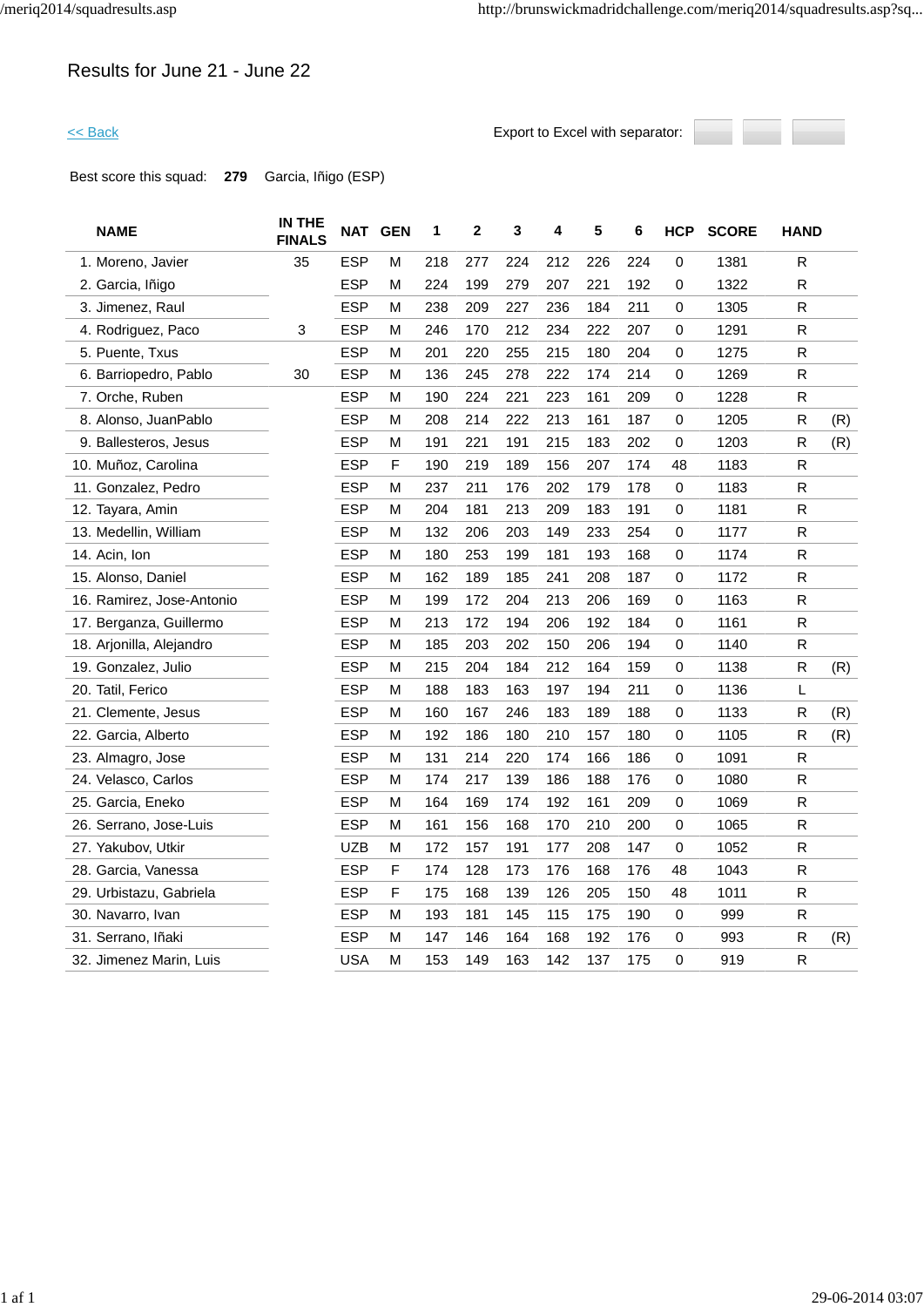### Results for June 23 - June 24

<< Back Export to Excel with separator:



Best score this squad: **278** Orche, Ruben (ESP)

| <b>NAME</b>              | IN THE<br><b>FINALS</b> |            | NAT GEN     | 1   | 2   | 3   | 4   | 5   | 6   | <b>HCP</b>  | <b>SCORE</b> | <b>HAND</b>  |                     |
|--------------------------|-------------------------|------------|-------------|-----|-----|-----|-----|-----|-----|-------------|--------------|--------------|---------------------|
| 1. Barriopedro, Pablo    | 30                      | <b>ESP</b> | M           | 256 | 277 | 255 | 193 | 211 | 225 | 0           | 1417         | $\mathsf{R}$ | (R)                 |
| 2. Orche, Ruben          |                         | <b>ESP</b> | M           | 237 | 278 | 237 | 200 | 189 | 199 | 0           | 1340         | $\mathsf{R}$ |                     |
| 3. Rodriguez, Paco       | 3                       | <b>ESP</b> | M           | 204 | 246 | 257 | 195 | 212 | 224 | 0           | 1338         | $\mathsf{R}$ | (R)                 |
| 4. Garcia, Iñigo         | 39                      | <b>ESP</b> | M           | 245 | 256 | 233 | 188 | 209 | 202 | 0           | 1333         | $\mathsf{R}$ | (R)                 |
| 5. Castillo, Sammy       | 37                      | <b>ESP</b> | M           | 187 | 223 | 199 | 235 | 269 | 216 | 0           | 1329         | L            | (R)                 |
| 6. DeCarvajal, Jaime     |                         | <b>ESP</b> | M           | 177 | 217 | 237 | 243 | 188 | 247 | 0           | 1309         | R            | (R)                 |
| 7. Larragan, Fco.Javier  |                         | <b>USA</b> | M           | 228 | 192 | 225 | 269 | 183 | 212 | 0           | 1309         | $\mathsf{R}$ |                     |
| 8. Arjonilla, Alejandro  |                         | <b>ESP</b> | M           | 205 | 218 | 225 | 233 | 217 | 207 | 0           | 1305         | $\mathsf{R}$ | (R)                 |
| 9. Pascual, Erwin        | 4                       | <b>ESP</b> | M           | 185 | 180 | 204 | 245 | 220 | 265 | 0           | 1299         | $\mathsf{R}$ |                     |
| 10. Dubourg, Stéphanie   |                         | <b>FRA</b> | F           | 216 | 214 | 195 | 208 | 209 | 198 | 48          | 1288         | $\mathsf{R}$ |                     |
| 11. Silletti, Alessandro |                         | POL        | M           | 214 | 202 | 194 | 205 | 243 | 216 | 0           | 1274         | $\mathsf{R}$ |                     |
| 12. Machon, Daniel       |                         | <b>ESP</b> | M           | 222 | 231 | 183 | 227 | 209 | 188 | 0           | 1260         | $\mathsf{R}$ |                     |
| 13. Marian, Juan         |                         | <b>ESP</b> | M           | 215 | 242 | 203 | 226 | 198 | 162 | 0           | 1246         | $\mathsf{R}$ |                     |
| 14. Perez, Moises        |                         | <b>ESP</b> | M           | 178 | 202 | 213 | 236 | 218 | 195 | 0           | 1242         | $\mathsf{R}$ | (R)                 |
| 15. Ballesteros, Jesus   |                         | <b>ESP</b> | M           | 199 | 181 | 258 | 225 | 194 | 185 | 0           | 1242         | $\mathsf{R}$ | (R)                 |
| 16. Gonzalez, Luis       |                         | <b>ESP</b> | M           | 191 | 215 | 169 | 236 | 225 | 186 | 0           | 1222         | $\mathsf{R}$ |                     |
| 17. Puerta, Juan         |                         | <b>ESP</b> | M           | 230 | 199 | 194 | 199 | 190 | 207 | 0           | 1219         | L            |                     |
| 18. Alonso, Daniel       |                         | <b>ESP</b> | M           | 211 | 229 | 183 | 193 | 212 | 189 | 0           | 1217         | $\mathsf{R}$ | (R)                 |
| 19. Garcia, Vanessa      |                         | <b>ESP</b> | F           | 200 | 211 | 193 | 210 | 188 | 160 | 48          | 1210         | $\mathsf{R}$ | (R)                 |
| 20. Martin, Enrique      |                         | <b>ESP</b> | M           | 227 | 193 | 189 | 175 | 184 | 233 | 0           | 1201         | $\mathsf{R}$ |                     |
| 21. Lopez, Francisco     |                         | <b>USA</b> | M           | 214 | 200 | 199 | 192 | 194 | 199 | 0           | 1198         | $\mathsf{R}$ |                     |
| 22. Albares, Juan        |                         | <b>ESP</b> | M           | 199 | 186 | 215 | 174 | 210 | 211 | 0           | 1195         | $\mathsf{R}$ |                     |
| 23. Rodriguez-P, Julian  |                         | <b>USA</b> | M           | 212 | 187 | 224 | 192 | 191 | 188 | 0           | 1194         | $\mathsf{R}$ |                     |
| 24. Tayara, Amin         |                         | <b>ESP</b> | M           | 157 | 214 | 194 | 200 | 190 | 234 | 0           | 1189         | $\mathsf{R}$ | (R)                 |
| 25. Perez, Miguel-A      |                         | <b>ESP</b> | M           | 215 | 217 | 156 | 207 | 170 | 211 | 0           | 1176         | ${\sf R}$    |                     |
| 26. Villaverde, Felix    |                         | <b>USA</b> | M           | 194 | 215 | 216 | 216 | 153 | 177 | 0           | 1171         | $\mathsf{R}$ |                     |
| 27. Jimenez, Monica      |                         | <b>ESP</b> | $\mathsf F$ | 204 | 208 | 213 | 158 | 157 | 180 | 48          | 1168         | $\mathsf{R}$ |                     |
| 28. Puente, Txus         | 41                      | <b>ESP</b> | M           | 226 | 223 | 189 | 160 | 218 | 150 | 0           | 1166         | $\mathsf{R}$ | (R)                 |
| 29. Del Olmo, Sara       |                         | <b>ESP</b> | F           | 157 | 207 | 140 | 225 | 195 | 189 | 48          | 1161         | $\mathsf{R}$ |                     |
| 30. Jimenez, Raul        | 40                      | <b>ESP</b> | M           | 201 | 211 | 210 | 159 | 160 | 209 | 0           | 1150         | $\mathsf R$  | (R)                 |
| 31. Muñoz, Carolina      |                         | <b>ESP</b> | F           | 193 | 193 | 193 | 160 | 177 | 178 | 48          | 1142         | $\mathsf{R}$ | (R)                 |
| 32. Hernandez, Servio    |                         | <b>ESP</b> | M           | 175 | 159 | 222 | 199 | 163 | 221 | $\mathbf 0$ | 1139         | $\mathsf{R}$ | (R)                 |
| 33. Diaz, Francisco      |                         | <b>ESP</b> | M           | 216 | 178 | 222 | 195 | 144 | 184 | 0           | 1139         | $\mathsf{R}$ |                     |
| 34. Medellin, William    |                         | <b>ESP</b> | M           | 225 | 192 | 164 | 214 | 170 | 169 | 0           | 1134         | $\mathsf{R}$ | (R)                 |
| 35. Almagro, Jose        |                         | <b>ESP</b> | M           | 158 | 189 | 158 | 183 | 223 | 201 | 0           | 1112         | $\mathsf{R}$ | (R)                 |
| 36. Clemente, Jesus      |                         | <b>ESP</b> | M           | 175 | 193 | 203 | 179 | 170 | 189 | 0           | 1109         | $\mathsf{R}$ | (R)                 |
| 37. Maldonado, Pablo     |                         | <b>ESP</b> | M           | 174 | 195 | 214 | 138 | 170 | 209 | 0           | 1100         | $\mathsf{R}$ |                     |
| 38. Gonzalez, Julio      |                         | <b>ESP</b> | M           | 168 | 230 | 161 | 182 | 170 | 182 | 0           | 1093         | R            | (R)                 |
| 39. Cuevas, Olegario     |                         | <b>ESP</b> | M           | 137 | 167 | 190 | 192 | 200 | 192 | $\mathbf 0$ | 1078         | $\mathsf{R}$ |                     |
| 40. Alvarez, JuanCarlos  |                         | <b>USA</b> | M           | 183 | 170 | 198 | 200 | 180 | 146 | 0           | 1077         | $\mathsf{R}$ |                     |
| 41. Tatil, Ferico        |                         | <b>ESP</b> | M           | 179 | 178 | 202 | 177 | 185 | 155 | $\mathbf 0$ | 1076         | L            | (R)                 |
| 42. Morcillo, Maria      |                         | <b>USA</b> | $\mathsf F$ | 149 | 189 | 161 | 144 | 212 | 172 | 48          | 1075         | $\mathsf{R}$ |                     |
| 43. Garcia, Pedro        |                         | <b>VEN</b> | M           | 140 | 184 | 190 | 192 | 194 | 173 | 0           | 1073         | $\mathsf{R}$ |                     |
| 44. Yakubov, Utkir       |                         | <b>UZB</b> | M           | 186 | 172 | 182 | 155 | 203 | 172 | 0           | 1070         | R            | (R)                 |
| 45. Ocaña, Gabriel       |                         | <b>ESP</b> | M           | 214 | 166 | 225 | 139 | 132 | 179 | 0           | 1055         | $\mathsf{R}$ |                     |
| 46. Carrera, Florentino  |                         | <b>USA</b> |             | 126 | 184 | 194 | 225 | 159 | 166 | 0           | 1054         | $\mathsf{R}$ | (R)                 |
|                          |                         |            | M           |     |     |     |     |     |     |             |              |              |                     |
| 47. Urbistazu, Gabriela  |                         | <b>ESP</b> | F           | 152 | 145 | 185 | 174 | 163 | 177 | 48          | 1044         |              | R 29-(R)-2014 03:07 |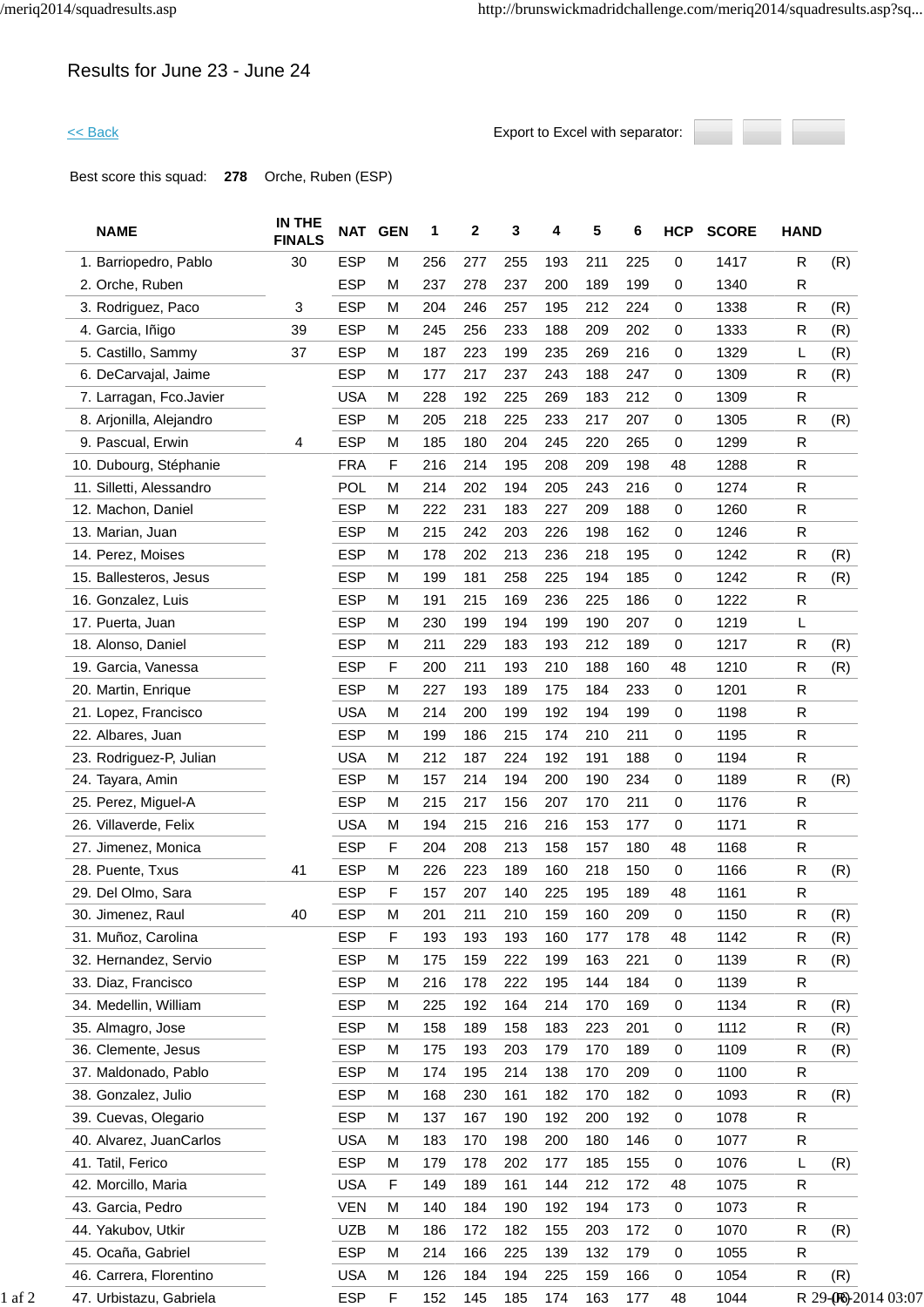| 45. Ucana, Gabriel        | ESP        | IVI | 214 | 100 | 225 | 139 | 7ک1⊺ | ។ / ម | U        | סכט ו | ĸ |     |
|---------------------------|------------|-----|-----|-----|-----|-----|------|-------|----------|-------|---|-----|
| 46. Carrera, Florentino   | <b>USA</b> | М   | 126 | 184 | 194 | 225 | 159  | 166   | 0        | 1054  | R | (R) |
| 47. Urbistazu. Gabriela   | <b>ESP</b> | F   | 152 | 145 | 185 | 174 | 163  | 177   | 48       | 1044  | R | (R) |
| 48. Larragan, Juan        | <b>USA</b> | м   | 191 | 167 | 138 | 169 | 195  | 169   | 0        | 1029  | R |     |
| 49. Hoang, Phong          | <b>ESP</b> | M   | 202 | 168 | 156 | 159 | 177  | 166   | $\Omega$ | 1028  | R |     |
| 50. Larracoechea, Ignacio | <b>USA</b> | M   | 128 | 171 | 215 | 182 | 165  | 165   | $\Omega$ | 1026  | R |     |
| 51. Rodriguez-A, Manuel   | <b>ESP</b> | м   | 171 | 200 | 149 | 151 | 190  | 164   | $\Omega$ | 1025  | R |     |
| 52. Huertas, Manoli       | <b>ESP</b> | F   | 167 | 188 | 139 | 171 | 178  | 130   | 48       | 1021  | R |     |
| 53. Garcia, Alejandro     | <b>ESP</b> | М   | 148 | 190 | 185 | 170 | 153  | 174   | $\Omega$ | 1020  | R |     |
| 54. Barriopedro, Teresa   | <b>ESP</b> | F   | 163 | 168 | 158 | 130 | 159  | 168   | 48       | 994   | R |     |
| 55. Sanchez, Juan         | <b>USA</b> | м   | 144 | 168 | 121 | 146 | 137  | 183   | $\Omega$ | 899   | R |     |
| 56. Alonso, JuanPablo     | <b>ESP</b> | М   | 187 | 177 | 161 | 174 |      |       | 0        | 699   | R | (R) |
| 57. Marazuela, Encarni    | <b>USA</b> | F   | 171 | 163 |     |     |      |       | 16       | 350   | R |     |
|                           |            |     |     |     |     |     |      |       |          |       |   |     |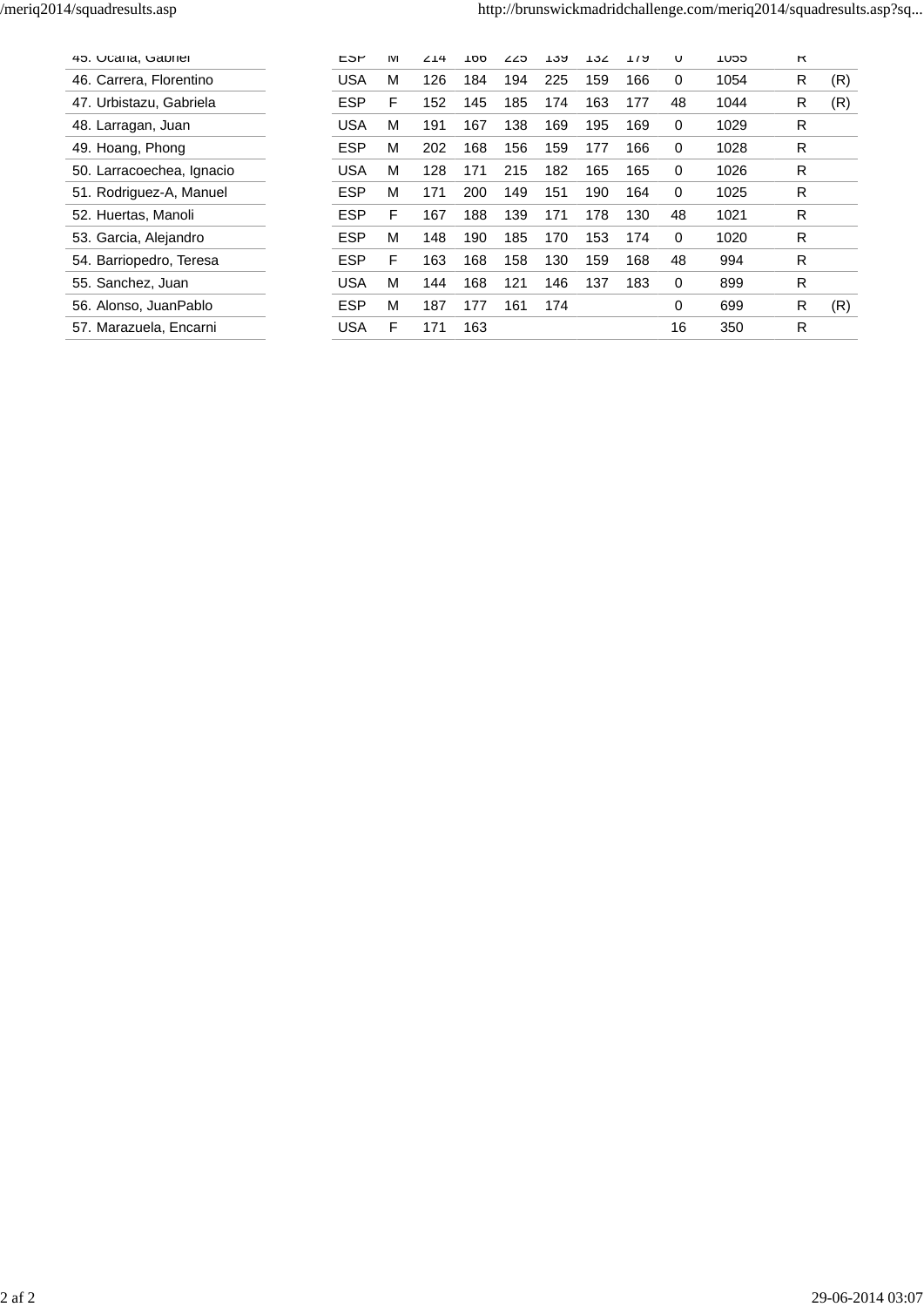### Results for Desperado

 $\leq$  Back  $\leq$  Back Back Export to Excel with separator:



| Best score this squad:    | 234 | Vezis, Daniel (LAT)    |
|---------------------------|-----|------------------------|
| Average score this squad: |     | $193.24$ (without hcp) |

| <b>NAME</b>                   | <b>NAT</b> | <b>GEN</b> | 1   | <b>HCP</b>  | <b>SCORE</b> | <b>HAND</b>  |
|-------------------------------|------------|------------|-----|-------------|--------------|--------------|
| 1. Vezis, Daniel              | LAT        | M          | 234 | $\mathbf 0$ | 234          | L            |
| 2. Howison-Johnstone, Ben     | <b>ENG</b> | M          | 232 | $\mathbf 0$ | 232          | $\mathsf{R}$ |
| 3. Berganza, Guillermo        | <b>ESP</b> | M          | 229 | 0           | 229          | $\mathsf{R}$ |
| 4. Sturt, Jonathan            | <b>ENG</b> | M          | 227 | 0           | 227          | R            |
| 5. Ainge, Nicki               | <b>ENG</b> | F          | 216 | 8           | 224          | $\mathsf{R}$ |
| 6. Racpan, Christian          | <b>GER</b> | M          | 214 | 0           | 214          | R.           |
| 7. Perez, Moises              | <b>ESP</b> | M          | 213 | 0           | 213          | R            |
| 8. Berg Almestrand, Line      | <b>NOR</b> | F          | 200 | 8           | 208          | R            |
| 9. Celie, Lauriane            | <b>FRA</b> | F          | 200 | 8           | 208          | $\mathsf{R}$ |
| 10. Saulnier, Valentin        | <b>FRA</b> | M          | 200 | 0           | 200          | R            |
| 11. Guimo, Axel               | <b>ESP</b> | M          | 199 | 0           | 199          | $\mathsf{R}$ |
| 12. Kjaer, Brian              | <b>NOR</b> | M          | 195 | 0           | 195          | R            |
| 13. Bodart, Sébastien         | <b>BEL</b> | M          | 193 | 0           | 193          | R.           |
| 14. Emblem, Patrick Gimmestad | <b>NOR</b> | M          | 189 | $\mathbf 0$ | 189          | $\mathsf{R}$ |
| 15. Pinho, José               | <b>POR</b> | м          | 188 | 0           | 188          | R            |
| 16. Bartaire, Wendy           | <b>FRA</b> | F          | 179 | 8           | 187          | $\mathsf{R}$ |
| 17. Medveditskov, Alexander   | <b>RUS</b> | M          | 183 | 0           | 183          | $\mathsf{R}$ |
| 18. Rodriguez-P, Julian       | <b>USA</b> | M          | 180 | $\mathbf 0$ | 180          | R            |
| 19. Alonso, Daniel            | <b>ESP</b> | M          | 176 | 0           | 176          | R            |
| 20. Yakubov, Utkir            | <b>UZB</b> | M          | 171 | 0           | 171          | $\mathsf{R}$ |
| 21. Monsen, Kjell-Roald       | <b>ESP</b> | M          | 168 | 0           | 168          | R            |
| 22. Jonsson, Benjamin         | <b>SWE</b> | M          | 168 | $\mathbf 0$ | 168          | R            |
| 23. Espinosa, Sebastian       | <b>POR</b> | M          | 164 | 0           | 164          | $\mathsf{R}$ |
| 24. Johansson, Alexander      | <b>SWE</b> | M          | 157 | 0           | 157          | R            |
| 25. Hopka, Julius Emil        | <b>NOR</b> | М          | 156 | 0           | 156          | R            |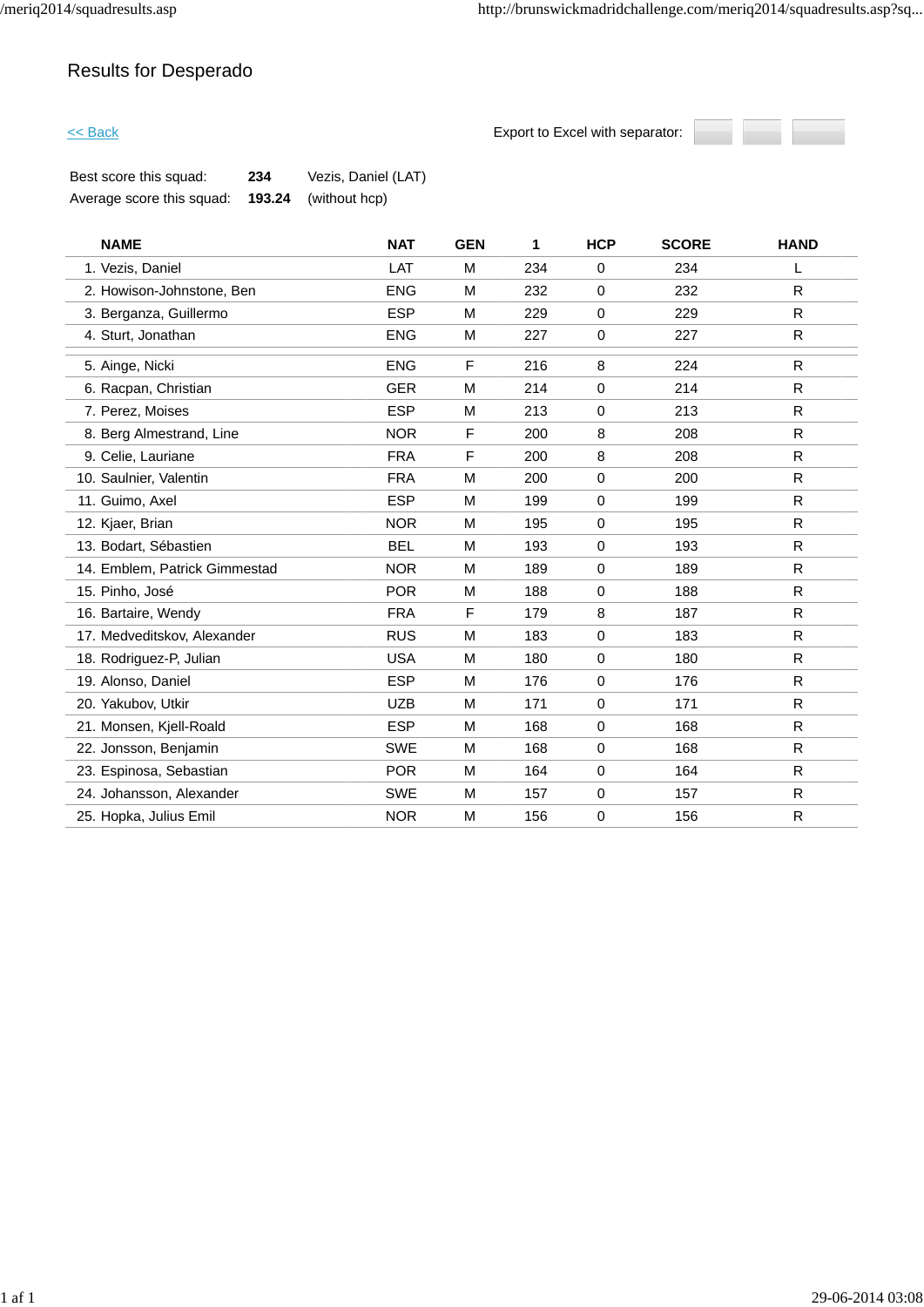

| Best score this squad:    | 290 | Radi, Tommaso (ITA)         |
|---------------------------|-----|-----------------------------|
| Average score this squad: |     | <b>218.68</b> (without hcp) |

| <b>NAME</b>               | <b>NAT</b> | <b>GEN</b> | 1   | $\mathbf{2}$ | $\mathbf{3}$ | 4   | <b>HCP</b>  | <b>SCORE</b> | <b>HAND</b>  |
|---------------------------|------------|------------|-----|--------------|--------------|-----|-------------|--------------|--------------|
| 1. Ocando, Melvin         | <b>ESP</b> | м          | 237 | 246          | 267          | 249 | $\mathbf 0$ | 999          | R.           |
| 2. Talpa, Marek           | <b>CZE</b> | M          | 223 | 279          | 268          | 215 | $\mathbf 0$ | 985          | $\mathsf{R}$ |
| 3. Sloan, Christopher     | <b>IRL</b> | M          | 233 | 262          | 266          | 223 | $\mathbf 0$ | 984          | $\mathsf{R}$ |
| 4. Teece, Ray             | <b>ENG</b> | M          | 267 | 223          | 268          | 225 | $\pmb{0}$   | 983          | ${\sf R}$    |
| 5. Torgersen, Tore        | <b>NOR</b> | M          | 257 | 257          | 231          | 214 | $\mathbf 0$ | 959          | $\mathsf{R}$ |
| 6. Flack, Nina            | <b>SWE</b> | F          | 224 | 269          | 235          | 196 | 32          | 956          | ${\sf R}$    |
| 7. Radi, Tommaso          | <b>ITA</b> | M          | 193 | 237          | 290          | 227 | $\mathbf 0$ | 947          | R            |
| 8. Howison-Johnstone, Ben | <b>ENG</b> | M          | 225 | 246          | 215          | 248 | $\pmb{0}$   | 934          | $\mathsf{R}$ |
| 9. Wegner, Jenny          | <b>SWE</b> | F          | 274 | 216          | 227          | 182 | 32          | 931          | R            |
| 10. DeCarvajal, Jaime     | <b>ESP</b> | M          | 220 | 269          | 208          | 212 | $\pmb{0}$   | 909          | $\mathsf{R}$ |
| 11. Orche, Ruben          | <b>ESP</b> | M          | 192 | 280          | 249          | 188 | $\mathbf 0$ | 909          | R            |
| 12. Arjonilla, Alejandro  | <b>ESP</b> | M          | 189 | 227          | 269          | 214 | $\mathbf 0$ | 899          | $\mathsf R$  |
| 13. Heinonen, Markus      | <b>FIN</b> | M          | 214 | 228          | 206          | 238 | $\mathbf 0$ | 886          | $\mathsf{R}$ |
| 14. Barriopedro, Pablo    | <b>ESP</b> | M          | 243 | 211          | 191          | 232 | $\pmb{0}$   | 877          | ${\sf R}$    |
| 15. Moor, Paul            | <b>ENG</b> | M          | 214 | 218          | 247          | 189 | $\mathbf 0$ | 868          | L            |
| 16. Hagberg, Jesper       | <b>SWE</b> | M          | 211 | 237          | 216          | 201 | $\pmb{0}$   | 865          | ${\sf R}$    |
| 17. Goettel, Casey        | <b>USA</b> | F          | 258 | 168          | 191          | 207 | 32          | 856          | R            |
| 18. Vezis, Daniel         | LAT        | M          | 183 | 257          | 204          | 212 | $\pmb{0}$   | 856          | L            |
| 19. Garcia, Iñigo         | <b>ESP</b> | M          | 203 | 246          | 172          | 234 | 0           | 855          | R            |
| 20. Jussila, Perttu       | <b>FIN</b> | M          | 215 | 172          | 232          | 229 | $\mathbf 0$ | 848          | ${\sf R}$    |
| 21. Moreno, Javier        | <b>ESP</b> | M          | 221 | 217          | 196          | 202 | 0           | 836          | R            |
| 22. Colomer, Artur        | <b>ESP</b> | M          | 205 | 185          | 239          | 202 | $\mathbf 0$ | 831          | R.           |
| 23. Sturt, Jonathan       | <b>ENG</b> | M          | 243 | 221          | 182          | 175 | $\pmb{0}$   | 821          | $\mathsf{R}$ |
| 24. Dubourg, Stéphanie    | <b>FRA</b> | F          | 195 | 173          | 202          | 215 | 32          | 817          | $\mathsf{R}$ |
| 25. Larragan, Fco.Javier  | <b>USA</b> | M          | 220 | 190          | 186          | 212 | 0           | 808          | $\mathsf{R}$ |
| 26. Berganza, Guillermo   | <b>ESP</b> | M          | 223 | 212          | 161          | 188 | $\mathbf 0$ | 784          | $\mathsf{R}$ |
| 27. Puente, Txus          | <b>ESP</b> | M          | 180 | 164          | 221          | 204 | $\mathbf 0$ | 769          | $\mathsf R$  |
| 28. Castillo, Sammy       | <b>ESP</b> | M          | 167 | 182          | 195          | 220 | $\mathbf 0$ | 764          | L            |
| 29. Frouvelle, Serge      | <b>FRA</b> | M          | 246 | 169          | 151          | 193 | $\pmb{0}$   | 759          | $\mathsf R$  |
| 30. Jimenez, Raul         | <b>ESP</b> | M          |     |              |              |     | 0           | 0            | $\mathsf{R}$ |
|                           |            |            |     |              |              |     |             |              |              |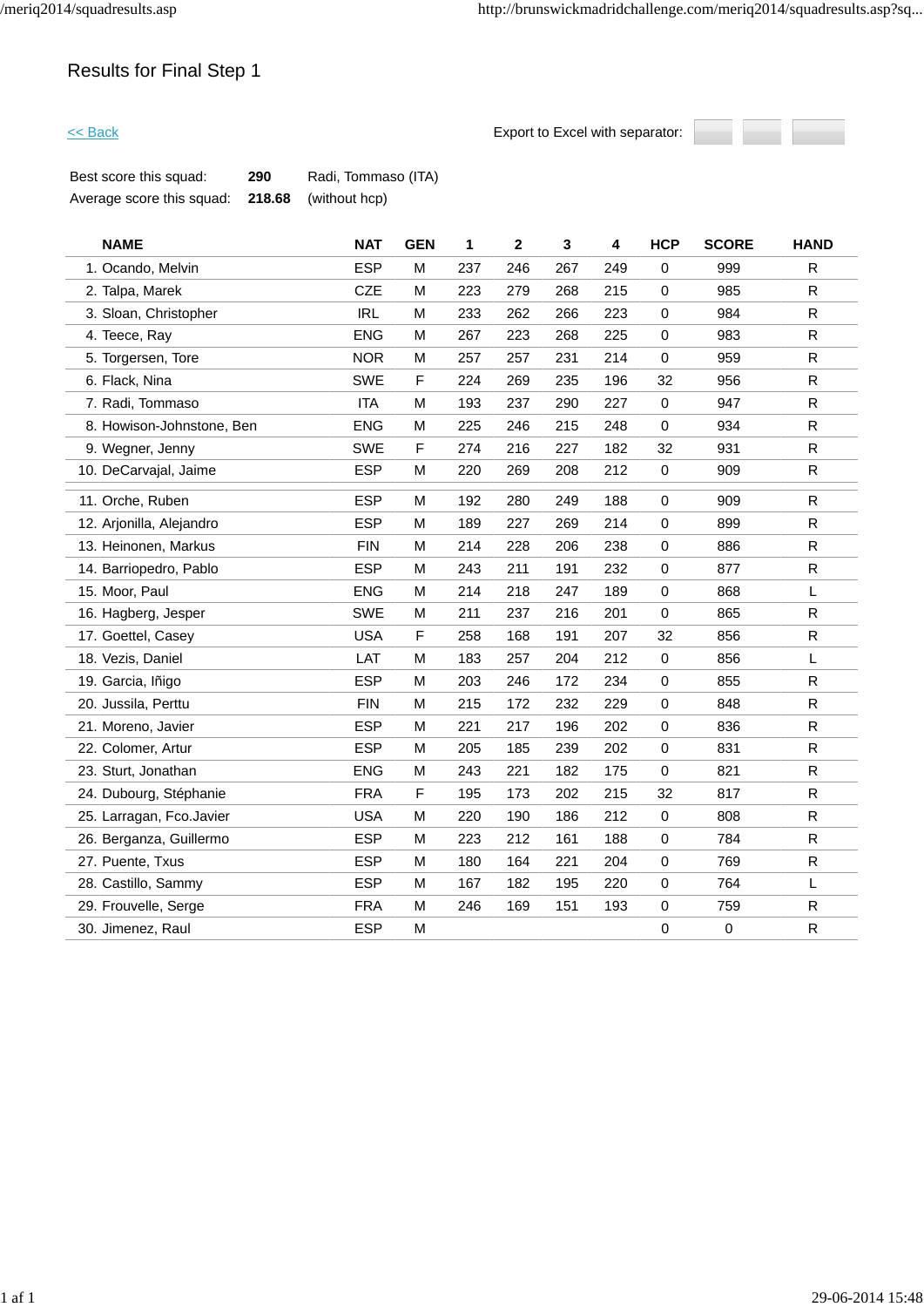

| Best score this squad:    | 300    | Svensson, Jesper (SWE)<br>Talpa, Marek (CZE) |
|---------------------------|--------|----------------------------------------------|
| Average score this squad: | 231.98 | (without hcp)                                |

| <b>NAME</b>               | <b>NAT</b> | <b>GEN</b> | 1   | $\mathbf{2}$ | 3   | 4   | <b>HCP</b>  | <b>SCORE</b> | <b>HAND</b>  |
|---------------------------|------------|------------|-----|--------------|-----|-----|-------------|--------------|--------------|
| 1. Svensson, Jesper       | <b>SWE</b> | м          | 249 | 269          | 300 | 234 | $\mathbf 0$ | 1052         | L            |
| 2. Larsen, Martin         | <b>SWE</b> | M          | 265 | 279          | 247 | 225 | $\mathbf 0$ | 1016         | R            |
| 3. Konieczny, Bodo        | <b>GER</b> | м          | 234 | 236          | 299 | 233 | $\mathbf 0$ | 1002         | R            |
| 4. Talpa, Marek           | <b>CZE</b> | M          | 300 | 230          | 247 | 223 | $\mathbf 0$ | 1000         | R            |
| 5. Maggi, Mats            | <b>BEL</b> | M          | 256 | 256          | 244 | 226 | $\mathbf 0$ | 982          | R            |
| 6. Teece, Ray             | <b>ENG</b> | M          | 233 | 252          | 247 | 237 | $\mathbf 0$ | 969          | $\mathsf{R}$ |
| 7. Andersson, Robert      | <b>SWE</b> | M          | 257 | 256          | 237 | 202 | $\mathbf 0$ | 952          | R            |
| 8. Sloan, Christopher     | <b>IRL</b> | M          | 226 | 206          | 247 | 269 | 0           | 948          | $\mathsf{R}$ |
| 9. Howison-Johnstone, Ben | <b>ENG</b> | м          | 221 | 244          | 279 | 201 | $\mathbf 0$ | 945          | $\mathsf{R}$ |
| 10. Ocando, Melvin        | <b>ESP</b> | M          | 227 | 224          | 258 | 214 | $\mathbf 0$ | 923          | R            |
| 11. Koshelev, Nikita      | <b>RUS</b> | M          | 257 | 195          | 233 | 237 | 0           | 922          | R            |
| 12. Meka, Patrick         | <b>NED</b> | м          | 180 | 234          | 279 | 225 | $\mathbf 0$ | 918          | $\mathsf{R}$ |
| 13. Palermaa, Osku        | <b>FIN</b> | м          | 278 | 235          | 202 | 203 | 0           | 918          | R            |
| 14. Teece, Richard        | <b>ENG</b> | M          | 215 | 223          | 247 | 223 | 0           | 908          | R            |
| 15. Flack, Nina           | <b>SWE</b> | F          | 213 | 226          | 203 | 216 | 32          | 890          | R            |
| 16. Radi, Tommaso         | <b>ITA</b> | м          | 185 | 259          | 223 | 223 | $\mathbf 0$ | 890          | ${\sf R}$    |
| 17. Wegner, Jenny         | <b>SWE</b> | F          | 244 | 219          | 214 | 169 | 32          | 878          | R            |
| 18. Torgersen, Tore       | <b>NOR</b> | м          | 258 | 199          | 205 | 215 | $\mathbf 0$ | 877          | R            |
| 19. Ginge Jensen, Mai     | <b>DEN</b> | F          | 194 | 210          | 246 | 193 | 32          | 875          | R            |
| 20. DeCarvajal, Jaime     | <b>ESP</b> | M          | 148 | 246          | 215 | 180 | 0           | 789          | ${\sf R}$    |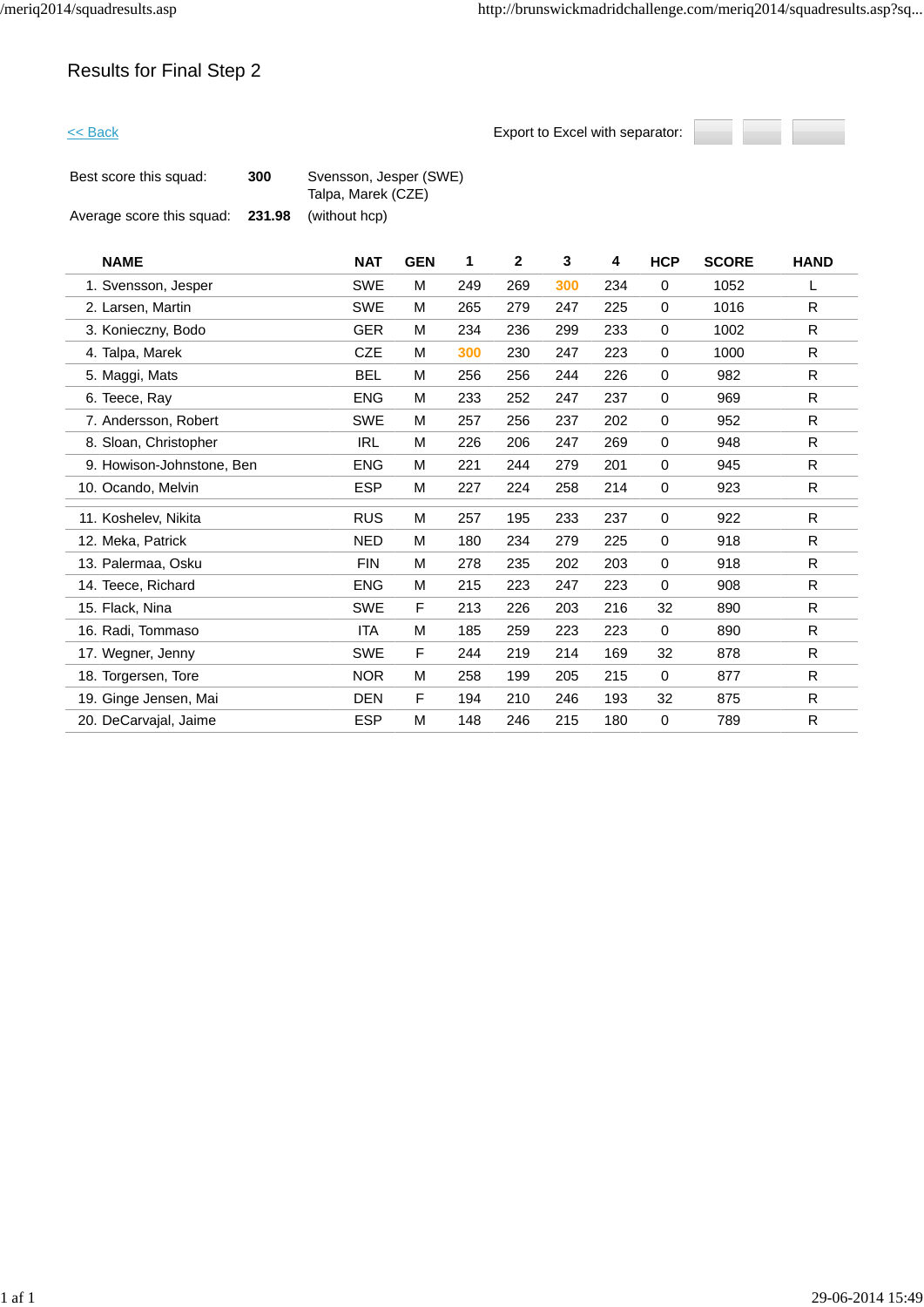

| Best score this squad:    | 300 | Rodriguez, Paco (ESP)       |
|---------------------------|-----|-----------------------------|
| Average score this squad: |     | <b>228.14</b> (without hcp) |

| <b>NAME</b>                | <b>NAT</b> | <b>GEN</b> | 1   | $\overline{2}$ | 3   | 4   | <b>HCP</b>  | <b>SCORE</b> | <b>HAND</b>  |
|----------------------------|------------|------------|-----|----------------|-----|-----|-------------|--------------|--------------|
| 1. Larsen, Martin          | <b>SWE</b> | M          | 290 | 256            | 279 | 233 | 0           | 1058         | R            |
| 2. Barrett, Dominic        | <b>ENG</b> | M          | 257 | 237            | 269 | 245 | 0           | 1008         | R.           |
| 3. Hansen, Carsten         | <b>DEN</b> | M          | 268 | 290            | 224 | 223 | $\mathbf 0$ | 1005         | R            |
| 4. Svensson, Jesper        | <b>SWE</b> | M          | 278 | 289            | 202 | 214 | 0           | 983          | L            |
| 5. Rodriguez, Paco         | <b>ESP</b> | M          | 300 | 267            | 224 | 183 | 0           | 974          | $\mathsf{R}$ |
| 6. Pascual, Erwin          | <b>ESP</b> | M          | 235 | 278            | 248 | 198 | $\mathbf 0$ | 959          | R            |
| 7. Larsen, Thomas          | <b>DEN</b> | M          | 248 | 225            | 259 | 214 | 0           | 946          | R            |
| 8. Teece, Ray              | <b>ENG</b> | M          | 247 | 212            | 254 | 231 | 0           | 944          | $\mathsf{R}$ |
| 9. Maggi, Mats             | <b>BEL</b> | M          | 247 | 268            | 214 | 204 | $\mathbf 0$ | 933          | R            |
| 10. Gill, Steven           | SCO        | M          | 208 | 201            | 243 | 256 | 0           | 908          | L            |
| 11. Voss, Brian            | <b>USA</b> | M          | 206 | 279            | 191 | 227 | $\mathbf 0$ | 903          | R            |
| 12. Ocando, Melvin         | <b>ESP</b> | M          | 204 | 240            | 239 | 218 | 0           | 901          | R            |
| 13. Talpa, Marek           | <b>CZE</b> | M          | 253 | 213            | 207 | 223 | 0           | 896          | ${\sf R}$    |
| 14. Howison-Johnstone, Ben | <b>ENG</b> | M          | 259 | 176            | 254 | 205 | 0           | 894          | R            |
| 15. Andersson, Robert      | <b>SWE</b> | M          | 226 | 208            | 238 | 210 | 0           | 882          | ${\sf R}$    |
| 16. Konieczny, Bodo        | GER        | M          | 229 | 203            | 229 | 204 | 0           | 865          | $\mathsf{R}$ |
| 17. Sloan, Christopher     | <b>IRL</b> | M          | 213 | 183            | 215 | 219 | $\mathbf 0$ | 830          | $\mathsf{R}$ |
| 18. Reyna, Alejandro       | <b>CRC</b> | M          | 191 | 229            | 215 | 167 | 0           | 802          | ${\sf R}$    |
| 19. Andersson, Ida         | <b>SWE</b> | F          | 162 | 172            | 233 | 201 | 32          | 800          | ${\sf R}$    |
| 20. Lee Llamas, Carlos     | <b>MEX</b> | M          | 147 | 203            | 235 | 207 | 0           | 792          | $\mathsf{R}$ |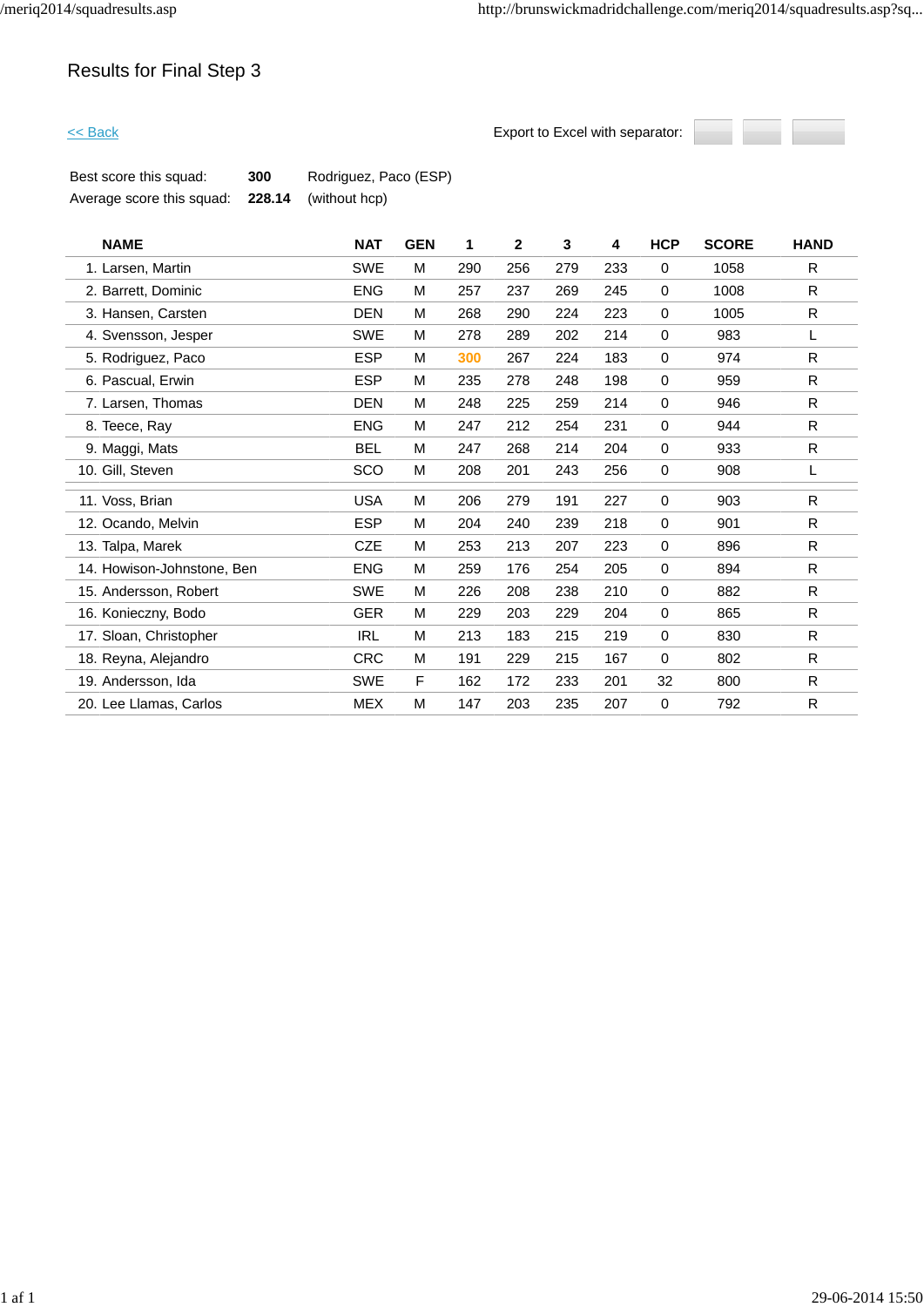

| Best score this squad:                         | 279 | Hansen, Carsten (DEN) |
|------------------------------------------------|-----|-----------------------|
| Average score this squad: 233.65 (without hcp) |     |                       |

| <b>NAME</b>         | <b>NAT</b> | <b>GEN</b> |     | 2   | 3   | 4   | <b>HCP</b>  | <b>SCORE</b> | <b>PREV</b> | <b>TOTAL</b> | <b>HAND</b> |
|---------------------|------------|------------|-----|-----|-----|-----|-------------|--------------|-------------|--------------|-------------|
| 1. Larsen, Martin   | <b>SWE</b> | M          | 238 | 259 | 278 | 256 | 0           | 1031         | 1058        | 2089         | R           |
| 2. Hansen, Carsten  | <b>DEN</b> | M          | 266 | 246 | 234 | 279 | 0           | 1025         | 1005        | 2030         | R           |
| 3. Barrett, Dominic | <b>ENG</b> | M          | 224 | 255 | 211 | 234 | 0           | 924          | 1008        | 1932         | R           |
| 4. Maggi, Mats      | <b>BEL</b> | M          | 256 | 268 | 247 | 222 | $\Omega$    | 993          | 933         | 1926         | R           |
| 5. Svensson, Jesper | <b>SWE</b> | M          | 217 | 211 | 234 | 276 | 0           | 938          | 983         | 1921         |             |
| 6. Gill. Steven     | <b>SCO</b> | M          | 205 | 267 | 243 | 258 | 0           | 973          | 908         | 1881         |             |
| 7. Teece, Ray       | <b>ENG</b> | M          | 259 | 225 | 205 | 226 | 0           | 915          | 944         | 1859         | R           |
| 8. Larsen, Thomas   | <b>DEN</b> | M          | 218 | 226 | 206 | 245 | 0           | 895          | 946         | 1841         | R           |
| 9. Pascual, Erwin   | <b>ESP</b> | M          | 183 | 214 | 255 | 182 | $\mathbf 0$ | 834          | 959         | 1793         | R           |
| 10. Rodriguez, Paco | <b>ESP</b> | M          | 211 | 212 | 215 | 180 | 0           | 818          | 974         | 1792         | R           |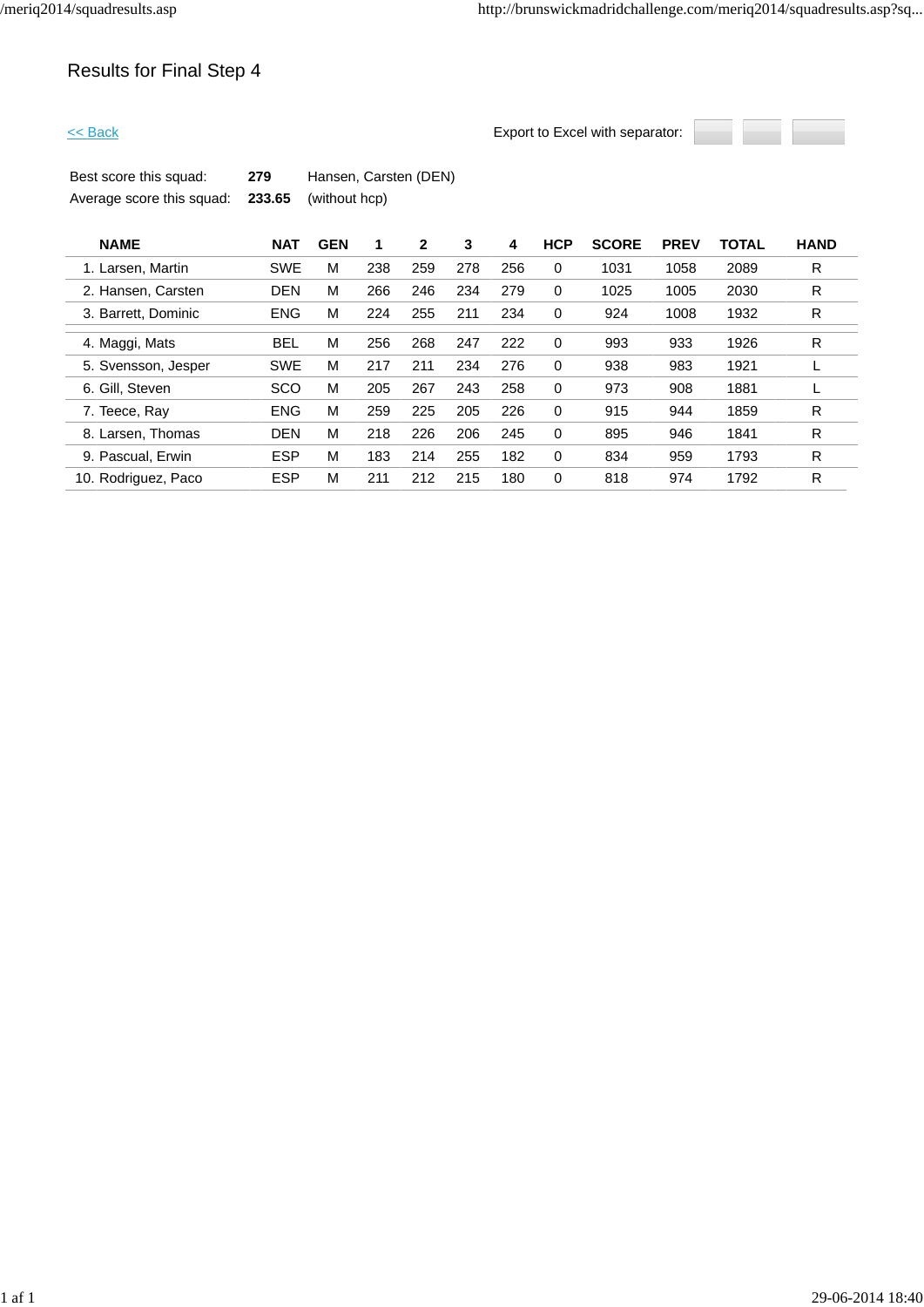# Results for Final Step 5 - Stepladder match 1

| $<<$ Back                                           |            |                                         |            | Export to Excel with separator: |            |              |             |  |  |
|-----------------------------------------------------|------------|-----------------------------------------|------------|---------------------------------|------------|--------------|-------------|--|--|
| Best score this squad:<br>Average score this squad: | 257<br>241 | Barrett, Dominic (ENG)<br>(without hcp) |            |                                 |            |              |             |  |  |
| <b>NAME</b>                                         |            | <b>NAT</b>                              | <b>GEN</b> | 1                               | <b>HCP</b> | <b>SCORE</b> | <b>HAND</b> |  |  |
| 1. Barrett, Dominic                                 |            | <b>ENG</b>                              | М          | 257                             | 0          | 257          | R           |  |  |
| 2. Hansen, Carsten                                  |            | <b>DEN</b>                              | M          | 225                             | 0          | 225          | R           |  |  |